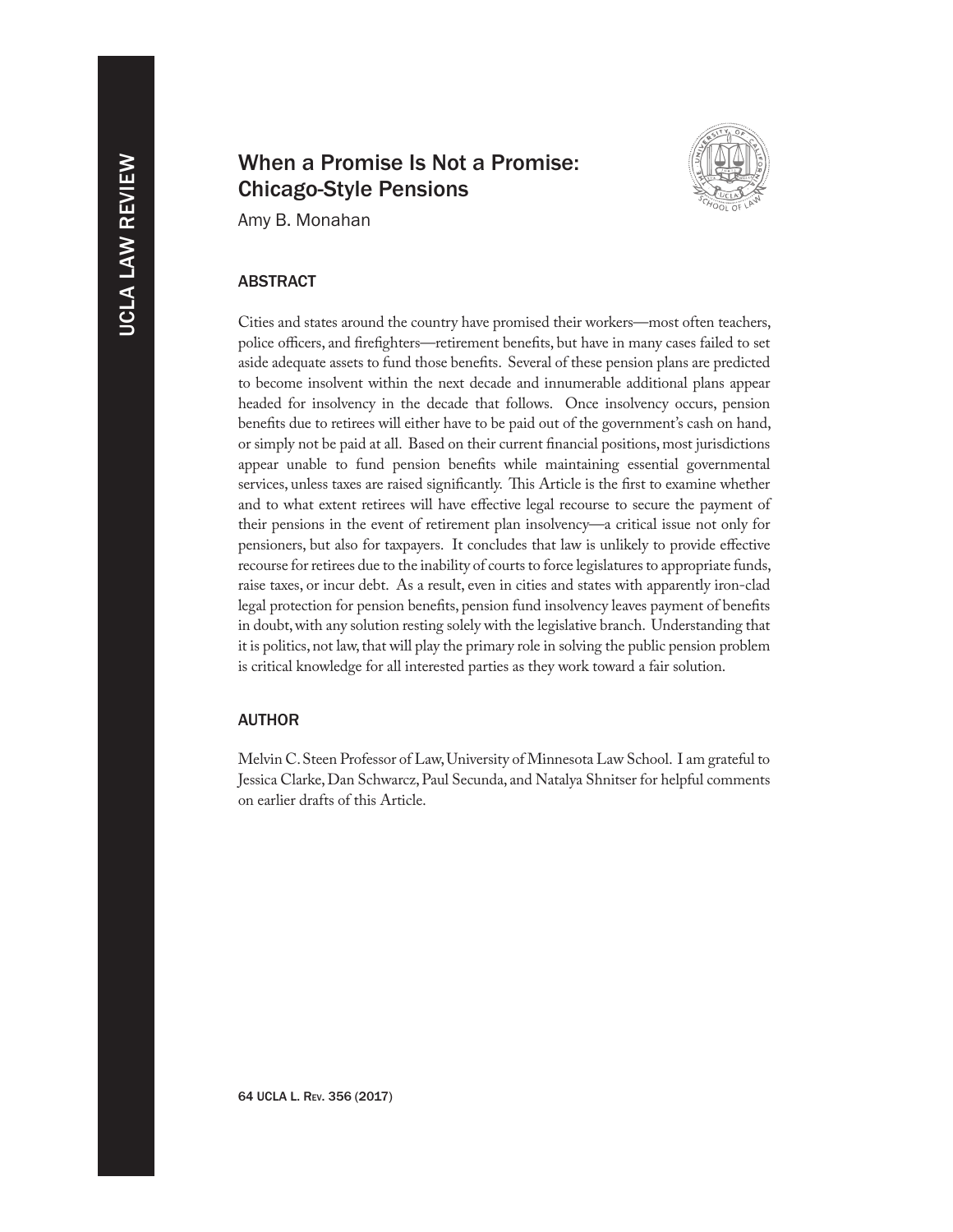# Table of Contents

| T.   |           |                                                                     |  |
|------|-----------|---------------------------------------------------------------------|--|
|      | A.        |                                                                     |  |
|      | <b>B.</b> |                                                                     |  |
|      | C.        |                                                                     |  |
|      | D.        | What Can Distressed Cities and States Do to Address                 |  |
|      |           |                                                                     |  |
| II.  |           | WHEN THE MONEY RUNS OUT: LEGAL ENFORCEMENT                          |  |
|      |           |                                                                     |  |
|      | А.        |                                                                     |  |
|      |           | 1.                                                                  |  |
|      |           | $\overline{2}$ .<br>Examples of the Contract Exception to Sovereign |  |
|      |           |                                                                     |  |
|      |           | 3.                                                                  |  |
|      |           | 4.                                                                  |  |
|      |           | a.                                                                  |  |
|      |           | b.                                                                  |  |
|      |           | c.                                                                  |  |
|      |           | Getting Creative: The Sequestration Remedy390<br>d.                 |  |
|      | B.        |                                                                     |  |
|      |           | 1.                                                                  |  |
|      |           | 2.                                                                  |  |
|      |           | 3.                                                                  |  |
|      |           | 4.<br>A Potential Trump Card for Cities: The Bankruptcy             |  |
|      |           |                                                                     |  |
|      | C.        | How Does Pension Debt Compare to Municipal Bond Debt?398            |  |
|      | D.        | The Possibility of a Bailout or Other Federal Interventions400      |  |
| III. |           | How LAW ALLOWS PENSION DEBT TO ACCUMULATE                           |  |
|      |           |                                                                     |  |
|      | А.        |                                                                     |  |
|      |           | 1.                                                                  |  |
|      |           | 2.                                                                  |  |
|      |           | a.                                                                  |  |
|      |           | b.                                                                  |  |
|      | B.        | The Inability to Use Law to Create Funding Discipline408            |  |
|      |           |                                                                     |  |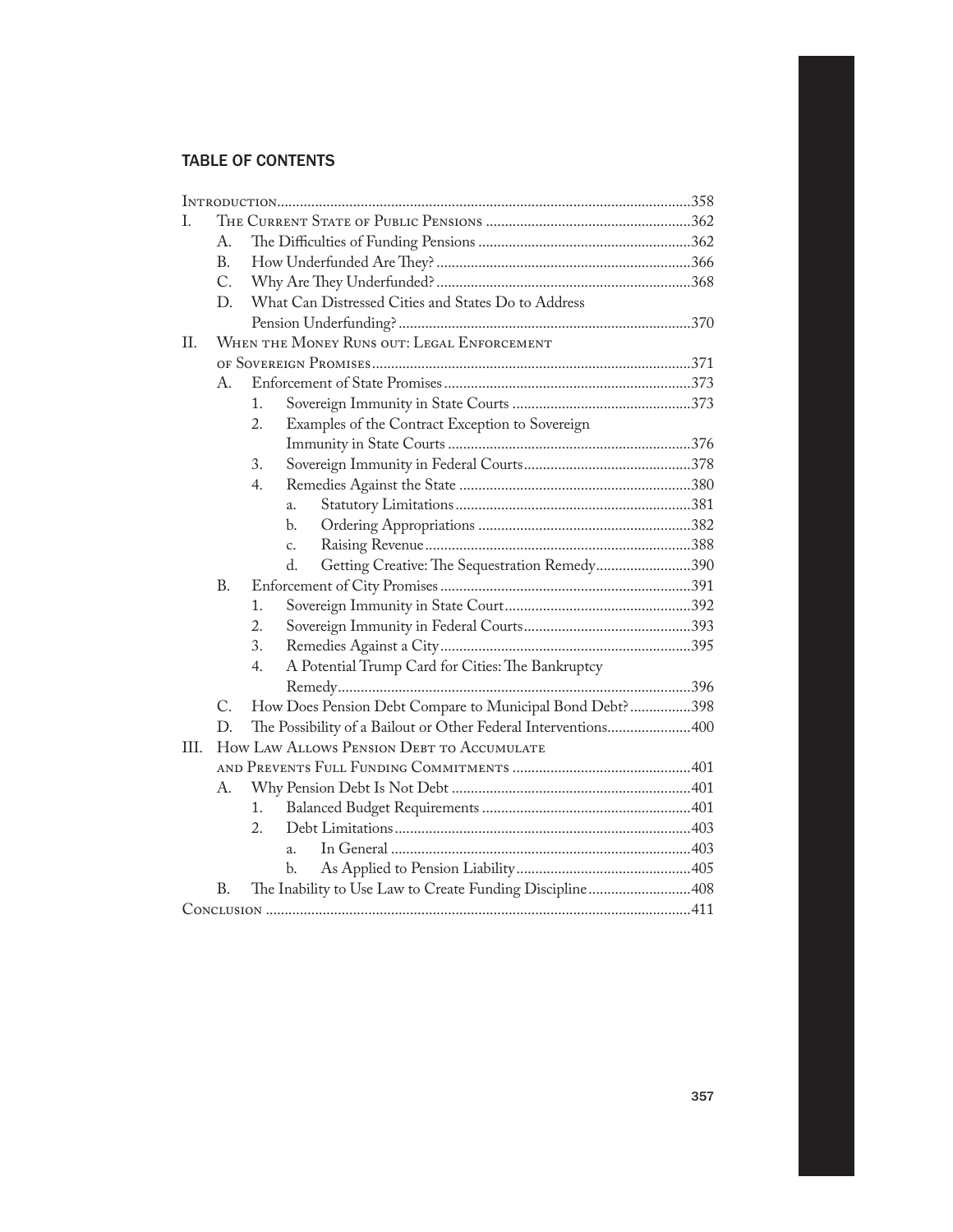# **INTRODUCTION**

The contracts between a nation and individuals are only binding on the conscience of the sovereign, and have no pretensions to a compulsive force.

#### —Alexander Hamilton, *The Federalist No. 81*<sup>1</sup>

Over twenty-seven million Americans are creditors of state and local governments, <sup>2</sup> and for many of these individuals there is only a slim chance that their debt will be fully repaid. These individuals are not sophisticated investors who knowingly took on risk in lending money to state and local governments. Instead, they are firefighters, teachers, police officers, and other public employees who simply accepted employment that included a right to pension benefits at retirement. These pension benefits ostensibly entitle public employees to guaranteed payments beginning at retirement and continuing for as long as the employee lives. The amount of unfunded pension benefits currently owed to such workers tops \$1 trillion.3

While unfunded pension liability is a nationwide issue, it is becoming an acute crisis in a handful of cities and states. In 2013, each household in the city of Chicago would have needed to contribute between \$28,472 and \$66,900 in order to fully fund the city's pension plans.4 The city of Chicago's teacher pension plan "stands at risk of collapse."5 Mayor Rahm Emanuel recently stated that Chicago's pension debt "is a big dark cloud that hangs over the rest of our city's finances."6 He warned that if taxes are not sharply increased, pension debt will require the city to "lay[] off thousands of police officers and firefighters, end[] rat-

THE FEDERALIST NO. 81, at 488 (Alexander Hamilton) (Clinton Rossiter ed., 1961).

<sup>2</sup>. U.S. GOV'T ACCOUNTABILITY OFF., GAO-12-322, STATE AND LOCAL GOVERNMENT PENSION PLANS: ECONOMIC DOWNTURN SPURS EFFORTS TO ADDRESS COSTS AND SUSTAINABILITY 1 (2012), http://www.gao.gov/assets/590/589043.pdf.

<sup>3</sup>. ALICIA H. MUNNELL & JEAN-PIERRE AUBRY, CTR. FOR RET. RES. AT BOS. COLL., THE FUNDING OF STATE AND LOCAL PENSIONS: 2014–2018 4 (2015) http://crr.bc.edu/wpcontent/uploads/2015/06/SLP45.pdf (reporting unfunded liabilities of \$1.1 trillion using a 7.6 percent discount rate; the unfunded liability grows to \$3.9 trillion if a 4 percent discount rate is used).

<sup>4</sup>. Joshua D. Rauh, *Why City Pensions Have Not Improved, and a Roadmap Forward* 16, 26 (Hoover Inst., Economics Working Paper No. 15101).

<sup>5</sup>. Monica Davey & Mary Williams Walsh, *Chicago Sees Pension Crisis Drawing Near*, N.Y. TIMES (Aug. 5, 2013), http://www.nytimes.com/2013/08/06/us/chicago-sees-pension-crisis-drawingnear.html [https://perma.cc/P73H-LRMJ].

<sup>6</sup>. Mary Williams Walsh, *Rhode Island Averts Pension Disaster Without Raising Taxes*, N.Y. TIMES (Sept. 25, 2015), http://www.nytimes.com/2015/09/26/business/dealbook/rhode-island-avertspension-disaster-without-raising-taxes.html [https://perma.cc/63ST-P97L].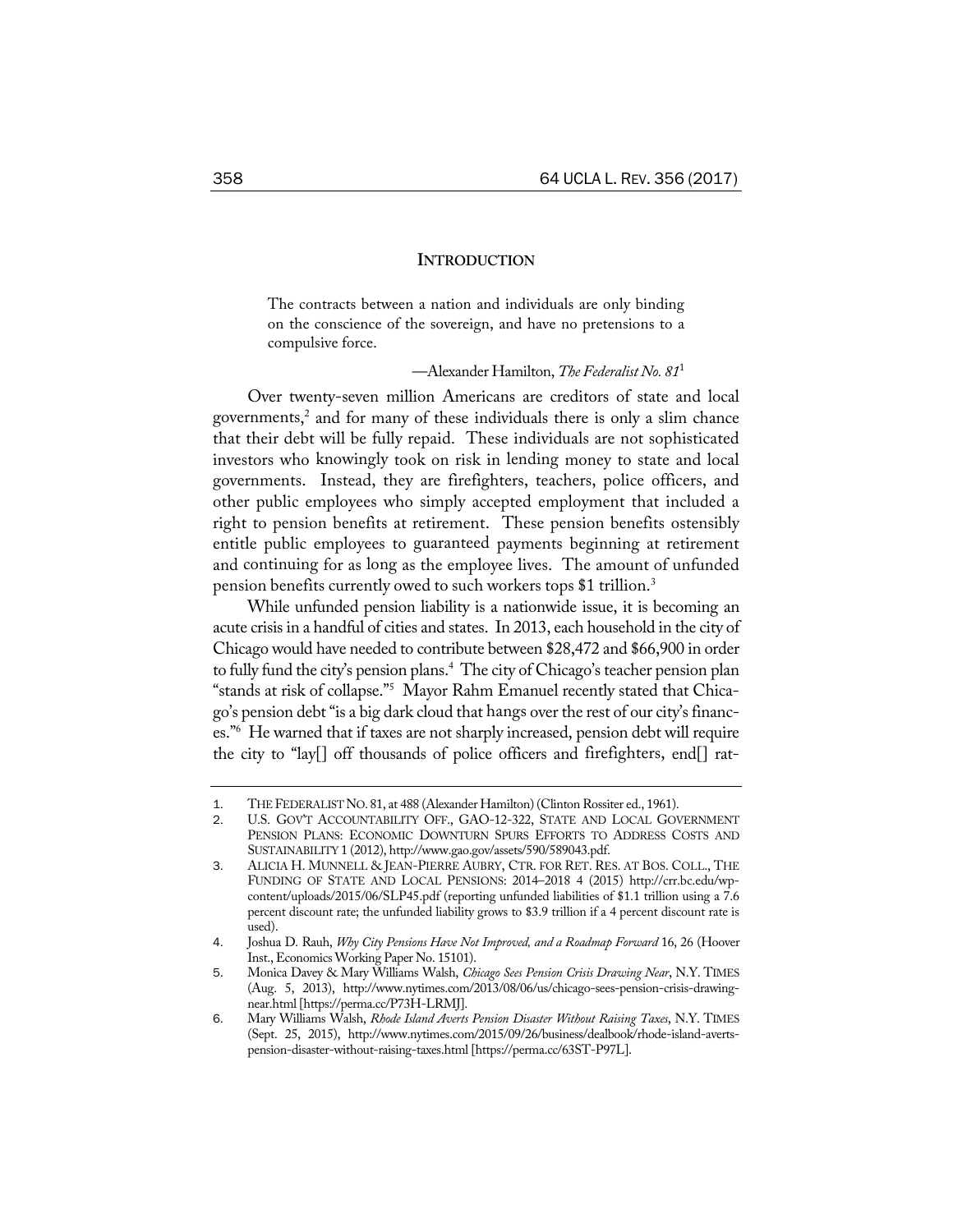control programs and let[] street repairs lapse," among other cuts.<sup>7</sup> Put simply, Chicago "would become unlivable."8 And Chicago is not alone. New Jersey's pension plan for state employees is expected to run out of funds in less than ten years, with its pension plan for K–12 teachers following close behind.<sup>9</sup> In Pennsylvania, nearly half of the state's municipal pension plans are considered "distressed,"10 with the city of Philadelphia's plan labeled as "[s]everely [d]istressed" with over \$5.3 billion in unfunded liabilities.<sup>11</sup> And Kentucky's largest statewide pension plan has assets on hand to pay only 21 percent of already-earned benefits.<sup>12</sup>

Traditional pension plans are by far the most common form of retirement benefits for public employees.<sup>13</sup> Funding these plans is much more complicated than funding  $401(k)$  plans, which have become the norm in the private sector.<sup>14</sup> Funding a traditional pension plan involves relying on assumptions about life expectancy, wage growth, inflation, employee tenure, rates of disability, and investment returns.<sup>15</sup> It becomes even more complicated in the public sector, where funding relies on politicians agreeing to the necessary annual appropriations.16 Given scarce budgetary dollars and many competing needs, it is easy to see why politicians who seek to be reelected would rationally choose to

<sup>7</sup>. *Id.*

<sup>8</sup>. *Id.*

<sup>9</sup>. N.J. PENSION & HEALTH BENEFIT STUDY COMM'N, A ROADMAP TO RESOLUTION 4 (2015), http://www.state.nj.us/treasury/pdf/FinalFebruaryCommissionReport.pdf.

<sup>10</sup>. PA. DEP'T OF THE AUDITOR GEN., REPORT ON MUNICIPAL PENSION FUNDS 2 (2015), http://www.paauditor.gov/Media/Default/Reports/Updated%20Municipal%20pension%20specia l%20report\_01142015\_FINAL.pdf.

<sup>11</sup>. *Id.* at 4, 13.

<sup>12</sup>. KY. RET. SYS., COMPREHENSIVE ANNUAL FINANCIAL REPORT: BUILDING A BETTER FUTURE FOR KENTUCKIANS 8, 131 (2014), https://kyret.ky.gov/Investments%20Annual %20Reports/2014-cafr.pdf.

<sup>13</sup>. *See* U.S. GOV'T ACCOUNTABILITY OFF., GAO-08-223, STATE AND LOCAL GOVERNMENT RETIREE BENEFITS: CURRENT FUNDED STATUS OF PENSION AND HEALTH BENEFITS 4 (2008),http://www.gao.gov/assets/280/271576.pdf.

<sup>14</sup>. A majority of Americans who participate in an employer-sponsored retirement plan are covered only by a 401(k) plan. *See* Craig Copeland, *Retirement Plan Participation and Asset Allocation, 2010*, 34 EBRI NOTES 9, 11–12 (2013), http://www.ebri.org/pdf/notespdf/EBRI\_Notes\_04\_Apr-13\_CDHPs-RetPart1.pdf (finding that among working heads of household who participated in an employer-sponsored retirement plan, 18.9 percent participated only in a defined benefit plan, 65 percent participated only in a defined contribution plan, and 16.1 percent participated in both). Such 401(k) plans are easy to fund because they involve simply implementing a participant's election to contribute a certain amount of her salary to the plan. *See* Amy B. Monahan, *Addressing the Problem of Impatients, Impulsives and Other Imperfect Actors in 401(k) Plans*, 23 VA. TAX REV. 471, 475–76 (2004).

<sup>15</sup>. Jonathan Barry Forman, *FundingPublic Pension Plans*, 42 J.MARSHALLL.REV. 837, 843 (2009).

<sup>16</sup>. Amy B. Monahan, *State FiscalConstitutions and the Law and Politicsof Public Pensions*, 2015 U.ILL. L.REV. 117, 128 (2015).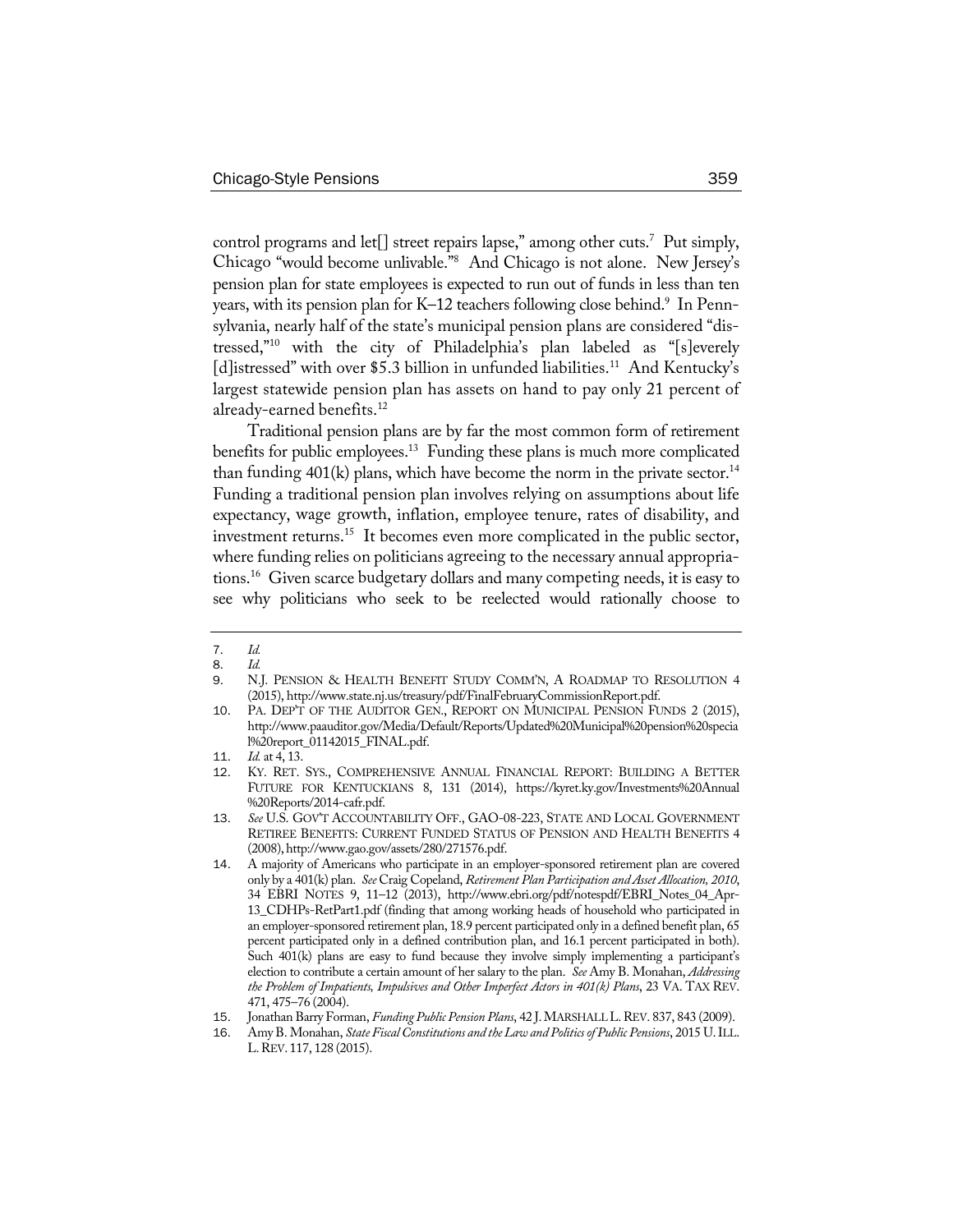shortchange annual pension contributions in favor of spending that is more visible to constituents.<sup>17</sup> While the causes of today's pension underfunding are complicated, it is clear that part of the problem lies in the systemic underfunding ofsuch plans by politicians.

Regardless of why this massive pension debt has accrued, difficult choices will need to be made to address such debt—at least in the most poorly funded jurisdictions. These poorly funded jurisdictions are often, but not always, experiencing fiscal distress that is much broader than pension debt. In highly distressed jurisdictions, budget contractions have already led to "a generation of urban, high-poverty governments focused on little more than the control of fire and violent crime."18 It is often within this context that state and local governments must embrace some combination of raising taxes, reducing the level of government services, or cutting pensioners' benefits in order to address their pension debt. The stakes involved are high, not only for pensioners, but also for taxpayers. There are no easy solutions for debt of this magnitude. If pension benefits must be paid in full, essential governmental services may be severely impaired—potentially leading to a breakdown in the jurisdiction's revenue base, as affluent households move away to avoid the debt burden.<sup>19</sup> And if pension benefits are not paid, the retirement security of millions may be endangered.

Yet, for the most part, participants in these plans are not panicked about the possibility of benefit nonpayment. In many cases, this lack of panic is due to court rulings that have found pensioners to have strong legal rights to their earned pension benefits. For example, the Illinois Supreme Court recently held that public employees' pension rights could not be reduced or impaired under any circumstances, regardless of any financial distress of the relevant public entity.20

Pensioners should not, however, feel comforted by such rulings. Based on current projections, the pension funds of several cities and states will deplete their assets within a decade.<sup>21</sup> This Article offers the first detailed analysis of what legal options are available to pensioners in the event that a pension plan no longer holds sufficient assets to pay benefits. The answer, as the introductory quote to this Article suggests, is that pensioners will have no effective remedy against a state or city to force pension payments in the event the pension fund's assets are depleted, even where there is a legal right to the benefit. Pensioners

<sup>17</sup>. *Seeinfra* PartI.C.

<sup>18</sup>. MichelleWilde Anderson, *The New MinimalCities*, 123 YALEL.J. 1118, 1126 (2014).

<sup>19</sup>. For a discussion of this issue, see D. Roderick Kiewiet & Mathew D. McCubbins, *Erosion of the Foundationsof Municipal Finance*, *in* PUBLIC PENSIONS AND CITY SOLVENCY 64, 64–84 (Susan M. Wachter ed., 2016).

<sup>20</sup>. *In re* Pension Reform Litig., 32 N.E.3d. 1, 18–20 (Ill. 2015).

<sup>21</sup>. *Seeinfra* PartI.C.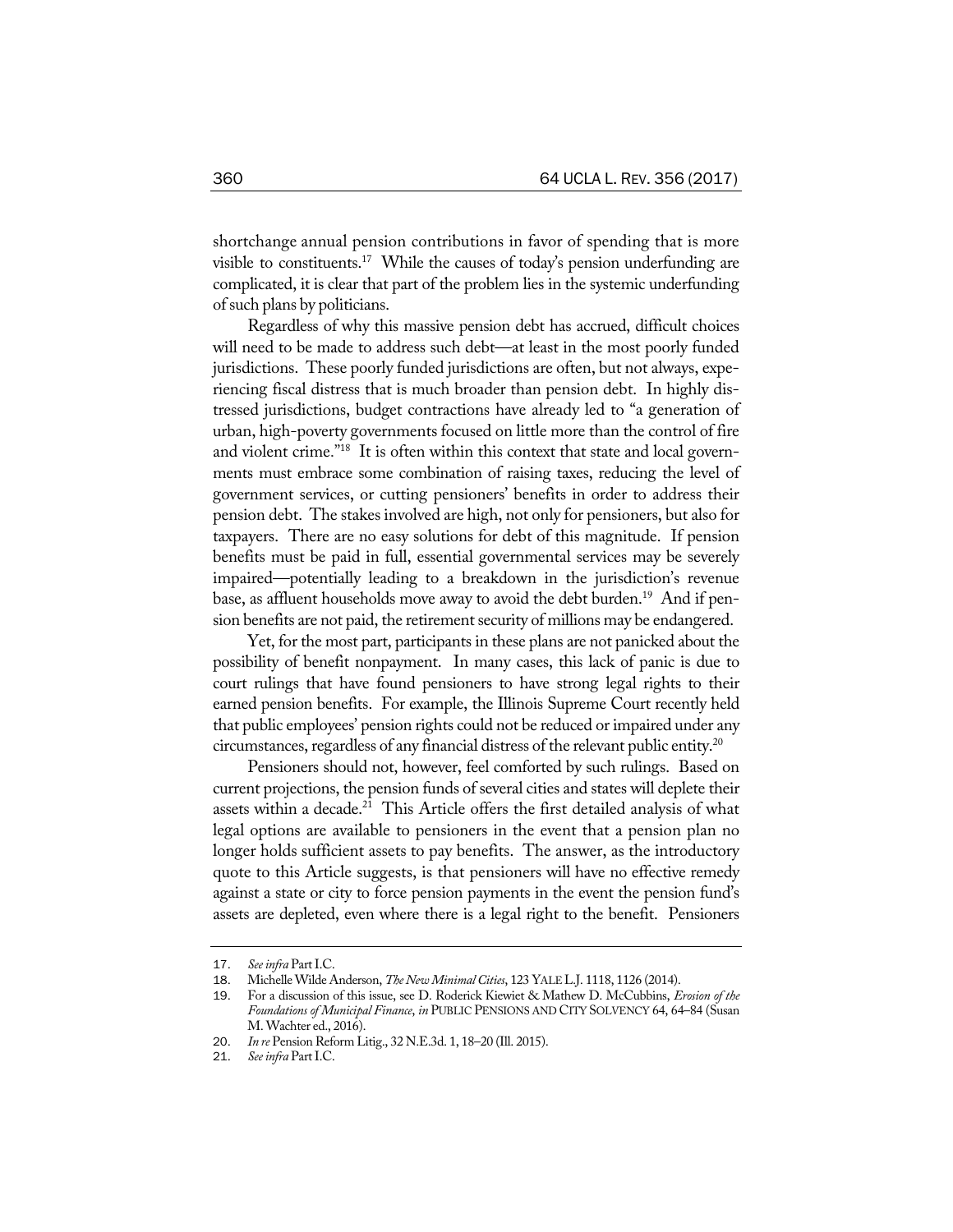must instead depend on politicians to voluntarily make the necessary appropriations to pay benefits out of current cash flow, or to borrow funds to accomplish the same outcome.

This Article begins in Part I with an overview of the current state of public pensions, examining how they are funded, the extent of current underfunding, and reasons behind the current funding crisis. It also provides a quick look at the tools available to cities and states to address underfunding. Part II then explores the critical issue of whether plan participants will have effective legal recourse in the event that pension fund assets are insufficient to pay benefits. Even if the hurdle of sovereign immunity can be overcome so that a court will hear a claim against the state or city, courts have generally held that they lack power to order an appropriation—a power considered to lie exclusively with the legislative branch. Related limitations on the judiciary's ability to raise taxes or incur debt may similarly prevent courts from raising the revenue necessary to pay pension benefits. While conventional legal relief appears out of reach for pensioners, Part II also explores whether courts might be able to craft creative remedies, within their judicial power, that might lead to politicians making the necessary appropriations or otherwise raising the necessary revenue. These nontraditional remedies, such as the sequestration of other public appropriations, offer pensioners some small degree of hope that a court might be able to place enough pressure on legislators to force legislative action to either appropriate or borrow the necessary pension funds.

Given the highly undesirable outcome for pensioners that can result if pension funds are depleted, Part III examines whether law can be used proactively to force politicians to make required annual contributions to pension funds, in order to avoid the scenario in which the pension fund's assets are depleted and pensioners have no legal recourse to secure benefits owed to them. Here, too, the conclusion is disappointing for pensioners seeking reassurance that their earned benefits will be paid. State balanced budget requirements and debt limitations do nothing to ensure adequate pension funding, in many cases even appearing to contribute to politicians' inclination to underfund such plans.<sup>22</sup> Even where politicians have attempted to precommit themselves to adequate pension funding by enacting statutes requiring appropriate funding, such laws have been held unenforceable. One state supreme court has even held that the legislature "cannot constitutionally create a legally binding, enforceable [pension funding] obligation on the State."23 The Article concludes by examining what this legal

<sup>22.</sup> *See infra* Part III.A.

See Burgos v. State, 118 A.3d 270, 296 (N.J. 2015); see also infra Part III.B.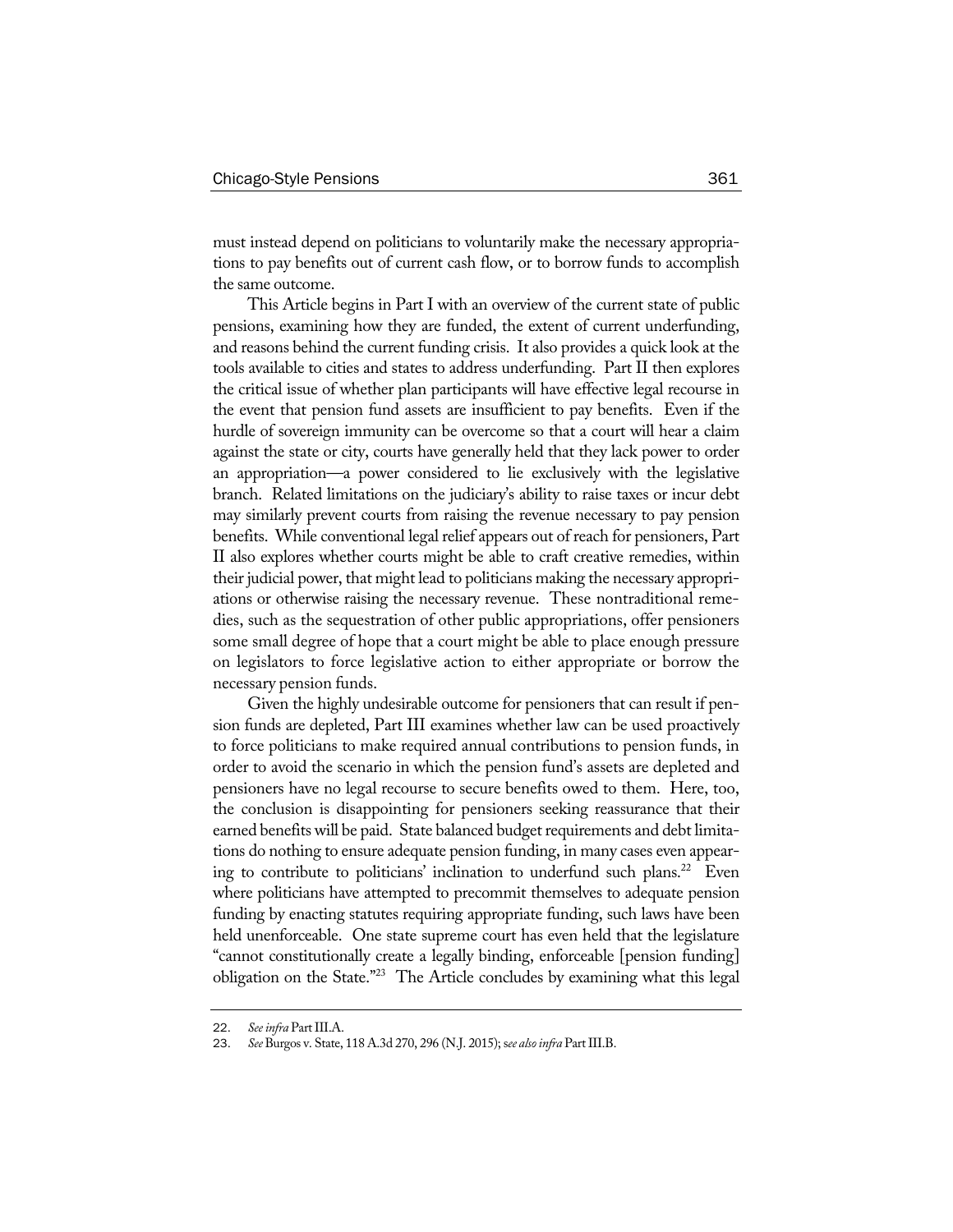analysis means for pensioners, taxpayers, and politicians in distressed jurisdictions.

The systemic failure of many states and cities to adequately fund their pension plans has put public workers in the discomforting position of being long-term creditors of these governments. This, of course, is a precarious position for workers, given that states and cities may in fact be judgment proof and workers must instead depend on political goodwill in order to be paid. When commercial creditors take this risk we are relatively unconcerned. Bond market investors know the risks of nonpayment; they can price the risk accordingly, and can rely in part on the fact that most governments need access to credit markets and are therefore likely to repay their debt even in difficult circumstances (despite any questions about whether such debt is in fact legally enforceable).<sup>24</sup> It is hard to imagine that most public workers take on this same risk with full knowledge, particularly in light of workers' well-publicized rights to their pension benefits. The legal analysis in this Article obviously paints a bleak picture for pensioners in highly distressed cities and states. But understanding that the responsibility for solving the public pension problem rests primarily with the legislative branch, rather than the judicial, is critical knowledge for all stakeholders.

# **I. THECURRENTSTATEOFPUBLICPENSIONS**

Pension plans for state and local employees (public pensions) are complicated political and financial entities. They are often difficult to fund accurately and adequately, and many plans are currently struggling with significant funding shortfalls. This Part provides a brief overview of pension funding theory and the public plan funding process, before detailing the current extent of public plan underfunding. It concludes with an examination of the political economy of annual funding decisions for public plans, as well as an overview of strategies that state and local governments can use to address funding shortfalls.

#### **A. TheDifficulties ofFundingPensions**

Public pension plans currently cover over twenty-seven million individuals.<sup>25</sup> These plans are traditional, defined benefit pension plans that pay each eligible participant a guaranteed amount at retirement, for as long as the

<sup>24</sup>. *See* Emily D. Johnson & Ernest A. Young, *The Constitutional Law of State Debt*, 7 DUKE J. CONST. L. & PUB. POL'Y 117, 125 (2012) (contrasting the risk of sovereign debt with corporate debt).

<sup>25</sup>. U.S. GOV'TACCOUNTABILITYOFF.,*supra* note 2.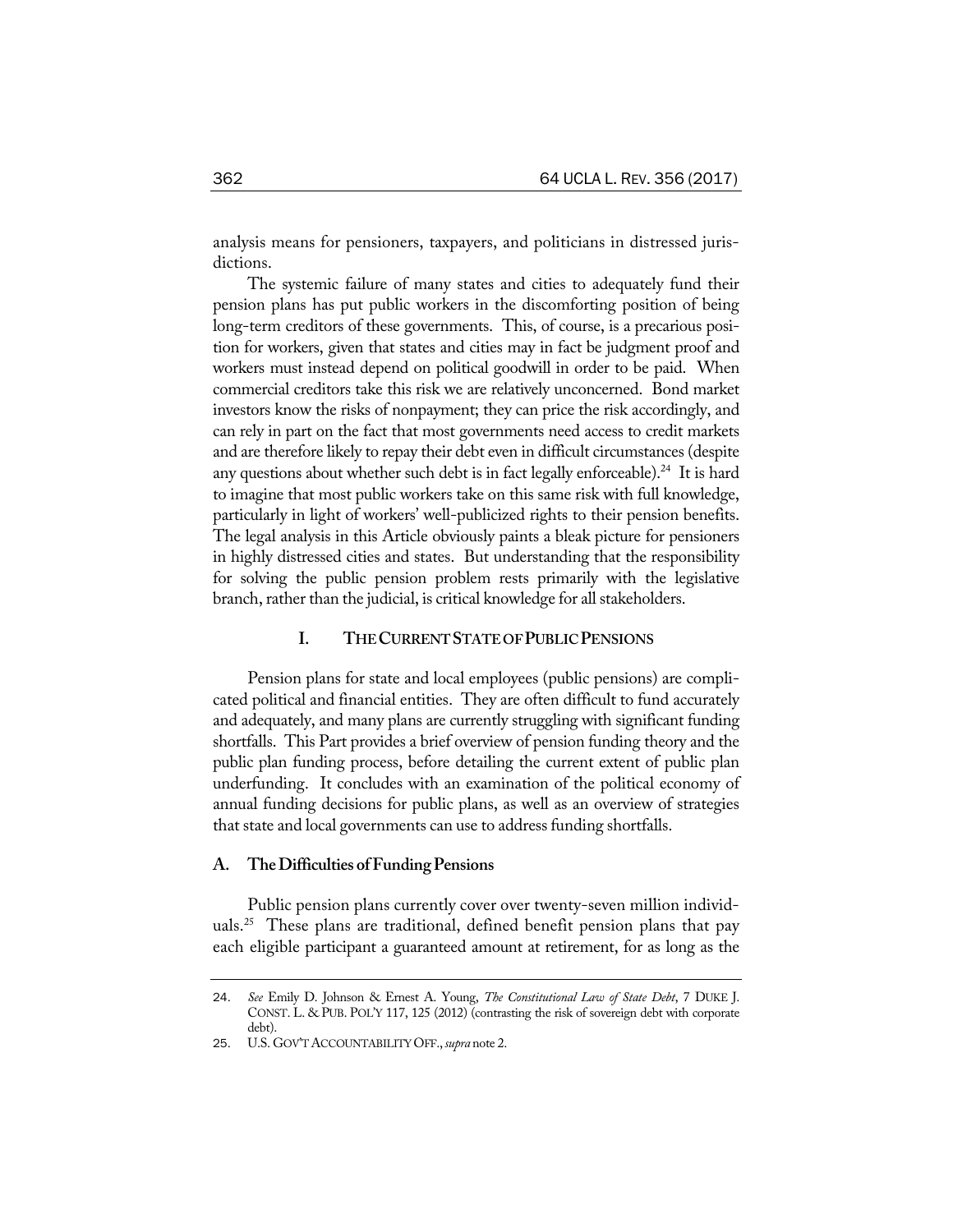participant lives. While the specifics vary from plan to plan, a plan's benefits are generally based on a participant's years of service with the state or locality and the participant's final average salary.<sup>26</sup> Unlike pension plans in the private sector, these plans are generally funded by both employers and employees.<sup>27</sup> Employers, however, bear all of the investment risk associated with such plans. If the plan has insufficient assets to pay benefits, it is the employer that is obligated to make up the shortfall. About a quarter of all participants in public pension plans do not participate in the federal Social Security program because their governmental employers have opted out under applicable law.<sup>28</sup> For these participants, their public pension benefits are critical to their retirement security, as they likely have no other form of guaranteed income at retirement.

Traditional defined benefit plans of the type commonly seen in the public sector are lauded for their ability to help participants enjoy financial security in retirement.<sup>29</sup> Because participants face no investment risk in such plans, and because benefits paid out in retirement are set by formula and guaranteed for as long as the participant lives, these plans provide much better financial security than is typically enjoyed in the more common  $401(k)$  plan.<sup>30</sup> Funding such plans is, however, much more complicated than funding a 401(k) plan.

Because pension plans guarantee a specific payout in retirement for as long as a participant lives, funding methodologies for such plans are necessarily inexact. While plans generally have significant freedom under state law to determine funding strategy, the basic premise of actuarially based funding standards is to make annual contributions that cover the cost of benefits earned during the year in issue, so as to spread pension costs over employees' working years.31 Determining how to fund a pension plan throughout an employee's working years is not necessarily easy. Because the benefit is not payable until some years in the future, and its amount depends on many factors such as the age at which the participant retires, how long the participant lives, the participant's final salary, and the rate of investment return from the time of contribution until payout, the contribution amount is necessarily an estimate.

The fact that the amount contributed to cover the benefits earned in a given year is an estimate means that the amount contributed can be more or less than

<sup>26</sup>. Edward A. Zelinsky, *TheCashBalanceControversy*, 19 VA.TAXREV. 683, 687 (2000).

<sup>27</sup>. In the private sector, employees are not permitted to contribute to defined benefit pension plans. Funding must come solely from the employer.

<sup>28.</sup> U.S. GOV'T ACCOUNTABILITY OFF., *supra* note 2, at 5.

<sup>29</sup>. *See, e.g.*, Edward A. Zelinsky, *The Defined Contribution Paradigm*, 114 YALE L.J. 451, 458–69 (2004).

<sup>30</sup>. *Seeid.*

<sup>31</sup>. Forman, *supra* note 15, at 869.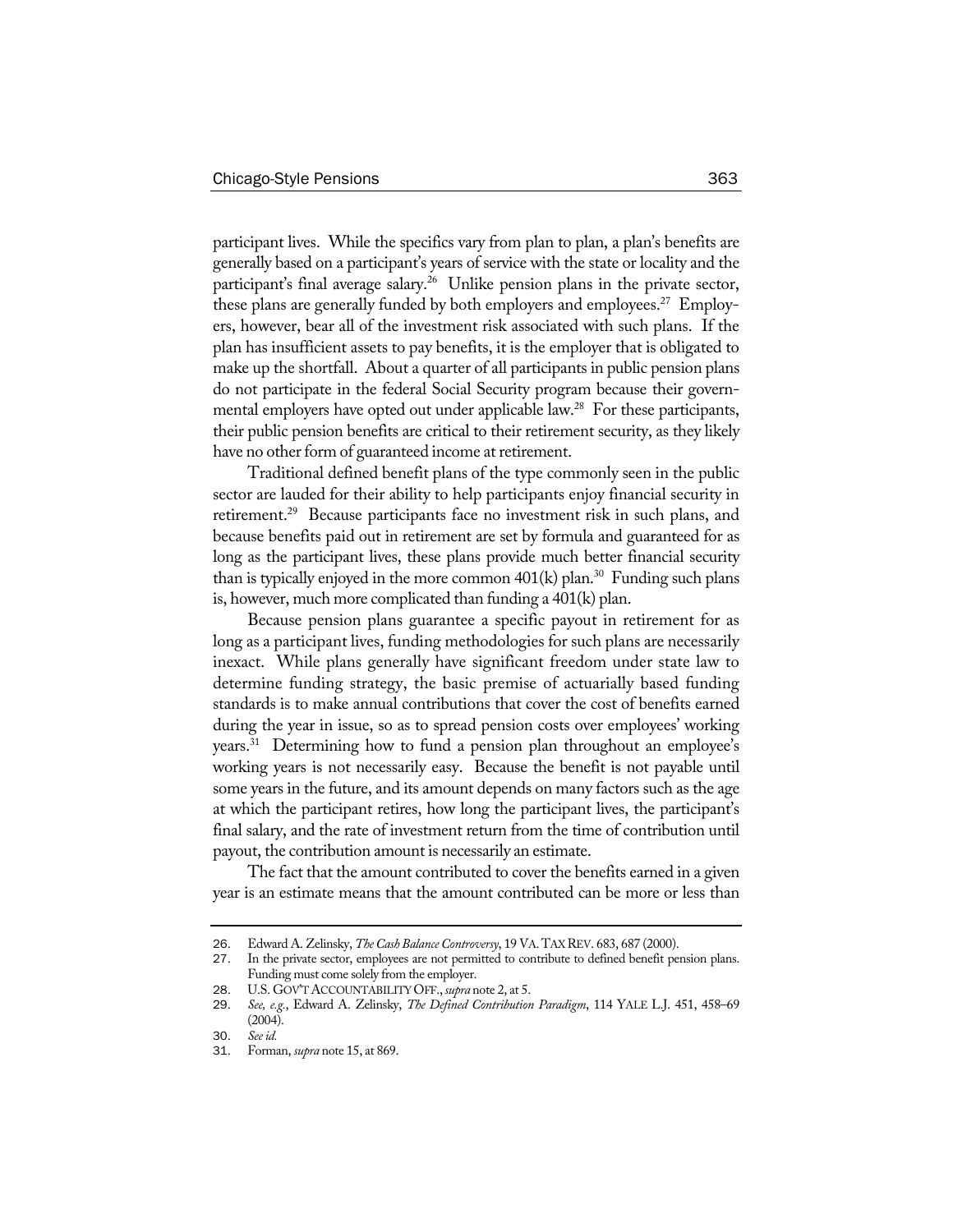necessary. For example, if a plan calculates contribution amounts assuming an 8 percent rate of return on investments, but the plan earns only 5 percent, the plan will have a funding shortfall—referred to as an unfunded liability. As a result, in addition to funding benefits earned in a given year, plans must also make up any funding shortfalls from previous years by paying down any unfunded liability. Unfunded liabilities are usually paid down over a period of not more than thirty years, thereby preventing large financial shocks to the employer.<sup>32</sup>

Pension funding becomes even more complicated when politics enter the picture. Pension plans for state and local employees take many different forms, but they are often established by state legislation that specifies the terms of the benefit, establishes a trust to hold funds, and provides for a board of trustees to administer the trust and pay out benefits. Pension benefits are sometimes bargained over as part of labor negotiations, but this typically only happens at the municipal level, and even then is relatively uncommon. While each state often has one or more large, state-level plans to cover state employees, plans are also organized at the county, city, and a variety of municipal levels.

Regardless of the level of government at which a public pension plan is established, funding is dependent on political budget appropriations. For state-level plans, this means that the legislature must allocate an appropriate amount of funds each year, and similar processes must generally take place at the local level for those plans that are established by municipalities. Funding needs are typically determined by actuaries who have been hired by a plan's board of trustees, but politicians can and do deviate from such funding recommendations.<sup>33</sup> There are, however, some exceptions to this political model of pension funding. Some states require municipalities to participate in statelevel pension plans and to fully fund such plans. In the event that the municipality contributes less than the required amount, the state withholds the shortfall from any state transfers to the municipality and uses the withheld funds to fund the pension plan.<sup>34</sup>

<sup>32</sup>. THE NAT'L ASS'N OF STATE BUDGET OFFICERS, GASB ENACTS PENSION ACCOUNTING REFORMS REGARDING THE USE OF DISCOUNT RATES 1 & n.1 (2012), https://higher logicdownload.s3.amazonaws.com/NASBO/9d2d2db1-c943-4f1b-b750-0fca152d64c2/ UploadedImages/Issue%20Briefs%20/GASB%20Enacts%20Pension%20Accounting%20Reform s%20Regarding%20the%20Use%20of%20Discount%20Rates.pdf.

<sup>33</sup>. Thomas J. Fitzpatrick IV & Amy B. Monahan, *Who's Afraid of Good Governance? State FiscalCrises, Public Pension Underfunding, and theResistanceto GovernanceReform*, 66 FLA.L.REV. 1317, 1324– 25 (2014).

<sup>34</sup>. Natalya Shnitser, *Funding Discipline for U.S. Public Pension Plans: An Empirical Analysis of InstitutionalDesign*, 100 IOWA L.REV. 663, 685–86 (2015).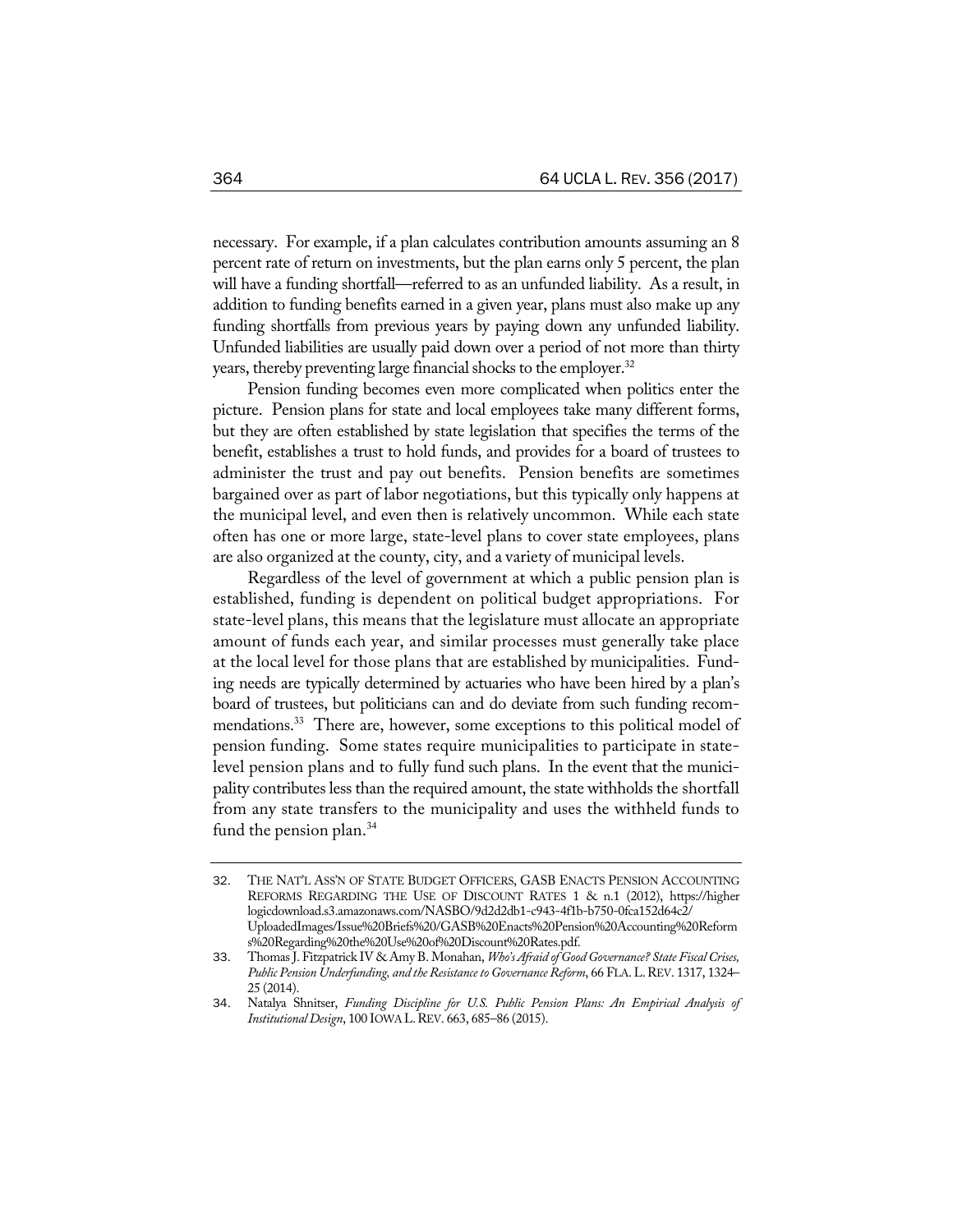Given the inherently political nature of most public pension funding methods, it is unsurprising that funding methodology is sometimes manipulated to lower required contributions. State and local governments are not subject to any funding requirements other than those imposed by their own laws, and are therefore free to use any methodology they choose. Actuarial methods can be relatively easily manipulated to lower current contribution amounts, pushing higher required contributions into future years.<sup>35</sup> In addition, some plans do not pay off unfunded liabilities over the thirty-year period mentioned above. Some plans, for example, use a thirty-year "open" amortization period, meaning that one-thirtieth of the unfunded liability in year one is paid off in year one, but is then refinanced over a new thirty-year period in year two.<sup>36</sup> One does not need to be an actuary to see that open amortization can result in unfunded liability never being significantly paid down. Finally, some plans do not use actuarial methodology to determine contribution rates at all, but rather specify in statute that contributions will be equal to a set percentage of payroll each year. Not surprisingly, using fixed statutory contribution rates is negatively associated with funding status. $37$ 

The funding process for public plans differs significantly from that seen in the private sector. Private employers that sponsor defined benefit pension plans are regulated by the federal government pursuant to the Employee Retirement Income Security Act of 1974 (ERISA), rather than the states.<sup>38</sup> ERISA's requirements are specific and detailed, and include federal funding requirements<sup>39</sup> and a federal program to insure private pensions against insolvency, run by the Pension Benefit Guarantee Corporation.<sup>40</sup> The end result is that participants in private pension plans are likely better protected against both underfunding and insolvency than their public plan counterparts. While Congress did consider subjecting public plans to federal regulation under ERISA, it was found to be unnecessary in part because state and local governments' power to tax was thought to be an effective safeguard against plan underfunding and insolvency.<sup>41</sup>

<sup>35</sup>. Monahan, *supra* note 16, at 141–46.

*Id.* at 144.

<sup>37</sup>. Shnitser, *supra* note 34, at 698.

<sup>38.</sup> Employee Retirement Income Security Act of 1974, Pub. L. No. 93-406, 88 Stat. 829 (1974).<br>39. 29 U.S.C. § 1082 (2012).

<sup>39</sup>. 29 U.S.C. § 1082 (2012).

<sup>40</sup>. 29 U.S.C. § 1301 (2012).

<sup>41</sup>. S. REP. NO. 93-383 (1974), *reprinted in* 1974 U.S.C.C.A.N. 4890, 4965; H.R. REP. NO. 93-807 (1974), *reprinted in* 1974 U.S.C.C.A.N 4670, 4756–57; Agullard v. Principal Life Ins. Co., 685 F. Supp. 2d 947, 955 (D. Ariz. 2010).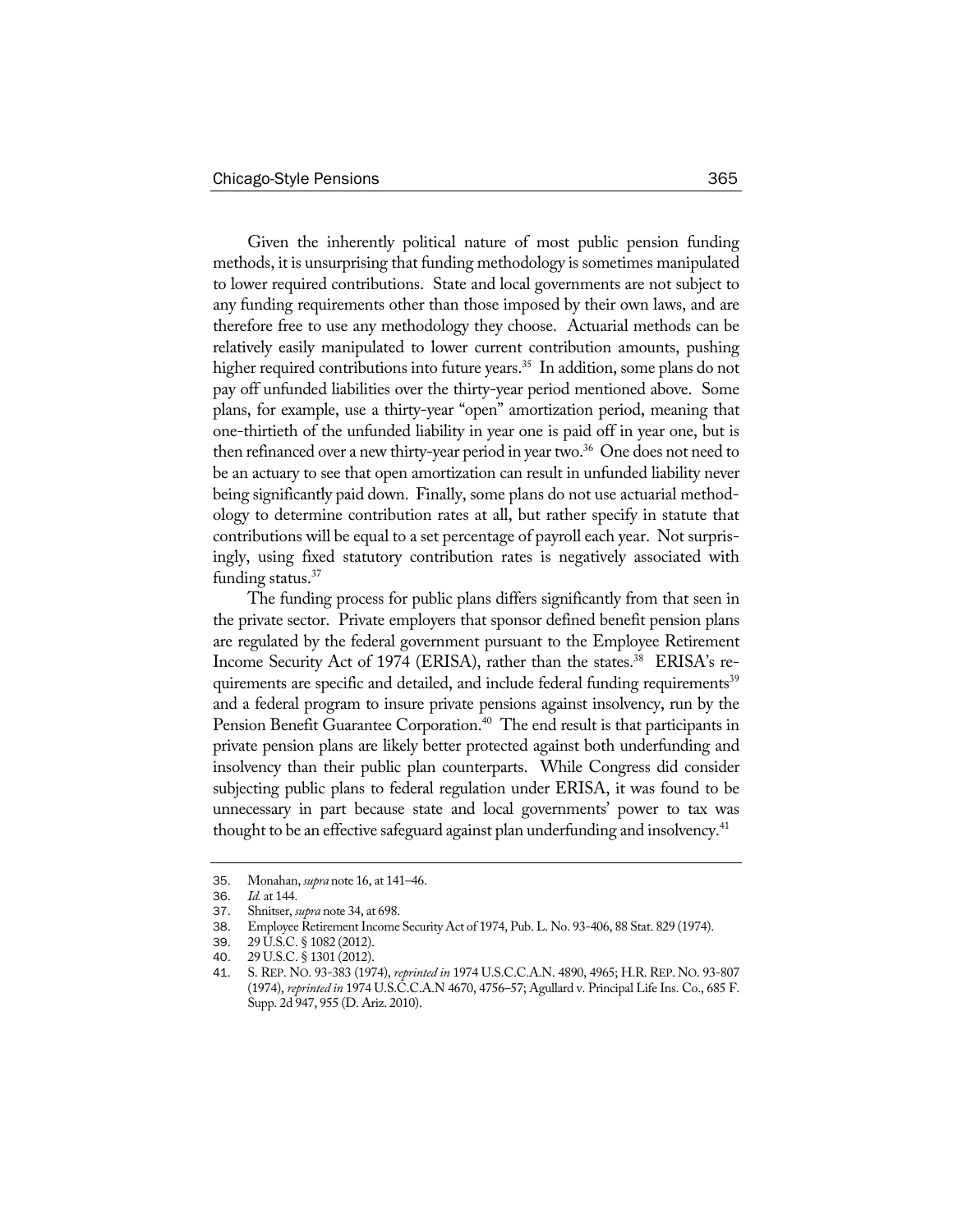## **B. HowUnderfundedAreThey?**

While there is much debate about the correct measures to use to calculate the extent of public pension underfunding, $42$  nearly all measures illustrate that the problem is significant. State pension plans are estimated to be underfunded by nearly \$1 trillion, an amount that is equal to roughly 8 percent of gross domestic product.<sup>43</sup> City pension plans add another \$99 billion to that number.<sup>44</sup> If more conservative discount rates are used, state liability rises to over \$2.5 trillion, with city liabilities coming in at \$574 billion.<sup>45</sup> On average, employers' required contributions to such plans were almost 19 percent of total payroll in 2014.<sup>46</sup>

What these national numbers do not reflect is that the burden varies tremendously among different cities and states. There are many plans that enjoy a healthy funding level, $47$  and therefore raise little concern about the impact of pension debt on essential government services. At the opposite end of the spectrum are cities and states that appear to be headed toward fund insolvency or the devastating crowd-out of basic governmental services. One study estimated that Illinois's pension funds would be depleted by 2018, with Connecticut, Indiana, and New Jersey following close behind in 2019.<sup>48</sup> In order to prevent default, "state revenues might have to increase by twenty percent in Indiana and by thirty-five percent in Illinois and New Jersey."49 In Colorado, which may deplete its pension funds by 2022, tax revenues would need to increase by over 50 percent in order to pay benefits when due.<sup>50</sup> In Chicago, per household pension debt in the city was over \$28,000 in 2013, and this number was calculated using the system's own investment return assumptions.<sup>51</sup> If more conservative

<sup>42</sup>. *See, e.g.*, Jeffrey R. Brown & David W. Wilcox, *Discounting State and Local Pension Liabilities*, 99 AM.ECON.REV. 538 (2009); *see also* Robert Novy-Marx & Joshua Rauh, *Public Pension Promises: How BigAreThey and WhatAreThey Worth?*, 66 J. FIN. 1211, 1211–16 (2011).

<sup>43</sup>. THE PEW CHARITABLE TRS., THE STATE PENSIONS FUNDING GAP: CHALLENGES PERSIST 8 (2015), http://www.pewtrusts.org/~/media/assets/2015/07/pewstates\_statepensiondebt brief\_final.pdf.

<sup>44</sup>. THE PEW CHARITABLE TRS., AWIDENING GAP IN CITIES: SHORTFALLS IN FUNDING FOR PENSIONS AND RETIREE HEALTH CARE 3 (2013).

<sup>45</sup>. Rauh, *supra* note 4, at 2.

<sup>46</sup>. MUNNELL&AUBRY, *supra* note 3, at 3.

<sup>47</sup>. *See id.* (finding that for fiscal year 2014, 6 percent of public plans had funded ratios of 100 percent or more, and 31.3 percent of public plans had funded ratios between 80 and 99 percent).

<sup>48</sup>. Joshua D. Rauh, *Are State Public Pensions Sustainable? Why the Federal Government Should Worry About State Pension Liabilities*, 63 NAT'LTAXJ. 585, 586 (2010).

<sup>49</sup>. Terrance O'Reilly, *A Public Pensions Bailout: Economics and Law*, 48 U. MICH. J.L. REFORM 183, 186 (2014).

<sup>50</sup>. *Id.*

<sup>51</sup>. Rauh, *supra* note 4, at 16.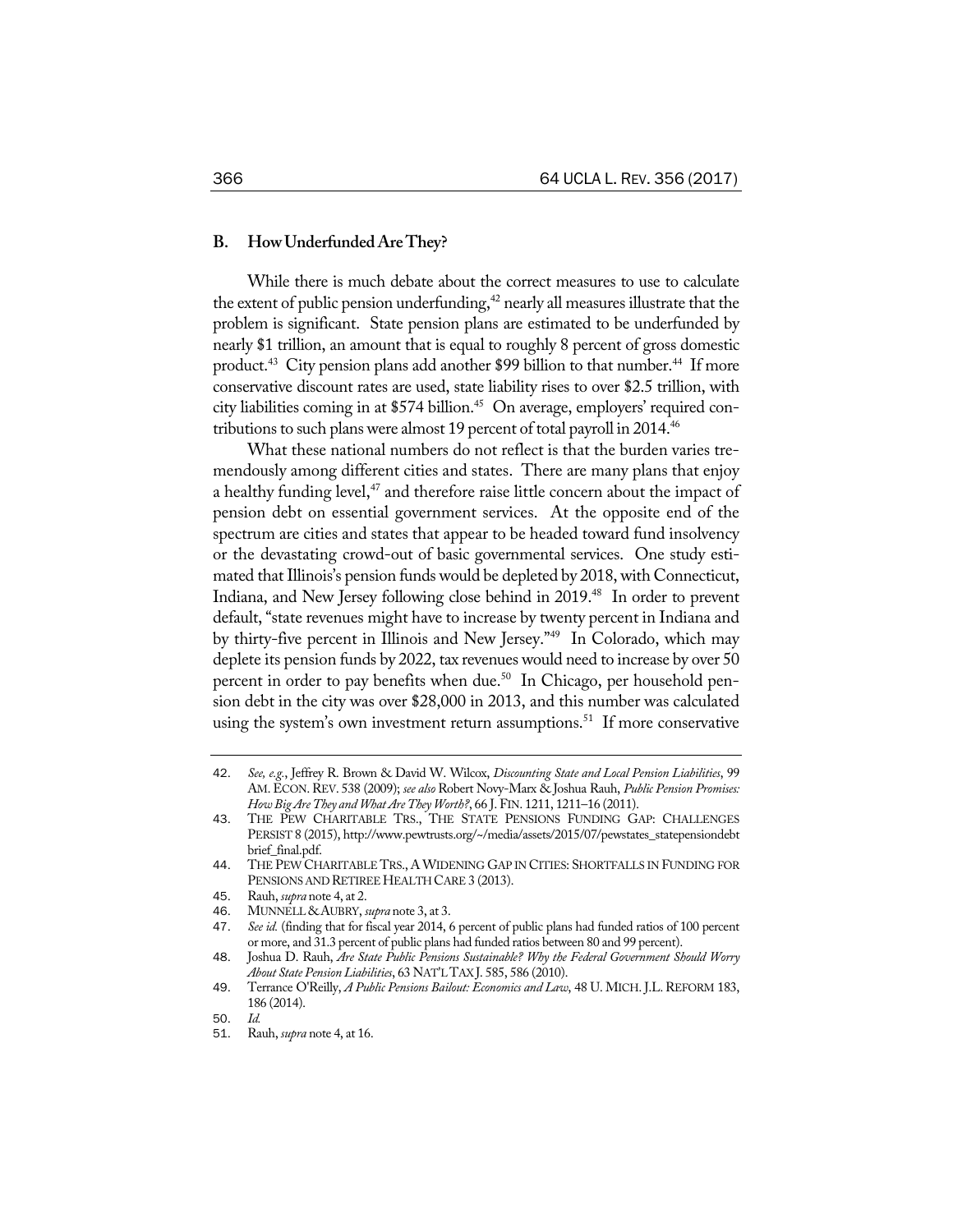assumptions are used, per household debt in Chicago rises to over \$66,000.52 The total amount of Chicago's unfunded pension liability is equivalent to ten years' worth of general revenue.<sup>53</sup> Chicago's pension plans are paying out 14 percent of trust assets per year,<sup>54</sup> a rate that appears unsustainable. And if the pension funds were to run dry, Chicago would need to devote nearly half of all of its revenues to pay currently due benefits.<sup>55</sup>

Pension debt is so significant in some cities and states that credit markets are taking notice. States that have seen a negative effect on their credit rating because of pension debt include California,<sup>56</sup> Connecticut,<sup>57</sup> Kentucky,<sup>58</sup> Illinois,<sup>59</sup> New Jersey,<sup>60</sup> and Pennsylvania.<sup>61</sup> Chicago's bond rating has recently been "super downgrade[d]" to junk status.<sup>62</sup> As a result of these credit downgrades, distressed cities and states face higher borrowing costs, further reducing their financial capacity.<sup>63</sup>

62. Davey & Walsh, *supra* note 5; Heather Gillers, *New Emphasis on Pension Debt at Moody's Helped Chicago Fall to Junk Status*, CHI. TRIB. (May 26, 2015, 5:07 AM), http://www. chicagotribune.com/news/local/politics/ct-chicago-ratings-moodys-met-20150525-story.html [https://perma.cc/ZN9Y-FFEN].

<sup>52</sup>. *Id.* at 26.

<sup>53</sup>. *Id.* at 23.

<sup>54</sup>. *Id.* at 24.

<sup>55</sup>. *Id.*

<sup>56</sup>. James Nash, *California Pensions Upgraded by Moody'son Funding Plan*, BLOOMBERG (July 7, 2014, 5:33 PM), http://www.bloomberg.com/news/articles/2014-07-08/california-pensions-upgradedby-moody-s-on-funding-plan [https://perma.cc/X4V7-DNRR] (noting that California had been downgraded in December 2009 in part due to pension liabilities, but has since received a higher rating because of the state's improved fiscal position).

<sup>57</sup>. MOODY'S INV'RS SERV., *Rating Action Affects Approximately \$14.6 Billion in Outstanding G.O. Debt*, MOODY'S (Jan. 20, 2012), https://www.moodys.com/research/MOODYS-DOWNGRADES-STATE-OF-CONNECTICUT-GENERAL-OBLIGATION-BONDS-TO-Aa3--PR\_235771 (noting, among other causes, "pension funded ratios that are among the lowest in the country and likely to remain well below average").

<sup>58</sup>. Tom Loftus, *Pension Debt Lowers Kentucky Credit Rating*, COURIER-J. (Sept. 4, 2015, 6:21 PM), http://www.courier-journal.com/story/news/politics/2015/09/03/kentucky-credit-ratingdowngraded/71668062 [https://perma.cc/JR3L-VB3U].

<sup>59</sup>. David McKinney & David Roeder, *Downgrade for State's Credit Due to Pension Woes*, CHI. SUN-TIMES, Aug. 30, 2012, at 62.

<sup>60</sup>. Matt Friedman, *Citing Christie's Pension Cuts and BudgetIssues, S&P Downgrades N.J. Debt Rating*, NJ.COM (Sept. 10, 2014, 1:53 PM), http://www.nj.com/politics/index.ssf/2014/09/ citing\_christies\_pension\_payment\_cuts\_and\_budget\_problems\_sp\_downgrades\_nj\_debt\_rating.h tml [https://perma.cc/XE3T-MJ4N].

<sup>61</sup>. Paul Burton, *S&P Becomes Latest to Downgrade Pennsylvania*, BOND BUYER (Sept. 26, 2014), http://www.bondbuyer.com/news/regionalnews/s-and-p-becomes-latest-to-downgradepennsylvania-1066488-1.html.

<sup>63</sup>. *See,e.g.*, Gillers, *supra* note 62 (noting that the interest rates on some of Chicago's debt increased by 3.5 percent as a result of its credit downgrade).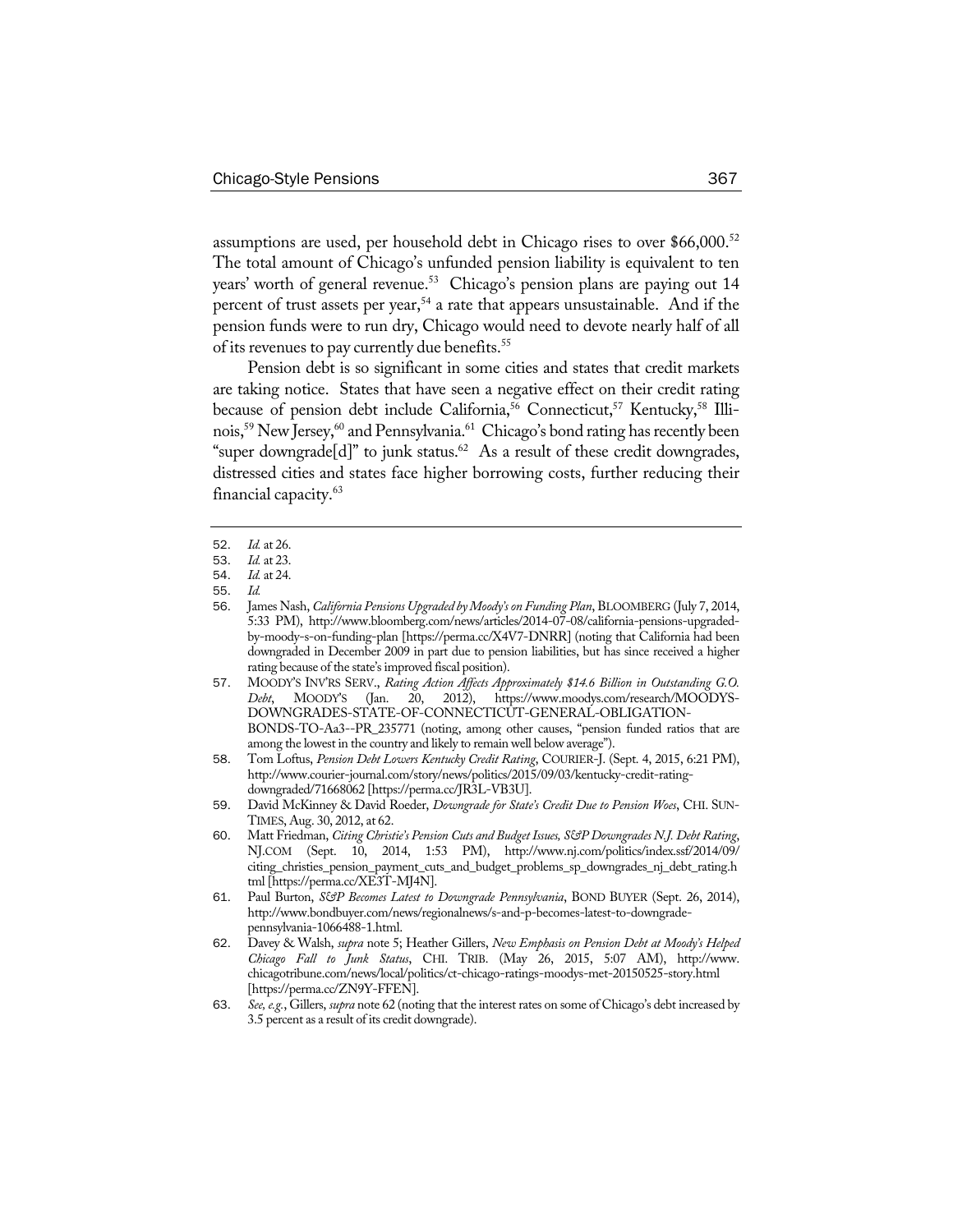Because public pension underfunding began to garner attention around the time of the financial crisis that began in 2007, many have wondered whether the underfunding problem might actually be a short-term one, brought on by the decline in equity markets. Evidence suggests, however, that this hypothesis is not true.<sup>64</sup> Rather, states are facing long-term financial burdens and debt overhang.<sup>65</sup> Absent significant and sustained revenue growth, it seems unlikely that the most distressed states will be able to continue their operations without in some way addressing these long-term liabilities.<sup>66</sup>

#### **C. WhyAreTheyUnderfunded?**

Many factors combine to result in systemic underfunding of public pension plans. Perhaps the most important factor is that public plan funding depends on annual appropriations made through the city's or state's legislative budgeting process, an exercise that is inherently political. $67$  The budgeting process generally takes place in a balanced budget environment in which legislators may only make appropriations equal to the amount of projected or actual revenue for the year, leading to significant constraints on appropriations, including those to pension plans.<sup>68</sup>

In addition to facing the same spending constraints that all budget appropriations face, pension plans are likely shortchanged because they involve setting aside money now to benefit individuals in the future. There are two distinct problems that arise because of the delayed benefit inherent in pension funding. First, it is well established that individuals (including politicians) are likely to engage in hyperbolic discounting, irrationally favoring current needs over future needs.<sup>69</sup> All other things being equal, then, we would expect pension

- 67. Monahan, *supra* note 16, at 128.
- 68. *Seeid.*

<sup>64</sup>. *See* Rauh, *supra* note 4, at 5–9 (summarizing findings that city pension liabilities increased during the strong market return period of 2009–2013).

<sup>65</sup>. *See* U.S. GOV'T ACCOUNTABILITY OFF., GAO-11-495SP, STATE AND LOCAL GOVERNMENTS' FISCAL OUTLOOK: APRIL 2011 UPDATE 1–2 (2011), http://www.gao.gov/ new.items/d11495sp.pdf; STATE BUDGET CRISIS TASK FORCE, FINAL REPORT 8, 10 (2014); *see also* O'Reilly, *supra* note 49, at 186 (noting that the revenue demands caused by public pension debt "would not be temporary").

<sup>66</sup>. Johnson & Young, *supra* note 24, at 123–24.

<sup>69</sup>. *See, e.g.*, R.H. Strotz, *Myopia and Inconsistency in Dynamic Utility Maximization*, 23 REV. ECON. STUD. 165, 180 (1955–56); Richard Thaler, *Some Empirical Evidence on Dynamic Inconsistency*, 8 ECON. LETTERS 201, 202 (1981); *see also* George Loewenstein, *The Fall and Rise of Psychological Explanations in the Economics of Intertemporal Choice*, *in* CHOICE OVER TIME 3–32 (George Loewenstein & Jon Elster eds., 1992) (providing an historical overview of hyperbolic discounting scholarship).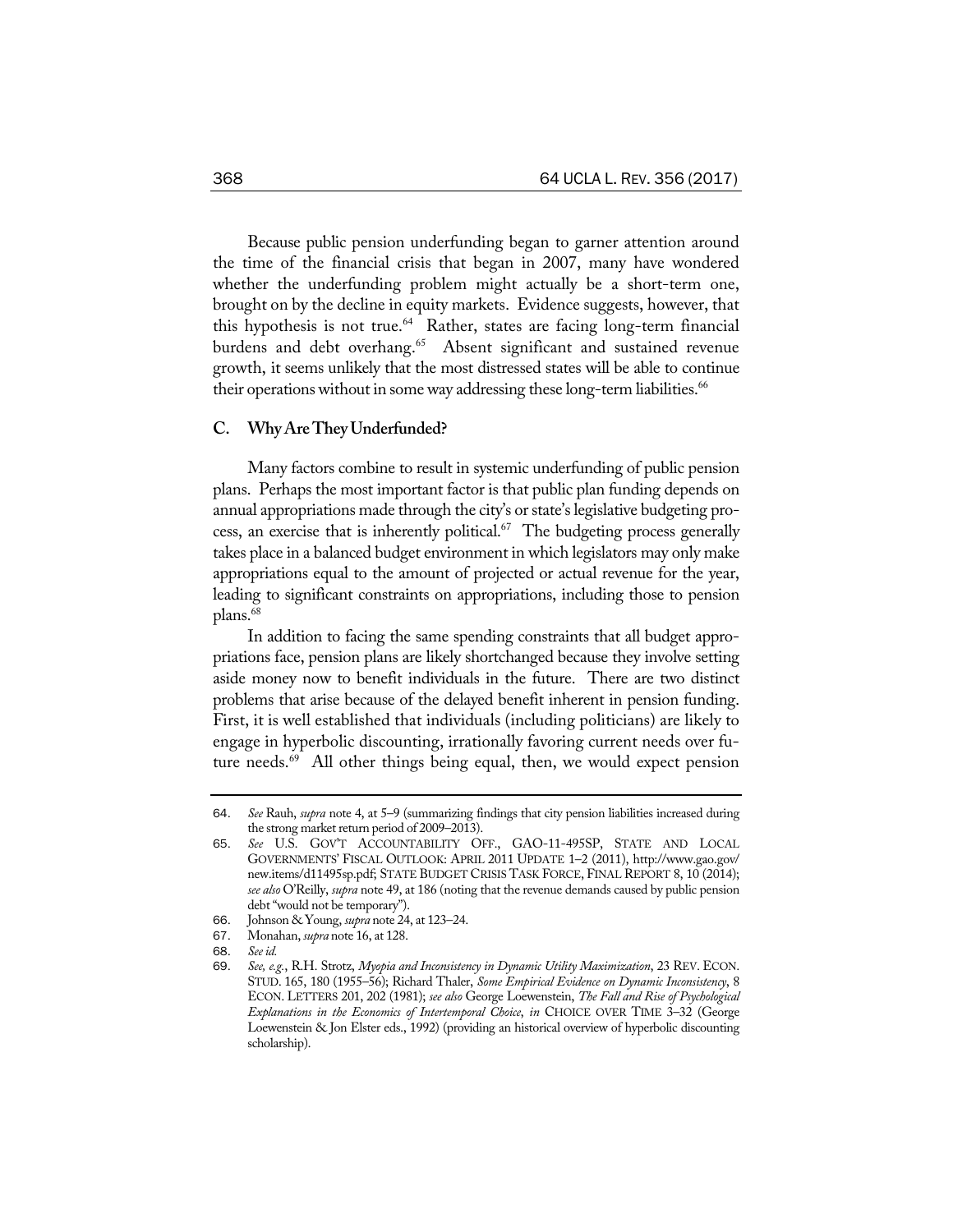contributions to be given a lower priority than spending that has an immediate benefit. Second, politicians generally operate within the context of the election cycle—meaning that they make decisions based on a desire to be reelected.<sup>70</sup> It is easy to see how voting to immediately increase education spending is much more valuable to a politician's reelection efforts than a decision to keep education spending flat while responsibly funding the pension plan so that it can continue to pay benefits thirty years in the future.

Suboptimal political decisionmaking is of course not a new phenomenon, nor is it limited to public pensions. But what is unique about political decisionmaking in the pension context is that there is no effective counterpressure to politicians' incentives to underfund such plans.<sup>71</sup> There are three potential sources of counterpressure to the political pressure to underfund: workers, credit markets, and taxpayers. To date, none have appeared to successfully counteract pension underfunding. Workers generally have not been active lobbyists in favor of full funding, likely in part because most plans are not in danger of immediately running out of funds to pay benefits. And even where plans are severely distressed, workers may assume that because state law guarantees their benefits they will be able to collect against the city or state even in the absence of funds in the pension trust. Perhaps most importantly, workers actually benefit from disguising the true costs of pension benefits.<sup>72</sup> If workers pushed hard for adequate pension funding, there would be less money available for other forms of compensation. If contributions are kept artificially low, workers may be able to secure higher overall levels of compensation and benefits.

Credit markets have also been ineffective in ensuring adequate pension funding. While credit rating agencies can and do downgrade cities and states based on pension debt, they do so only once pension debt has become so large that it potentially endangers the repayment of bonds.<sup>73</sup> As a result, credit markets do not exert pressure until pension funding is already highly distressed and difficult to correct.

And finally, taxpayers have shown little interest in lobbying for responsible pension funding. This is not surprising, given pension funding's lack of salience for the typical voter, along with the fact that the most serious ill effects

<sup>70</sup>. *See* JAMES M. BUCHANAN & RICHARD E. WAGNER, DEMOCRACY IN DEFICIT: THE POLITICALLEGACY OFLORD KEYNES 159 (1977).

<sup>71</sup>. Monahan, *supra* note 16, at 129.

<sup>72</sup>. *See* Sarah F. Anzia & Terry M. Moe, *The Politics of Pensions* 5 (Inst. for Research on Labor and Emp't, Working Paper No. 108–14, 2013), http://papers.ssrn.com/sol3/papers.cfm? abstract\_id=2300640 (observing that, with respect to public pensions, all of the organized interest groups were "pushing in the same direction—a classic formula for political capture").

<sup>73</sup>. Monahan, *supra* note 16, at 155.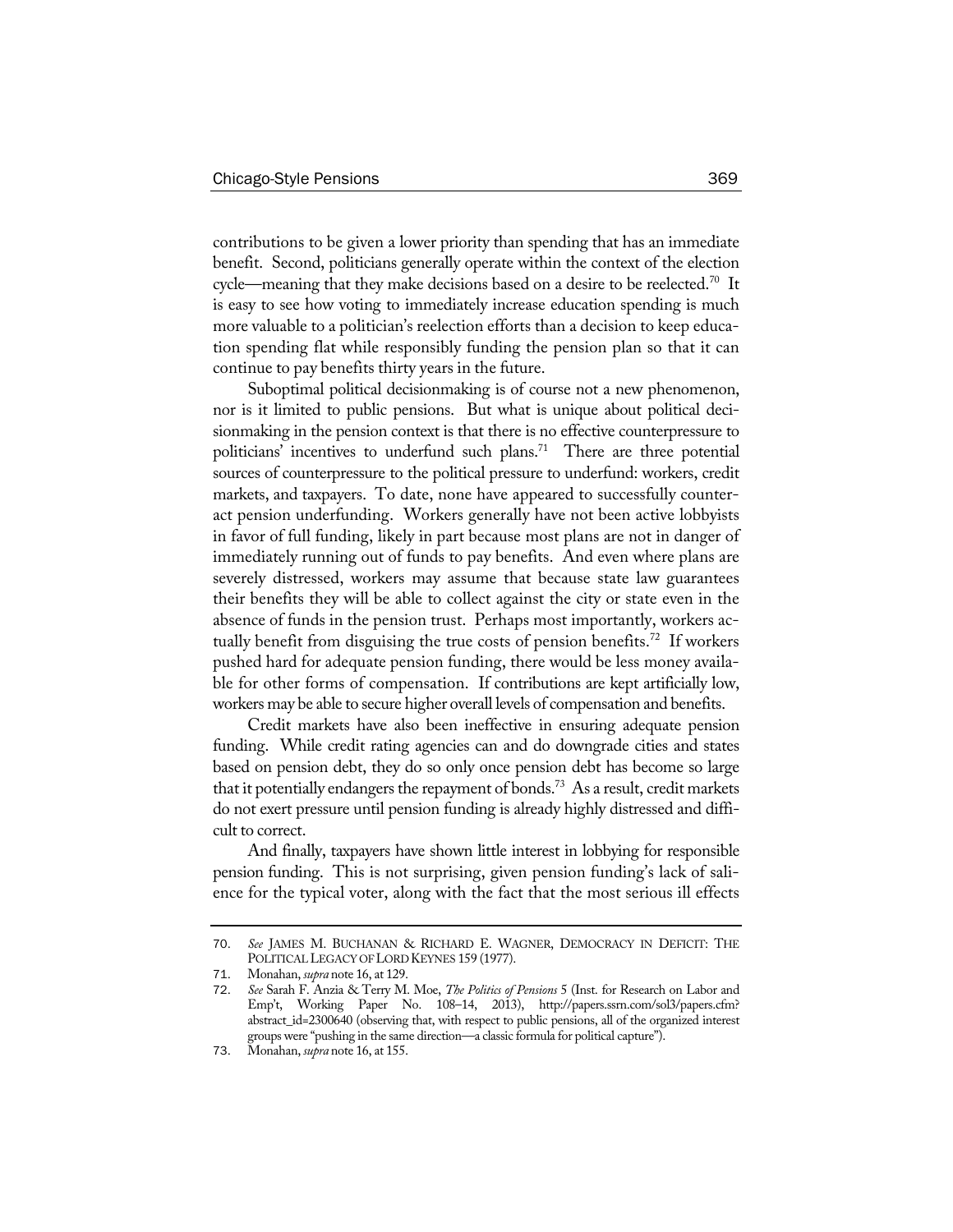of irresponsible funding are often not felt for decades. Given the propensity for individuals to discount the future, along with uncertainty regarding whether they will still be taxpayers in the jurisdiction when the problem arises, it is understandable why taxpayers have not become involved in any meaningful way in most jurisdictions.

Compounding each of these factors is the fact that pension contribution needs tend to be countercyclical. When the economy is doing well and revenues are high, pension funds usually enjoy strong investment returns and thus have relatively low contribution needs. When the economy is doing poorly, and revenues are down and social needs greatest, pension funds often experience market losses, and therefore require relatively larger contributions. In other words, pension funds often need the most money at the exact time that states are under the greatest fiscal stress.

# **D. WhatCanDistressedCities andStatesDo toAddressPension Underfunding?**

There are not many obvious solutions to the public pension problem. Many states and cities have reduced the generosity of pension benefits for new hires, but such actions generally do nothing to address existing debt.<sup>74</sup> States and cities have also pursued reforms that provide some combination of lower benefits for existing employees and higher contributions from either employers or employees, but these reforms are often limited or prohibited entirely by laws protecting pension benefits and accruals from reduction.75 And of course a handful of large cities have resorted to municipal bankruptcy to address their debt overhang.76

But if accrued (and in some cases, future) pension benefits cannot be reduced, there are few other options for states, in particular, to get out from under pension debt. The available options include: (1) raising taxes, (2) shifting government resources away from current allocations to fund pensions, (3) hoping for economic growth that results in higher revenues at current tax rates, and (4) hoping that pension assets grow at rates exceeding investment return

<sup>74</sup>. In some cases, changes for new employees essentially require those employees to contribute greater amounts for lower benefits, in that way requiring new employees to help subsidize older workers.

<sup>75</sup>. *See generally* Amy B. Monahan, *Public Pension PlanReform: The Legal Framework*, 5 EDUC.FIN. & POL'Y 617 (2010) (providing an overview of the legal protections that apply to public pension benefits).

<sup>76</sup>. Clayton P. Gillette & David A. Skeel, Jr., *Governance Reform and the Judicial Role in Municipal Bankruptcy*, 125 YALE L.J. 1150, 1152 (2016) (noting recent municipal bankruptcies in Vallejo, San Bernardino, and Stockton, California; Jefferson County, Alabama; and Detroit, Michigan).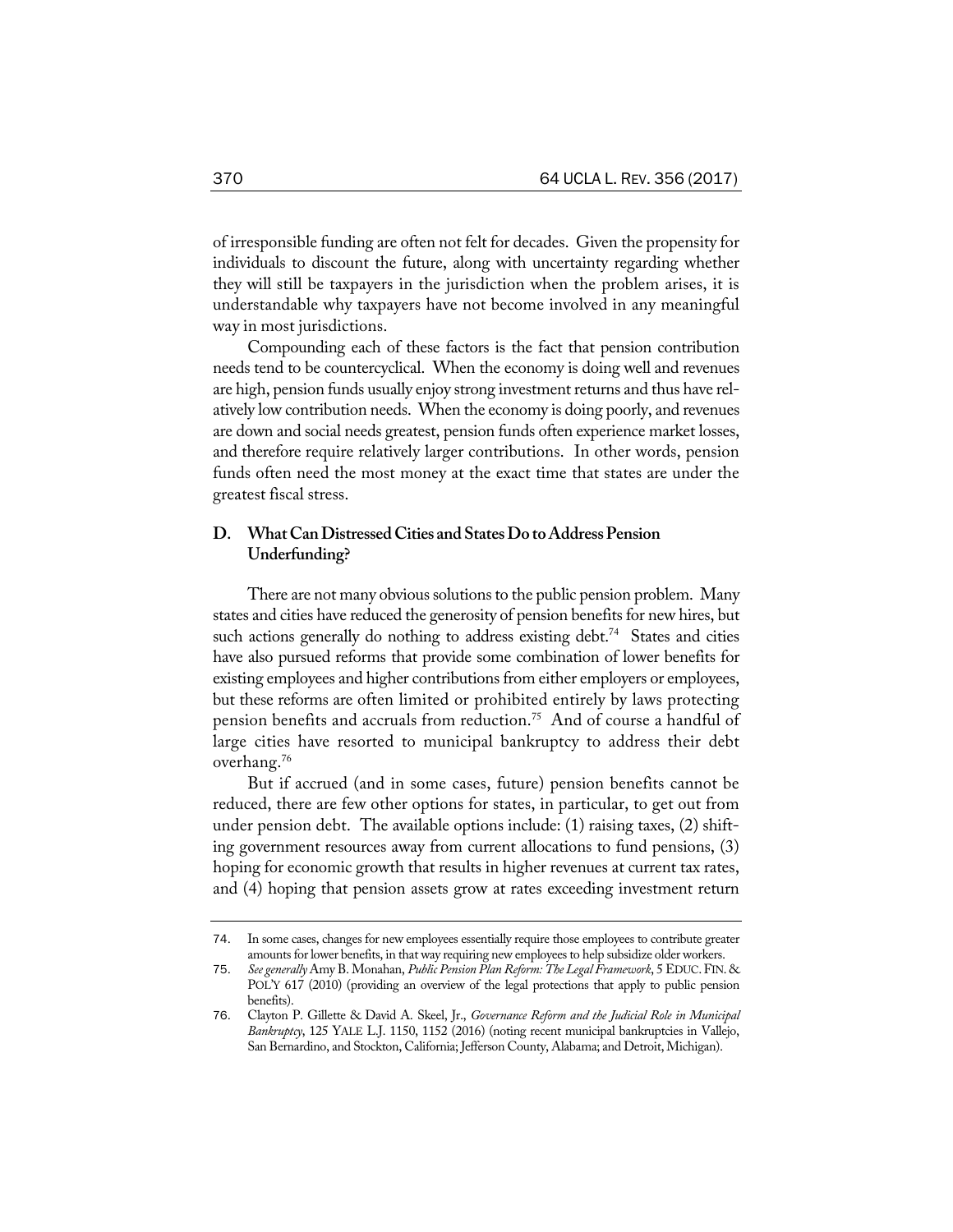assumptions. The first and second options remain unattractive in the current fiscal and political climate. States and cities are generally wary of tax increases, given concerns about the effect of increased taxes on economic growth, and also the potential for taxpayers to move outside of the jurisdiction in response to either higher taxes or reduced government services.<sup>77</sup> The third and fourth options are the most palatable, but also the hardest to control and predict.<sup>78</sup> The fourth option is also inherently risky. Where the only hope for the pension fund is to produce blockbuster investment returns, pension funds may take on risk well above the optimal level. And finally, even if the third and fourth options were to work, they require time that several pension funds simply do not have.

# **II. WHENTHEMONEYRUNSOUT:LEGALENFORCEMENTOF SOVEREIGNPROMISES**

For a state or city in fiscal distress with large unfunded pension liabilities, the ultimate question is what will happen if there are insufficient funds available in the pension trust to pay earned, legally protected pension benefits. This issue arises only when the pension trust itself runs out of money. Funds contributed to a public pension plan are held in trust for the exclusive benefit of plan participants.79 As a result, those funds cannot be diverted for other purposes without violating both the terms of the trust and the requirements of the Internal Revenue Code governing pension plans.<sup>80</sup> Once a participant has earned the right to a pension benefit, he or she has the right to receive payment from the trust.

As long as there are sufficient funds in the trust to pay currently due benefits, it is clear that participants can relatively easily ensure they receive the benefits due to them. The harder question arises when the trust no longer holds sufficient

<sup>77</sup>. Raising taxes and reducing government services can lead to a situation where taxpayers are paying more to get less and less. Where this occurs, the fiscal distress that already exists can snowball, as those who can will migrate out of the jurisdiction, further decreasing the tax base. Kiewiet & McCubbins, *supra* note 19, at 77. Illinois, for example, is already losing taxpayers at one of the fastest rates in the country. *SOI Tax Stats-Migration Data*, INTERNAL REVENUE SERVICE, https://www.irs.gov/uac/SOI-Tax-Stats-Migration-Data [https://perma.cc/34EP-6TRS] (reporting under the Migration Data for 2012–2013 and 2013–2014 that Illinois lost 68,943 residents from 2012–2013 and 82,881 residents from 2013–2014); *see also IRS 2012–2013 State Migration Data-NY Down Big, TX & FL Shine*, CLEAN SLATE TAX (Aug. 20, 2015), http://cleanslatetax.com/blog/irs-state-migration-data (finding that Illinois had the second-largest loss of taxpayers among the states from 2012 to 2013).

<sup>78</sup>. *See* Johnson & Young, *supra* note 24, at 123–24 (noting that some cities and states are likely to be unable to satisfy their pension debt even if strong economic growth occurs).

<sup>79. 26</sup> U.S.C. § 401(a) (2014).<br>80. Id.

<sup>80</sup>. *Id.*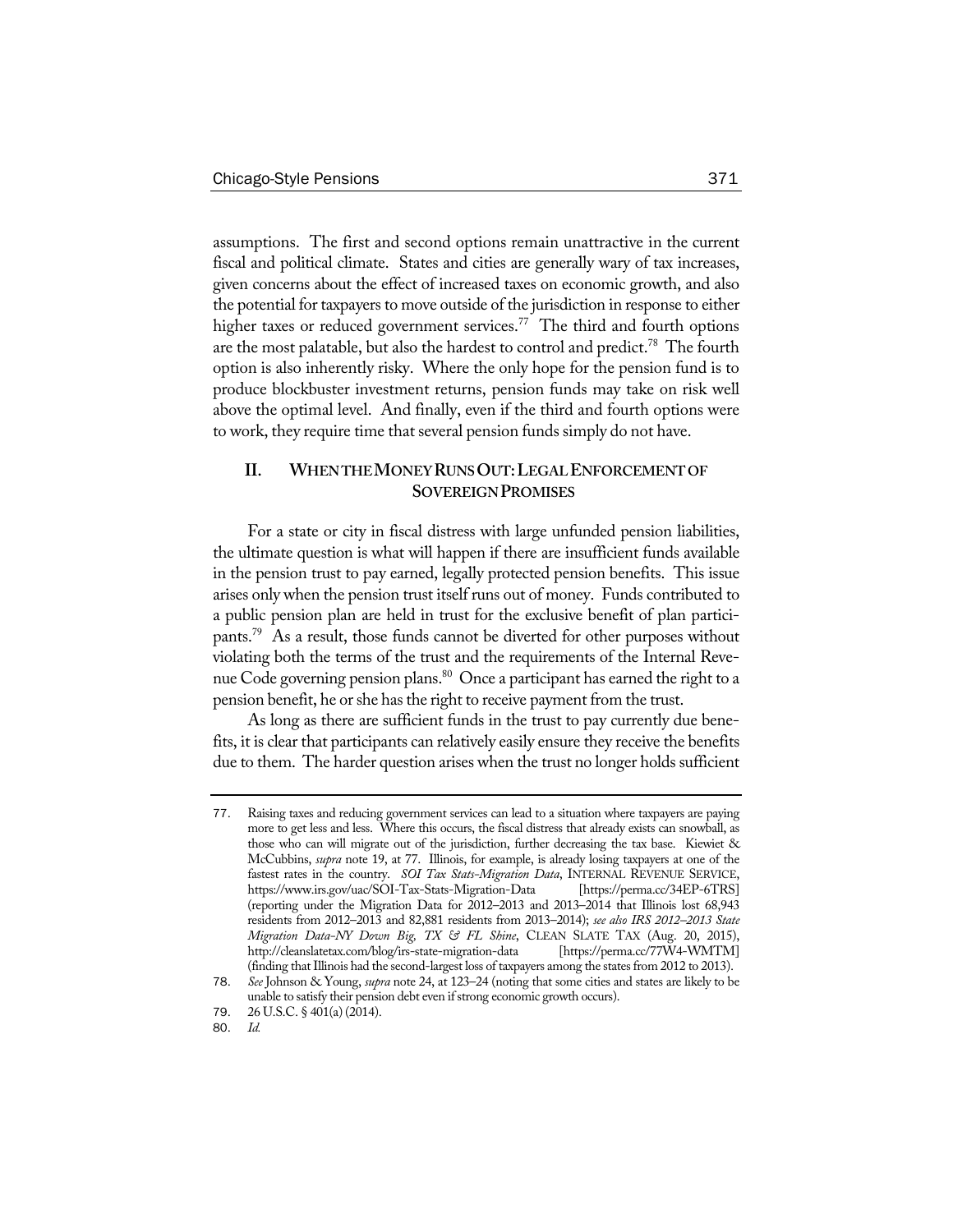assets.<sup>81</sup> In many states, such a scenario is relatively unforeseeable, but the same is not true in a handful of highly distressed states and cities. New Jersey's general employee pension plan is projected to run out of funds in 2024, with the state teacher's plan following close behind in 2027.82 In Illinois, the state Teachers' Retirement System declares in its own financial report that it faces a "calamity" in less than twenty-five years if funding practices do not change.<sup>83</sup> Kentucky did not disclose a depletion date in its most recent annual report, but referred to its funding levels as "alarmingly low" at 21 percent funded.<sup>84</sup> Each of Chicago's four pension plans is projected to be insolvent by 2026 or earlier.<sup>85</sup>

Where a pension trust is depleted, a participant can have a legal right to her benefit but not be able to effectively enforce that right absent the cooperation of the legislature in agreeing to the necessary appropriation. And keep in mind that by the time a pension trust runs dry, the annual appropriation needed to pay out current benefits may be an enormous share of the overall state or city budget. For example, in the 2014 fiscal year, the Illinois Teachers' Retirement System paid out over \$5.2 billion in benefits—an amount that was more than half of what it paid in salary to all active teachers in 2014.<sup>86</sup> In Kentucky, the amount of benefits paid out to participants in its nonhazardous employee plan was over \$889 million, an amount that is equal to 56 percent of its covered payroll.<sup>87</sup> In 2013, the city of Philadelphia paid out over \$676 million in benefits, an amount equal

<sup>81</sup>. One of the reforms enacted by ERISA was to prohibit an employer from limiting pension liability to trust assets. *See* JOHN H. LANGBEIN ET AL., PENSION AND EMPLOYEE BENEFIT LAW 82, 220–21 (5th ed. 2010). ERISA does not, however, apply to public plans. 29 U.S.C. § 1003 (2012).

<sup>82</sup>. N.J. PENSION & HEALTH BENEFIT STUDY COMM'N, A ROADMAP TO RESOLUTION 4 (2015), http://www.state.nj.us/treasury/pdf/FinalFebruaryCommissionReport.pdf.

<sup>83</sup>. TEACHERS' RET. SYS. OF THE STATE OF ILL., COMPREHENSIVE ANNUAL FINANCIAL REPORT FOR THE FISCAL YEAR ENDED JUNE 30, 2014 7 (2015), http://trs.illinois.gov/pubs/cafr/FY2014/fy14.pdf.

<sup>84</sup>. KY. RET. SYS., COMPREHENSIVE ANNUAL FINANCIAL REPORT: BUILDING A BETTER FUTURE FOR KENTUCKIANS 8 (2014), https://kyret.ky.gov/Investments%20Annual% 20Reports/2014-cafr.pdf (referencing, among other statistics, a 21 percent funded level in the Kentucky Retirement System nonhazardous plan).

<sup>85</sup>. COMM'N TO STRENGTHEN CHICAGO'S PENSION FUNDS, FINAL REPORT VOL. 1: REPORT & RECOMMENDATIONS 21–22 (2010), http://www.chipabf.org/ChicagoPolicePension/ PDF/Financials/pension\_commission/CSCP\_Final\_Report\_Vol.1\_4.30.2010.pdf (the latest insolvency date of 2026 assumes the plans earn a 6 percent average rate of return; the insolvency date occurs earlier if the plans fail to achieve that rate of return, or later if the plans beat a 6 percent return. Even if each plan achieves 8 percent annualized returns, all are projected to be insolvent by 2030).

<sup>86</sup>. TEACHERS'RET.SYS. OF THESTATE OF ILL.,*supra* note 83, at 9.

<sup>87</sup>. KY.RET.SYS., *supra* note 84, at 58, 164 (percentage computed by author).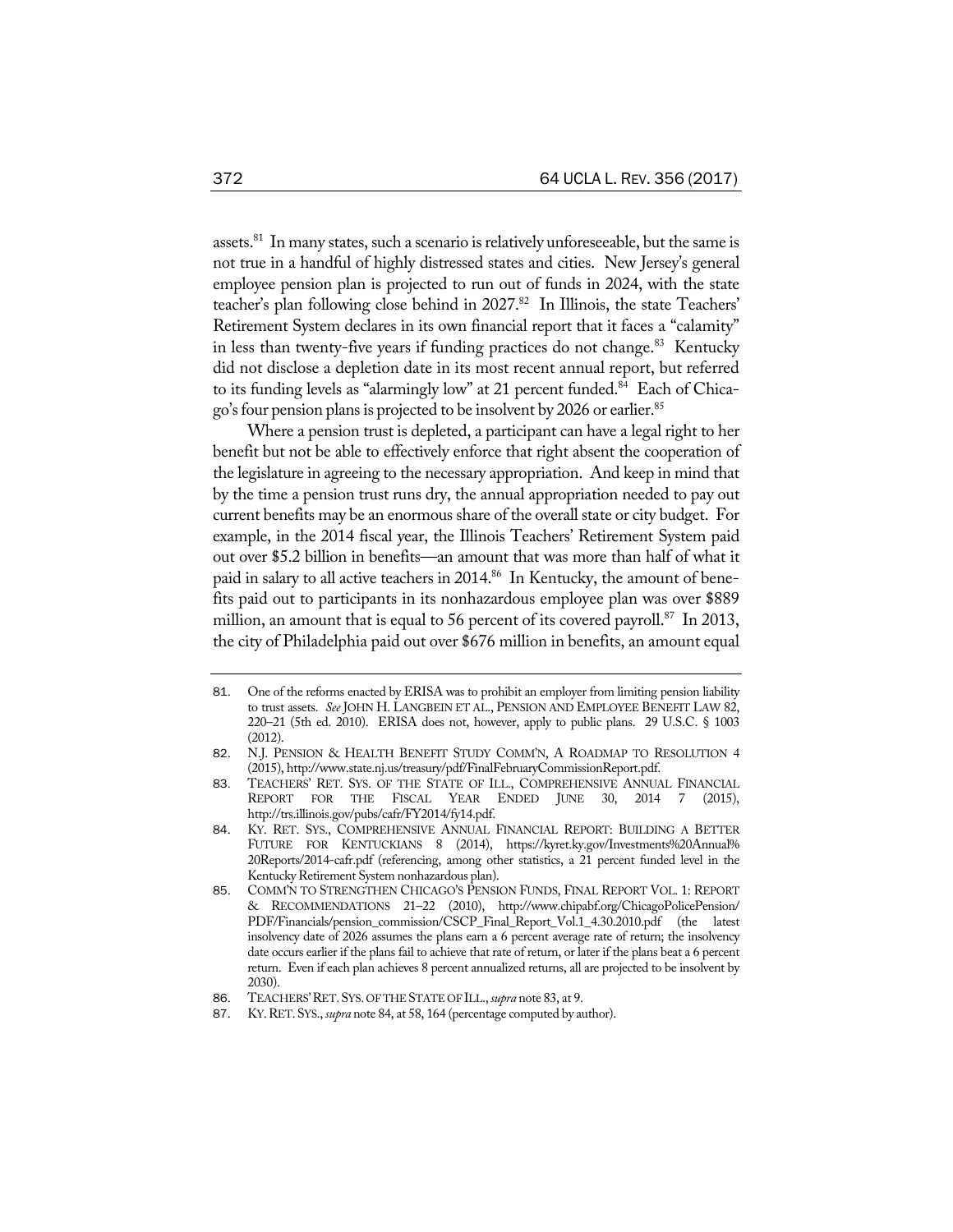to 47 percent of the total salaries it paid out in that year to employees.<sup>88</sup> While these historic figures do not necessarily tell us what the financial burden will be in the future, they do illustrate that, if pension funds are depleted, several cities and states could expect to see their payroll expensesincrease by more than 50 percent.

The stakes involved in sorting through the legal responsibility for such debt are incredibly high, for both affected workers and taxpayers. As the Subparts below will explore, there are two primary hurdles that must be overcome in order for workers to successfully collect pension debt: sovereign immunity and limitations on judicial remedies.<sup>89</sup> Because states and cities are treated differently for purposes of sovereign immunity and remedies, each will be examined separately.

# **A. Enforcement of StatePromises**

## **1. SovereignImmunity inStateCourts**

In order to have any hope of collecting unfunded pension debt, plan participants must be able to bring suit against the state. An initial hurdle for such potential plaintiffs is the doctrine of sovereign immunity, which operates to prevent a government from being sued in its own courts without consent.<sup>90</sup> As the Subpart below will explain, the fact that pension benefits are considered contractual in nature should be sufficient to overcome sovereign immunity and allow a participant to successfully bring an action against the state for nonpayment of pension benefits.

State governments are sovereign, and as such enjoy broadly recognized sovereign immunity from many different types of legal actions. While the Eleventh Amendment specifically grants sovereign immunity to a state being sued by citizens of another state, the U.S. Supreme Court has explained that immunity is in fact much broader than the text of the amendment.<sup>91</sup> Hamilton stated in Federalist 81 that, "[i]t is inherent in the nature of sovereignty not to be amenable to the suit of an individual *without its consent*."92 Sovereign immunity has its origins in English common law.<sup>93</sup> It is premised on the principle that "there can be

<sup>88</sup>. CITY OF PHILA. BD. OF PENSIONS & RET., ANNUAL REPORT: FISCAL YEAR ENDING JUNE 30, 2013 21 (2013), http://www.phila.gov/pensions/PDF/2013%20Philly%20Annual% 20Report.pdf (percentage computed by author).

<sup>89</sup>. *See* Johnson & Young, *supra* note 24, at 125 ("It is unclear what, if any, enforceable remedies a stakeholder has against a state.").

<sup>90</sup>. *Sovereign Immunity*, BLACK'SLAWDICTIONARY (10th ed. 2014).

<sup>91</sup>. Hans v. Louisiana, 134 U.S. 1, 10–12, 16 (1890).

<sup>92</sup>. THEFEDERALISTNO. 81, at 487 (Alexander Hamilton) (Clinton Rossiter ed., 1961).

<sup>93</sup>. *See* Kawananakoa v. Polyblank, 205 U.S. 349, 353 (1907).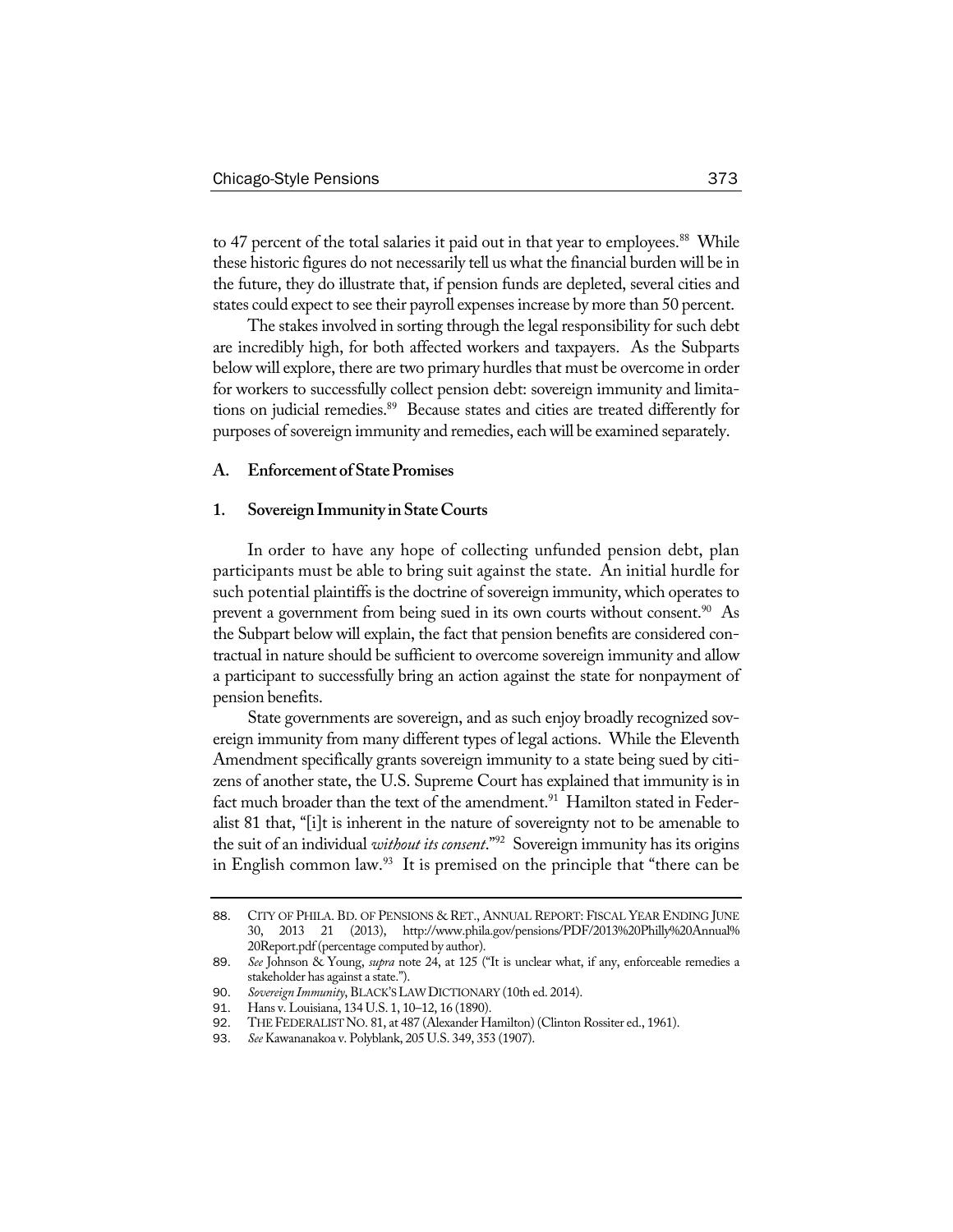no legal right as against the authority that makes the law on which the right depends."94 In the United States, sovereign immunity has been justified as a rule that protects the state from interference in its performance of the functions of government and preserves its control over state coffers.<sup>95</sup>

State sovereign immunity also has been characterized as an explicit mechanism to protect the public fisc by preventing damages from being imposed against a state during periods of financial distress.<sup>96</sup> While suffering a legal wrong without a remedy is inherently troublesome, sovereign immunity is thought necessary to protect public assets where a monetary award might destroy the ability of governments to provide essential services.<sup>97</sup> As Professor Young explains:

> When a private plaintiff recovers a large damage award against a state government, the money inevitably comes out of funds that otherwise would be available for public use. It is one thing to compensate a plaintiff for grievous injuries; it is quite another to take money from the K–12 education budget to do so. $98$

Sovereign immunity is also related to the remedial issues discussed in Subpart 4, below. While sovereign immunity functions to prevent a legal cause of action from being heard against a government, it also conveniently avoids the difficulty of enforcing a monetary judgment against a noncooperating sovereign.<sup>99</sup>

The doctrine of sovereign immunity is therefore problematic for public pension plan participants seeking to enforce their legal rights to benefits in the event that the pension trust lacks sufficient funds. Absent explicit consent by the state to suit, sovereign immunity would appear to bar participant lawsuits filed in state court.

In order for pension participants to seek pension benefits in state court, pensioners must establish that the state has waived its sovereign immunity. States often explicitly waive retirement board immunity,<sup>100</sup> but this is unhelpful to pensioners once the trust fund has been depleted, as there would be no remedy

<sup>94</sup>. *Id.*

<sup>95</sup>. *See* Joseph D. Block, *Suits Against Government Officers and the Sovereign Immunity Doctrine*, 59 HARV.L.REV. 1060, 1061 (1946)*.*

<sup>96</sup>. *See generally*Ernest A. Young, *Its HourComeRound at Last? State Sovereign Immunity and the Great State Debt Crisisof the Early Twenty-First Century*, 35 HARV.J.L. & PUB. POL'Y 593 (2012). The author states, for example, that "[s]overeign immunity is one of the Constitution's austerity mechanisms." *Id.* at 595.

<sup>97</sup>. *Seeid.* at 597.

<sup>98</sup>. *Id.*

<sup>99</sup>. *See,e.g.*, *id.* at 599.

<sup>100</sup>. *See,e.g.*, N.J.STAT.ANN. § 43:13-37.2 (West 2015).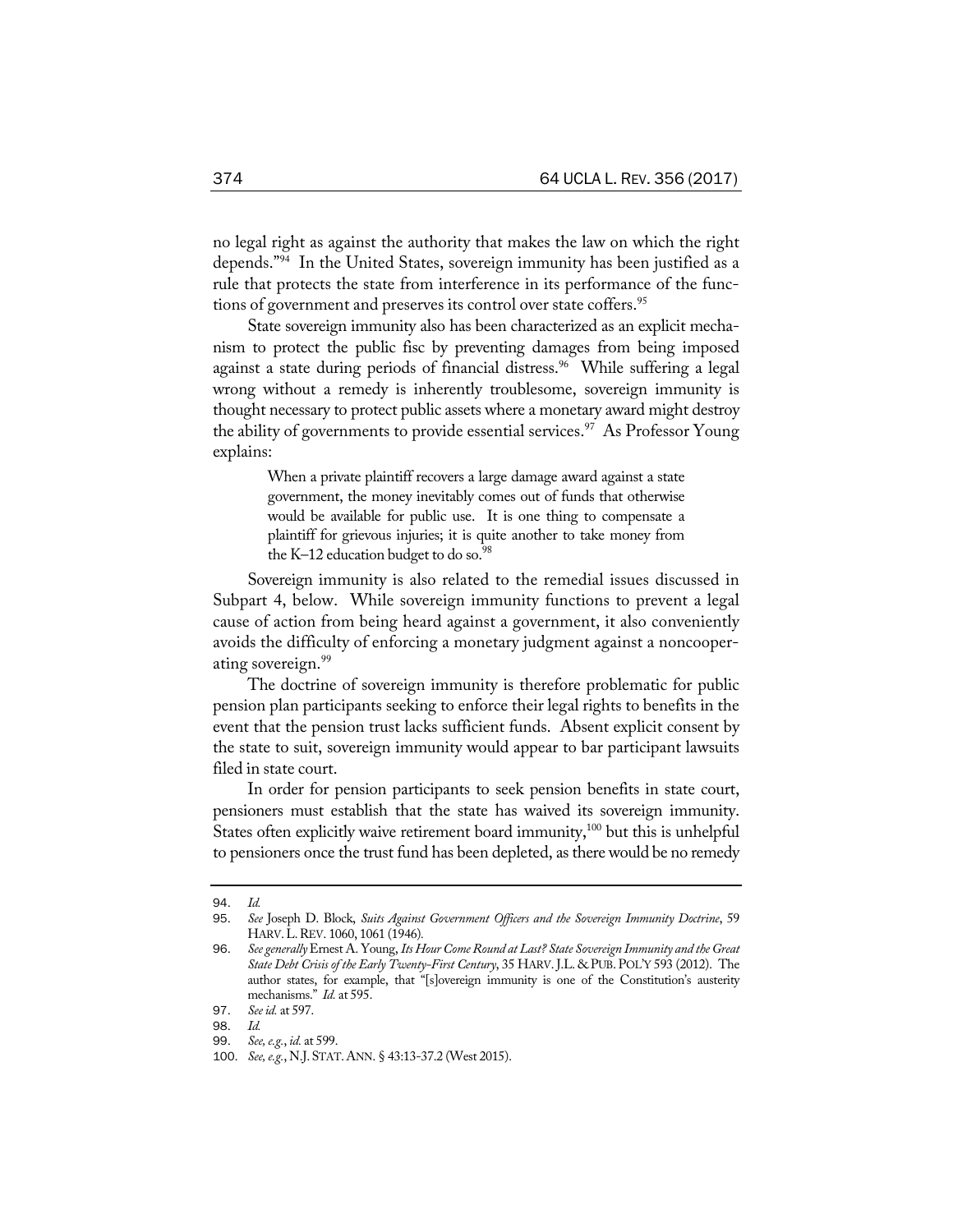against a fundless retirement board. Many states, however, explicitly waive sovereign immunity with respect to contracts entered into with the state.<sup>101</sup> It is easy to see the practical necessity of such action, as otherwise it might be difficult for a state to induce others to enter into contracts with it. This is good news for pensioners, because most states consider pensioners' claims to be contractual in nature. Some states' laws (notably, Illinois and Kentucky) specifically label membership in a public retirement system as contractual in nature.<sup>102</sup> In other states, courts have specifically ruled that pension benefits represent a contract between the state (or city) and its employees.<sup>103</sup> While not all states' laws clearly label pension rights as contractual, it is highly likely that all state courts would consider the right to a pension contractual once the employee has retired and become eligible to receive benefits. It is clear, after all, that a bargain was made between the state (as employer) and the employee. The state promised the employee certain benefits (including cash salary, a pension at retirement, and other benefits) in exchange for the employee performing work for the state. As the employee performs that work, she accepts the contractual offer through performance. Once an employee has done everything necessary to be owed a pension under the law—which typically involves working a minimum number of years and attaining a minimum age—the employee has fully completed her side of the bargain and the state is contractually obligated to pay the benefit due. Even states that find no contract to exist prior to an employee's eligibility for retirement should have no trouble concluding that a contract exists once an employee has fulfilled all conditions under state law to receive a pension.104 It therefore seems likely that in most states, an eligible retiree should be able to successfully bring an action to enforce her pension rights against a state. A current employee not yet eligible to retire may have more difficulty bringing a similar suit, as she may not have any contractual rights under state law; but given this Article's focus on situations in which the pension trust has run out of money, the primary concern is with those currently due benefits.<sup>105</sup>

<sup>101</sup>. *See,e.g.*, 62 PA.CONS.STAT. §§ 1702, 1712.1 (2007).

<sup>102</sup>. ILL. CONST. art. XIII, § 5; KY.REV.STAT.ANN. § 61.692 (LexisNexis 2015).

<sup>103</sup>. See Monahan, *supra* note 75, for an overview of the relevant case law.

<sup>104</sup>. This position is based, in part, on a U.S. Supreme Court holding that public employees are contractually entitled to compensation earned by services performed. Mississippi *ex rel.* Robertson v. Miller, 276 U.S. 174, 178–79 (1928). Once an employee has completed her side of the pension deal, the government becomes contractually obligated to pay the pension earned.

<sup>105</sup>. For employees not yet eligible to retire when the trust fund runs out of money, sovereign immunity may, in states that find no contract to exist prior to retirement, bar lawsuits until the participant is actually eligible for retirement, thereby delaying but not entirely barring such lawsuits.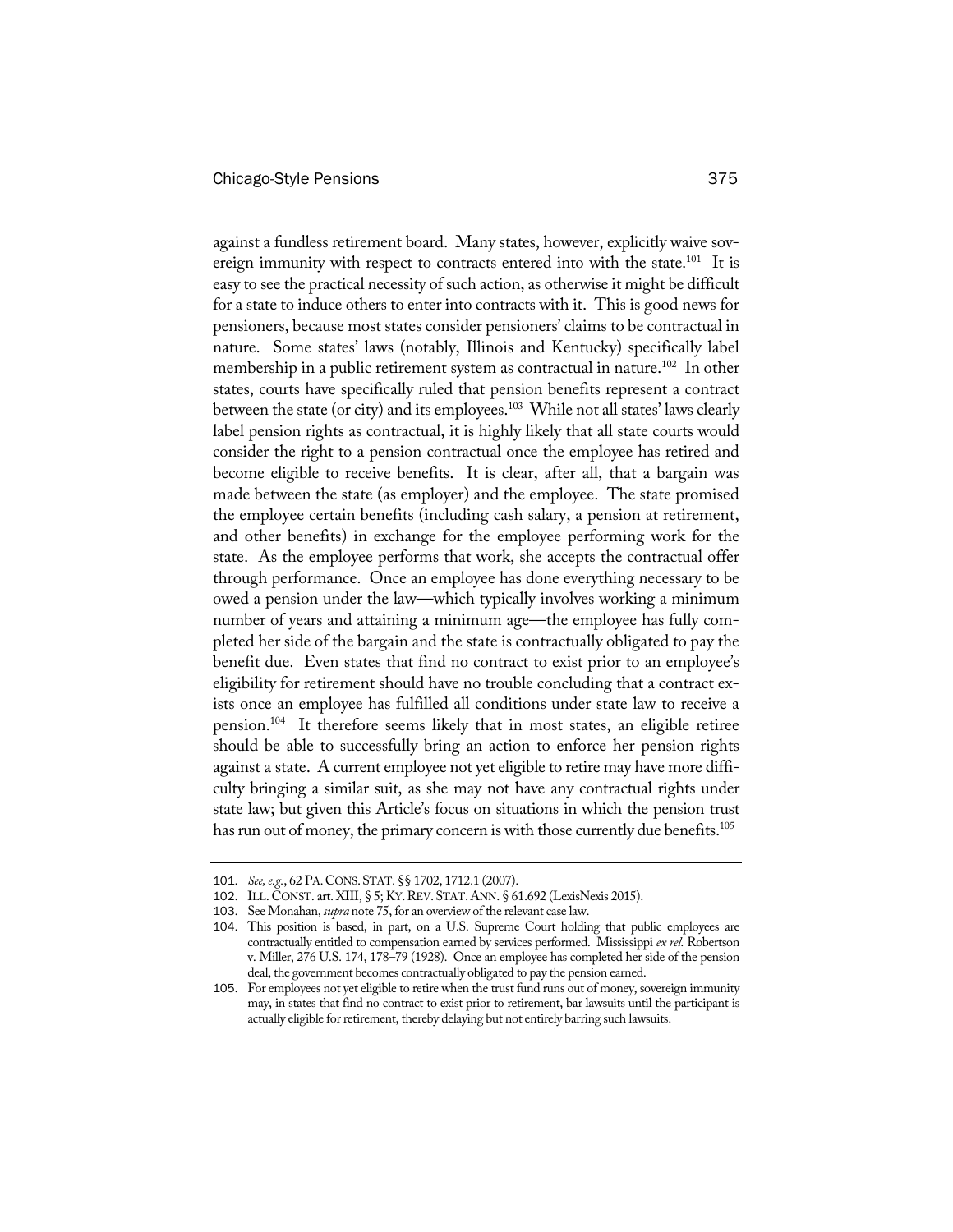# **2. Examples oftheContractExceptiontoSovereignImmunity inState Courts**

The Commonwealth of Kentucky provides a good example of how the contractual waiver of sovereign immunity may play out in pension cases. Kentucky has statutorily waived sovereign immunity with respect to "lawfully authorized written contract[s] with the Commonwealth  $\dots$ ."<sup>106</sup> This statutory waiver is likely to apply to attempts to sue the commonwealth to enforce pension rights, depending on how the court interprets "*written* contracts." Effective in 2013, the Kentucky Legislature amended the pension statute to provide that, for individuals who participated in the retirement system prior to January 1, 2014, the pension statute shall constitute an "inviolable contract of the Commonwealth."107 In applying the "lawfully authorized written contract" exception to sovereign immunity to these facts, it is clear that any contract created by the pension statutes has been "lawfully authorized," as it was adopted by the legislature and signed by the Governor. The only potential issue would be whether the contract is "written." The statute establishing that public pensions are contractual does not take the form of a traditional contract, but it clearly has been reduced to writing and is not, for example, an oral contract. The sovereign immunity exception could, however, also be interpreted as covering only formal, traditional contracts. As a result, it is unclear whether pension plan participants in Kentucky would be able to sue the Commonwealth in state court in the event that pension benefits are unpaid.<sup>108</sup>

In some states the answer is likely to be clearer. For example, New Jersey has statutorily waived sovereign immunity with respect to certain contract actions.109 New Jersey's waiver is, however, significantly broader than Kentucky's, applying to both express and implied contracts.<sup>110</sup> The one significant limitation on the waiver, for our purposes, is that there is no waiver for contracts implied in law.<sup>111</sup> New Jersey pension statutes have, however, been interpreted to create contractual rights and, as a result, potential plaintiffs should not need to make a

111. *Id.*

<sup>106</sup>. KY.REV.STAT.ANN. § 45A.245 (LexisNexis 2007).

<sup>107</sup>. KY.REV.STAT.ANN. § 61.692 (LexisNexis 2015).

<sup>108</sup>. The Kentucky Supreme Court has ruled that legal actions seeking declaratory relief are permitted against the Commonwealth, as such actions do not implicate the traditional sovereign immunity concern of protecting the public fisc. Commonwealth v. Ky. Ret. Sys., 396 S.W.3d 833, 838–40 (Ky. 2013).

<sup>109</sup>. N.J.STAT.ANN. § 59:13-3 (West 2006).

<sup>110</sup>. *Id.*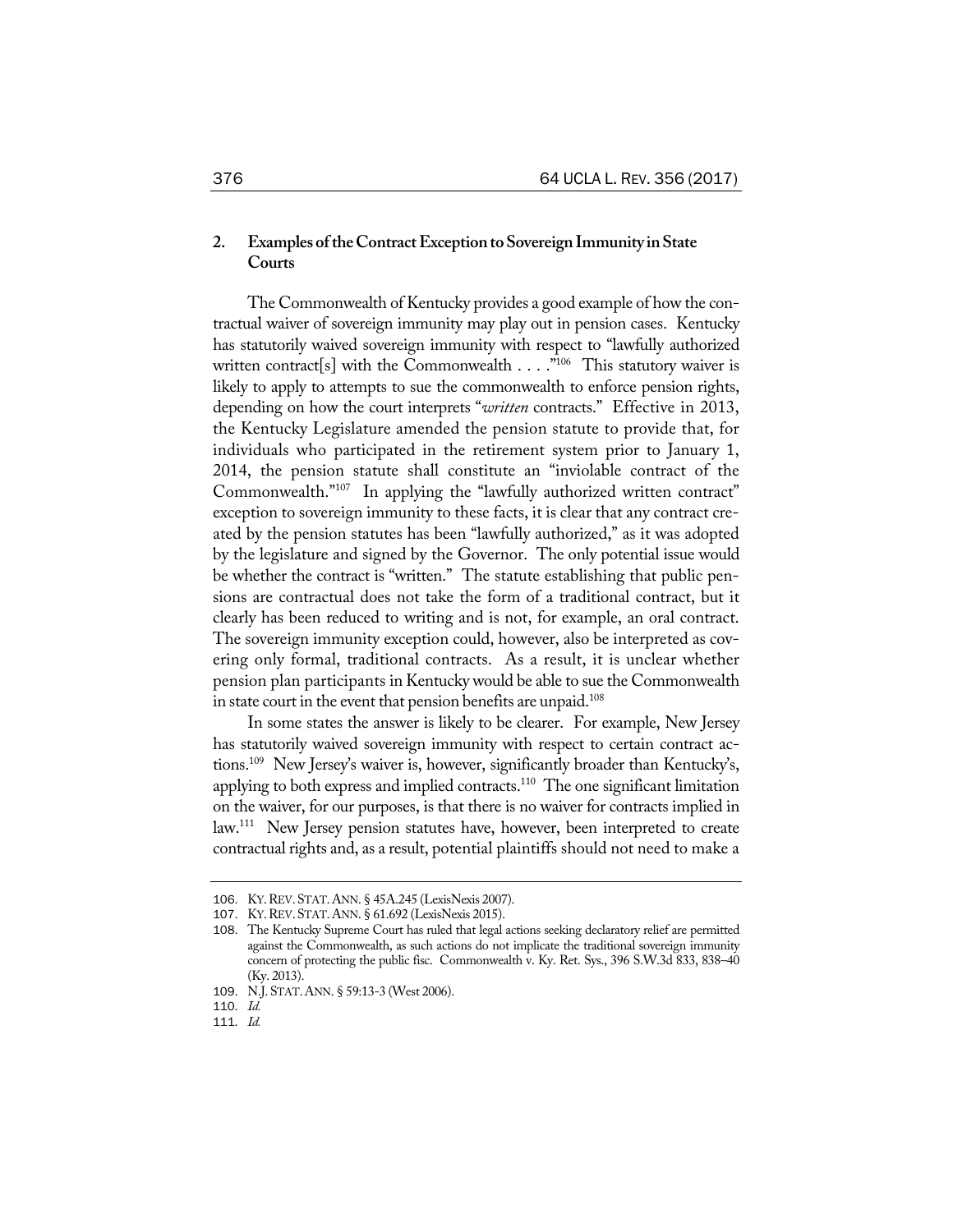claim based on a contract implied in law.112 Assuming New Jersey plan participants comply with the other requirements of the New Jersey Contractual Liability Act,<sup>113</sup> they should be able to successfully assert a contract-based claim against the state in the event of benefit nonpayment.

While the above examples look like good news for pensioners, some states add an additional wrinkle to pursuing contract claims against a state. Some states (notably Illinois and Pennsylvania) do not allow contract claims against the state to proceed through the state's court system, instead establishing a quasi-judicial tribunal to hear such claims. In Illinois, this body is named the "Court of Claims,"114 while in Pennsylvania it is labeled the "Board of Claims."115 The Pennsylvania Board is authorized to hear all contract-based claims against the Commonwealth, including quasi-contractual actions.<sup>116</sup> In Illinois, the Court of Claims is authorized to hear a variety of claims against the state, including "[a]ll claims against the State founded upon any contract entered into with the State of Illinois."117 In both states, there are significant differences between cases brought in these quasi-judicial tribunals and those brought in state court. Both tribunals are comprised of individuals appointed by the Governor with the advice and consent of the Senate.<sup>118</sup> In Illinois, seven attorneys serve on the Court,<sup>119</sup> while in Pennsylvania, one attorney, one civil engineer, and one citizen comprise the Board.<sup>120</sup> In Illinois, claimants have no right to appeal a decision of the court,<sup>121</sup> while in Pennsylvania the Board's final decisions are subject to a highly deferential standard of review on appeal.122 There are also significant limitations on the tribunals' ability to make awards, a topic that will be addressed in Subpart 4 below.

<sup>112</sup>. A contract implied in law is a quasi contract where the law imposes an obligation based on a special relationship between the parties or to avoid unjust enrichment. *Implied-in-Law Contract*, BLACK'S LAW DICTIONARY (10th ed. 2014); *see, e.g.*, Allen v. Fauver, 742 A.2d 594, 598 (N.J. Super. Ct. App. Div. 1999) (finding no waiver of sovereign immunity based on federal Fair Labor Standards Act as contractual in nature).

<sup>113</sup>. For example, plaintiffs must notify the state of their claim for breach of contract within ninety days of the accrual of the claim. N.J.STAT.ANN. § 59:13-5 (West 2006).

<sup>114</sup>. 705 ILL.COMP.STAT. 505/1 (2015).

<sup>115</sup>. 62 PA.CONS.STAT. § 1721 (2007).

<sup>116</sup>. *See* Dep't of Envtl. Res. v. Winn, 597 A.2d 281, 284 (Pa. Commw. Ct. 1991). The board cannot, however, hear claims arising from the terms of collective bargaining agreements. Kapil v. Ass'n of Pa. State Coll. & Univ. Faculties, 470 A.2d 482, 486 (Pa. 1983).

<sup>117</sup>. 705 ILL.COMP.STAT. 505/8(b) (2015).

<sup>118</sup>. 705 ILL.COMP.STAT. 505/1 (2015); 62 PA.CONS.STAT. § 1721 (2007).

<sup>119</sup>. 705 ILL.COMP.STAT. 505/1 (2015).

<sup>120</sup>. 62 PA.CONS.STAT. § 1721 (2007).

<sup>121</sup>. 705 ILL.COMP.STAT. 505/17 (2015).

<sup>122</sup>. 62 PA.CONS. STAT. § 1725 (2007); Three-O-One Mkt., Inc. v. Dep't of Pub. Welfare, 439 A.2d 909, 910 (Pa. Commw. Ct. 1982).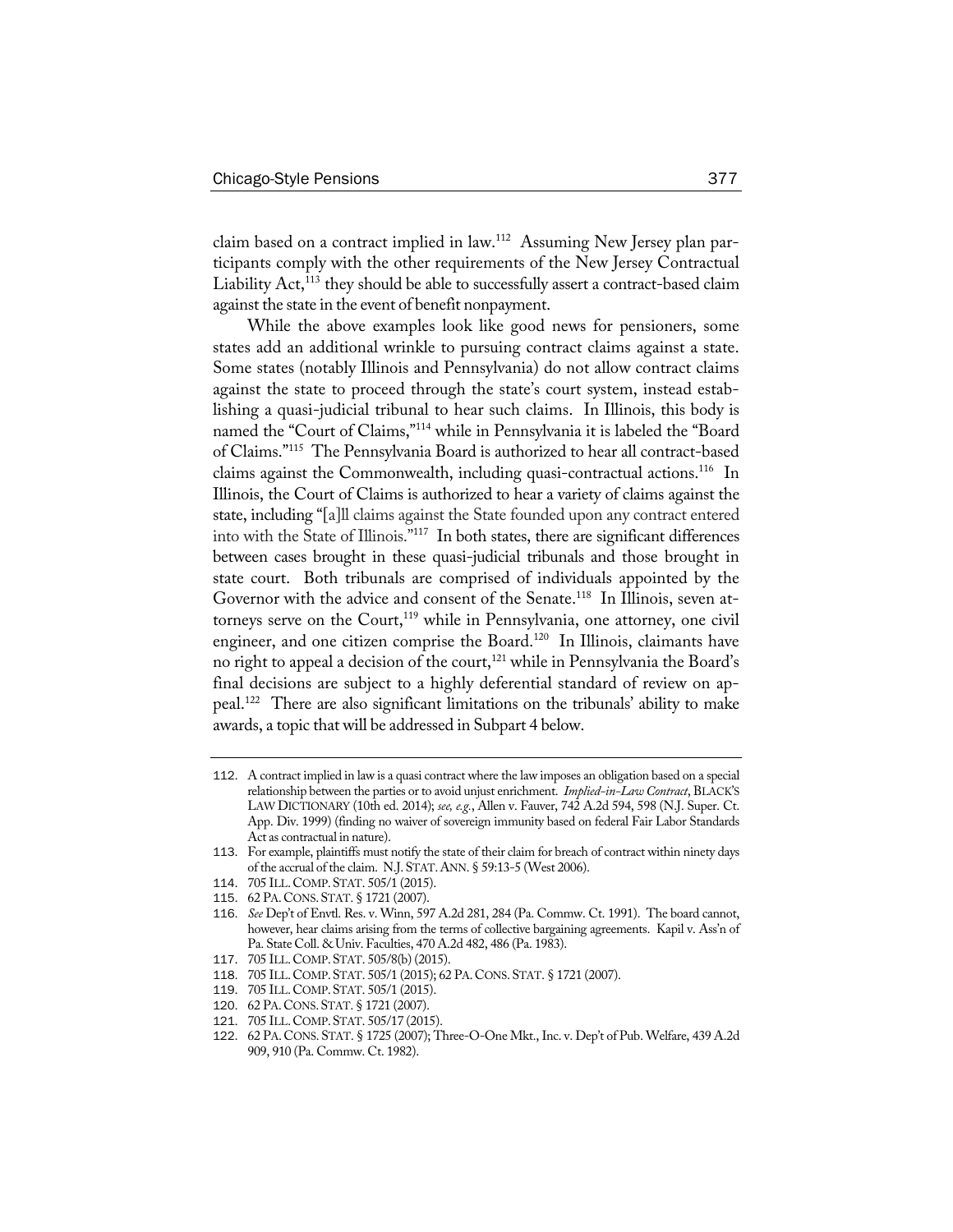Despite the various differences among the states, it appears that in most states plaintiffs could successfully file some form of action against the state seeking redress for the nonpayment of pension benefits. Note, however, that if a state court or tribunal finds that sovereign immunity applies to bar a lawsuit, Congress would be powerless to change the result through legislation, as it lacks the authority to abrogate a state's sovereign immunity in its own courts.<sup>123</sup>

#### **3. SovereignImmunity inFederalCourts**

A state public pension plan participant who is deprived of her pension benefits due to a lack of funds in the applicable pension trust would likely be able to state a federal cause of action related to the denial of those benefits, but would nevertheless be barred from proceeding in federal court by sovereign immunity. The U.S. Constitution provides in its Contracts Clause that a state shall not impair the obligation of contracts.<sup>124</sup> And the failure of a state to pay vested pension benefits may be an action by the state that does just that. Yet the U.S. Supreme Court has made it clear that, although a federal cause of action can be stated, a state cannot be sued by one of its citizens in federal court<sup>125</sup>—despite the fact that the Eleventh Amendment to the Constitution only appears to bar suits by citizens of one state against another state. The Supreme Court has consistently recognized that state sovereign immunity is in fact much broader than the terms of the Eleventh Amendment.<sup>126</sup>

One potential method of changing the usual sovereign immunity result in federal court would be to have Congress pass a statute authorizing suits by public pension participants against a state in federal court. There might be political and practical reasons why Congress would wish to do so, but the Supreme Court has significantly limited Congress's power to abrogate a state's immunity. In order to do so, Congress must (1) "unequivocally express[] its intent to abrogate the [states'] immunity" and (2) act "pursuant to a valid exercise of power."<sup>127</sup> The first clause of the test is relatively easy to satisfy; Congress must simply make it clear that the statute seeks to abrogate state immunity with respect to public pension

<sup>123</sup>. *See* Alden v. Maine, 527 U.S. 706, 733 (1999).

<sup>124</sup>. U.S.CONST. art.I, § 10.

<sup>125</sup>. *See* Hans v. Louisiana, 134 U.S. 1 (1890). In some cases, however, the terms of a bond will explicitly waive sovereign immunity in order to allow a federal court lawsuit to proceed. *See* Johnson & Young, *supra* note 24, at 150–51.

<sup>126</sup>. *See,e.g.*, *Alden*, 527 U.S. at 713 (observing that"Eleventh AmendmentImmunity"is "something of a misnomer, for the sovereign immunity of the States neither derives from, nor is limited by, the terms of the Eleventh Amendment").

<sup>127</sup>. Seminole Tribe of Fla. v. Florida, 517 U.S. 44, 55 (1996) (quoting Green v. Mansour, 474 U.S. 64, 68 (1985)).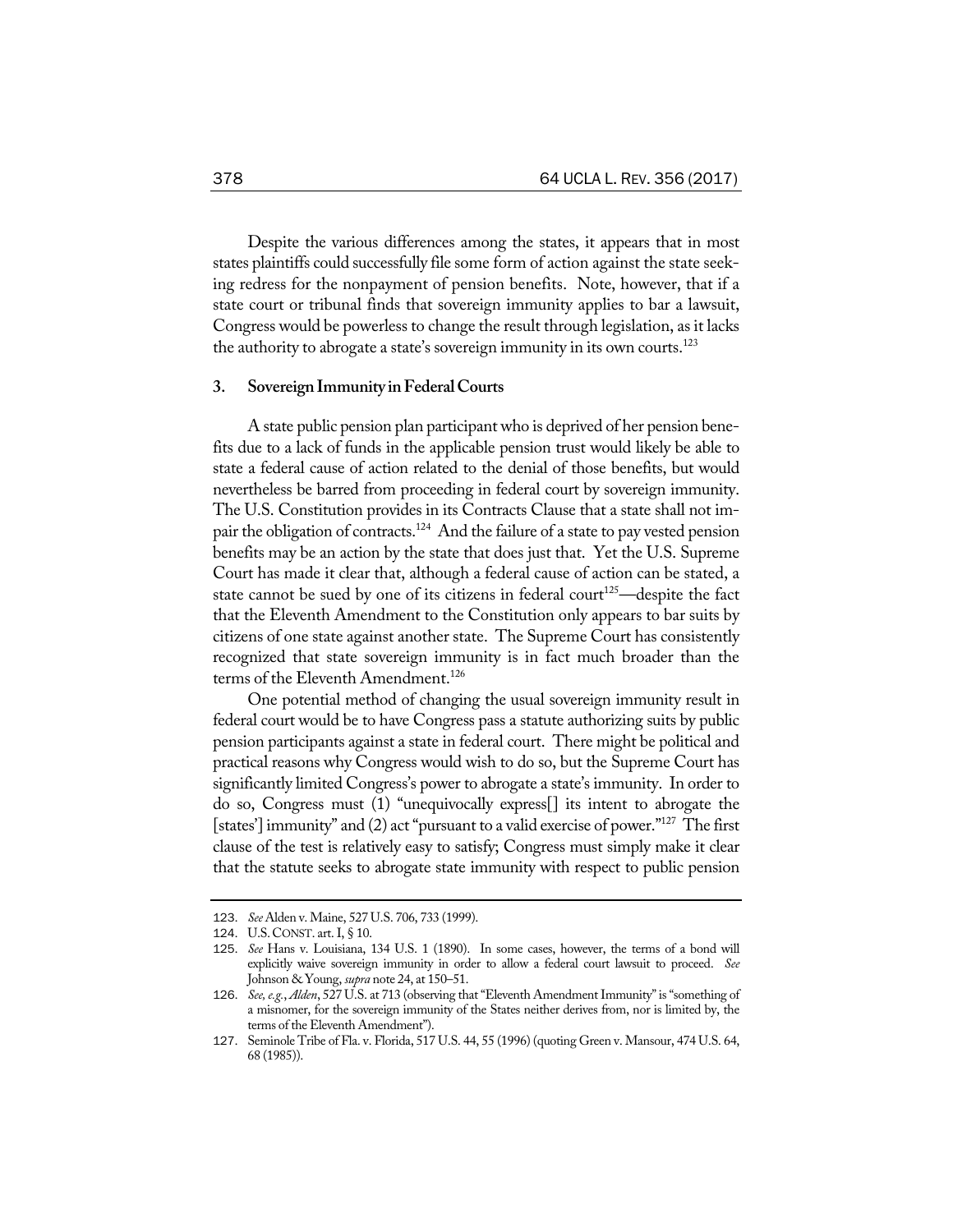claims. It is the second prong that is problematic. The Supreme Court has held that Congress abrogated state immunity pursuant to a valid exercise of power only twice: once on the basis of Congress's power under section 5 of the Fourteenth Amendment, and once on the basis of the power granted by the Commerce Clause.128 The Court, however, subsequently overruled the holding based on Commerce Clause power.<sup>129</sup> It now appears relatively settled that Congress cannot make a state amenable to suit in federal court without the state's consent.<sup>130</sup> The end result is that state pension plan participants will only have recourse in state court in the event of benefit nonpayment.

While it is sometimes possible to do an end run around sovereign immunity by suing a state official (rather than the state itself) in federal court, this is only true where the state official has acted outside her statutory or constitutional authority.131 This strategy tends to work in federal civil rights actions, but not in contract-based disputes.<sup>132</sup> One alternative for pension participants would be to make a takings claim under the Fifth Amendment, but federal courts have expressed significant skepticism that such claims could ever be successful.<sup>133</sup> As a result, it seems unlikely that suing a state official in federal court will provide participants with their desired relief.<sup>134</sup> For even where state officials are sued in federal court on civil rights grounds, the Supreme Court has made clear that the only remedy available is prospective injunctive relief.<sup>135</sup> And even if pension participants state their desired remedy in terms of prospective injunctive relief (that is, requiring state officials to pay pension benefits going forward), federal

132. *See*Johnson & Young, *supra* note 24, at 135.

<sup>128</sup>. *Id.* at 59.

<sup>129</sup>. *Id.* at 66.

<sup>130</sup>. *Id.* at 75–76. *But see* Young, *supra* note 96, at 621 (suggesting that it may be possible to reach a contrary result by arguing either that "the history of the Contracts Clause indicates a desire to suppress state fiscal imprudence," or by converting contract claims into takings claims, thereby allowing Congress"to abrogate state immunity pursuant to its Section Five power").

<sup>131</sup>. Larson v. Domestic & Foreign Commerce Corp*.*, 337 U.S. 682, 701–02 (1949).

<sup>133</sup>. *See* Adams v. United States, 391 F.3d 1212, 1225 (Fed. Cir. 2004) ("[N]o statutory obligation to pay money . . . can create a property interest within the meaning of the Takings Clause."); Pittman v. Chi. Bd. of Educ., 64 F.3d 1098, 1104 (7th Cir. 1995) (finding that the Takings Clause does not extend to contract rights); Puckett v. Lexington-Fayette Urban Cty. Gov't, 60 F. Supp. 3d 772, 779 (E.D. Ky. 2014) (holding that a statutory entitlement is not property for purposes of a takings claim); Adams v. United States, No. 00-447 C, 2003 WL 22339164, at \*8 (Fed. Cl. Aug. 11, 2003) (stating that "even if an obligation to pay money can be considered property" for purposes of the Takings Clause, there can be no takings claim where the property was not seized for public use because nothing was "taken," the proceeds simply were not paid).

<sup>134</sup>. *See Adams*, 2003 WL 22339164, at \*12 (agreeing with the conclusion that pensioners are unlikely to be able to bring a Contracts Clause claim in federal court).

<sup>135</sup>. *See*Edelman v. Jordan, 415 U.S. 651, 677 (1974).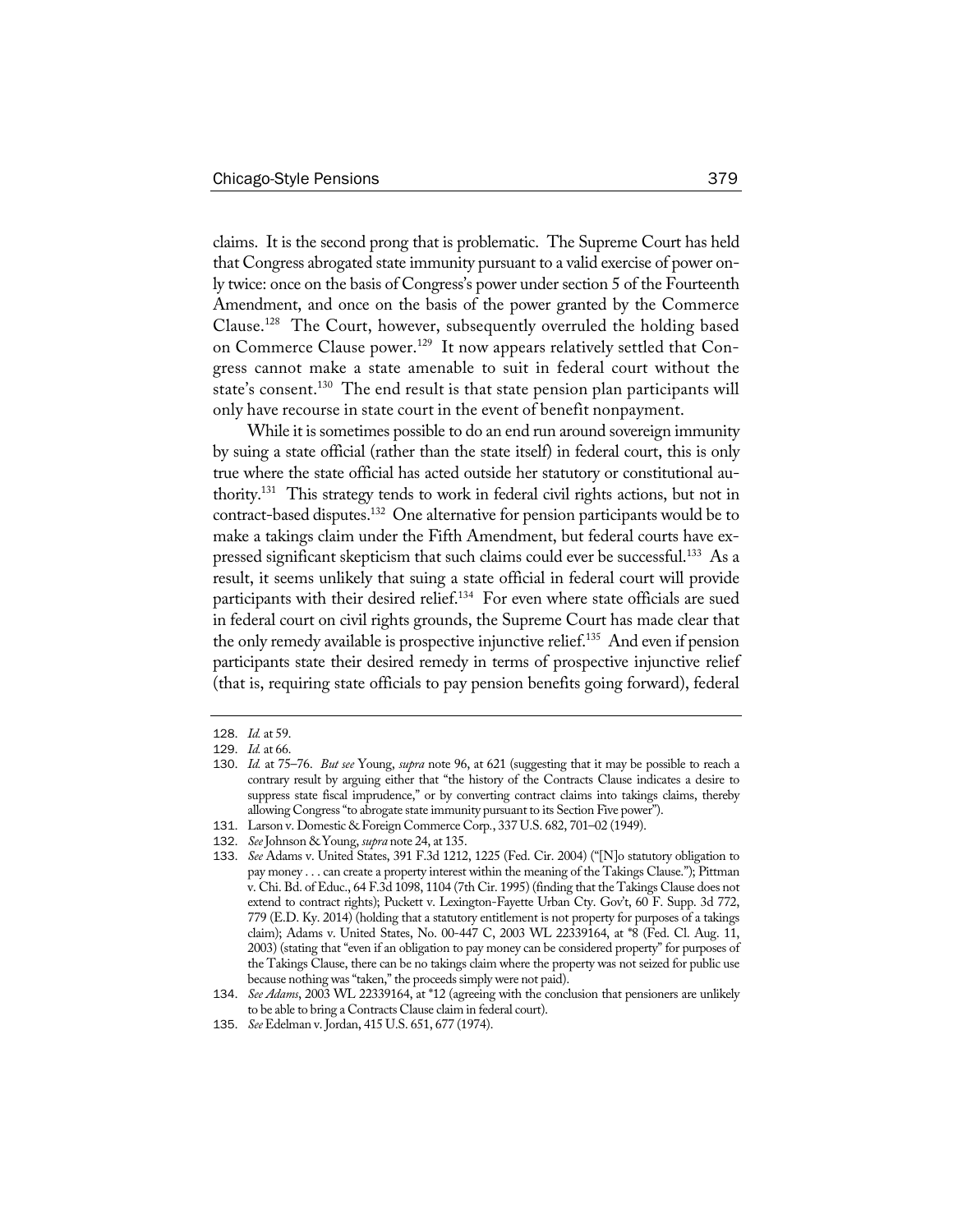courts may instead view the requested relief as nothing other than money damages against the state, which are clearly unavailable in federal court.<sup>136</sup>

Not only does existing precedent strongly suggest that participants will be unable to overcome sovereign immunity in federal court, it also seems unlikely that federal judges would be inclined to stretch to reach a different result, even with the sympathetic case that participants might be able to present. It is simply hard to imagine that federal judges would want to wade into these sensitive state political and fiscal issues given the very significant federalism concerns such action would raise.

#### **4. RemediesAgainsttheState**

The Subparts above have concluded that pension participants are likely to be able to successfully overcome sovereign immunity in state court, but are unlikely to be able to do so in federal court. Yet in order for participants to be ultimately successful, regardless of which court hears the claims, the remedy sought must be one that is within the court's power to grant. As a result, this Subpart analyzes whether these courts or tribunals actually have both the power and inclination to provide the desired relief—payment of earned pension benefits. In some instances, statutory limitations may effectively curtail any attempt to pursue such payment, but that is likely to be the exception rather than the rule. Instead, most plaintiffs will struggle with convincing a court or tribunal that it should do one of three things: (1) order the legislature to make the necessary appropriation to the trust so that it can pay benefits due; (2) raise revenue, either through judicially imposed taxes or asset sales, or through borrowing, in order to provide the trust with the necessary funds; or (3) craft a creative solution such as sequestering further spending until the legislature crafts a plan to provide the necessary funds to the trust. Pension participants are obviously sympathetic plaintiffs, raising the distinct possibility that a court would go out of its way to grant relief. Yet the desired remedies intrude so deeply into the core legislative functions of spending and taxation that it seems unlikely that courts would be willing to grant any of them, potentially leaving plan participants without any legal recourse against the state.

<sup>136</sup>. *See* Ford Motor Co. v. Dep't of Treasury, 323 U.S. 459, 464 (1945), *overruled on other grounds by* Lapides v. Bd. of Regents of Univ. Sys., 535 U.S. 613 (2002). While the Supreme Court has permitted prospective injunctive relief that requires expenditures of state funds, the funds were a necessary part of implementing a prospective fix to a federal constitutional violation rather than a direct payment to individuals. *See*Milliken v. Bradley, 433 U.S. 267, 289–90 (1977).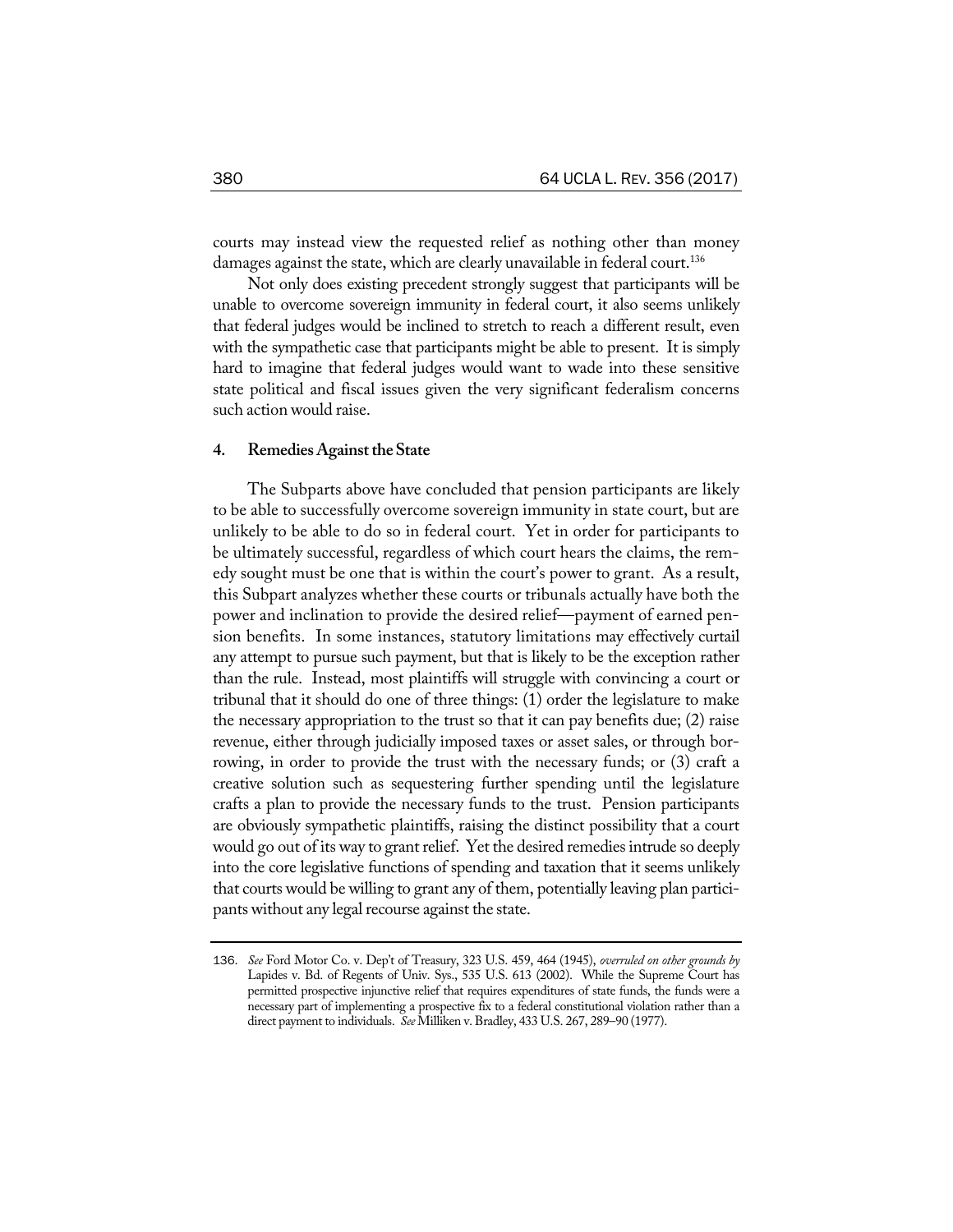Of course, an interesting question arises in this situation: Why is it insufficient for the court to simply declare the lack of benefit payments unconstitutional and direct the legislature to enact the remedy? Why is it that legislators do not simply follow court orders and uphold the law? The simplest explanation for the failure of legislators to comply with court orders is a very practical one—it is that courts have little power to force them to comply.<sup>137</sup> But aside from this fact, why might legislators—who take oaths to uphold the law—disregard the judiciary? While a thorough unpacking of this issue is beyond the scope of this Article, there are likely two primary motivations behind such apparently noncompliant actions. First, prior to a state supreme court ruling on the topic, a legislator might have a well-reasoned position that supports her actions as legal. Under mainstream conceptions of the rule of law, however, once a state supreme court has ruled legislative action illegal, such positions should fall away out of respect for the supreme court's role as ultimate arbiter of state law. Nevertheless, legislators might dispute the supreme court ruling on the basis that the court was incorrect, or might rely on the common lay criticism of judges as being "activist" rather than impartially interpreting the law. A second motivation, and a more charitable one, is that legislators might simply believe that acting in opposition to the supreme court ruling is what the public good requires.<sup>138</sup> This last argument is likely to be particularly salient in the case of pension nonpayment. Where a state has depleted its pension fund assets, it has likely reached a point of severe financial distress. Even if paying pension benefits in full is required under the rule of law, a legislator may believe that serving the public good requires preserving other forms of government spending over pension benefits. For example, if the payment in full of pension benefits would decimate a state's educational system or enforcement of public safety, it may be understandable why a legislator would be unswayed by a court opinion. The Subparts below will examine in more detail the potential remedies available to state courts in the event of pension nonpayment, beginning first with limitations on judicial remedies that are imposed by statute.

#### **a. StatutoryLimitations**

Before delving into the more difficult issue of judicially awarded remedies, it is important to note that there are some instances in which state law

<sup>137</sup>. Adam Shinar, *Dissenting From Within: Why and How Public OfficialsResist the Law*, 40 FLA.ST.U. L.REV. 601, 615 (2013).

<sup>138</sup>. *See id.* at 619 (arguing that legislators might resist the law to further a public goal that may not necessarily be consistent with the rule of law).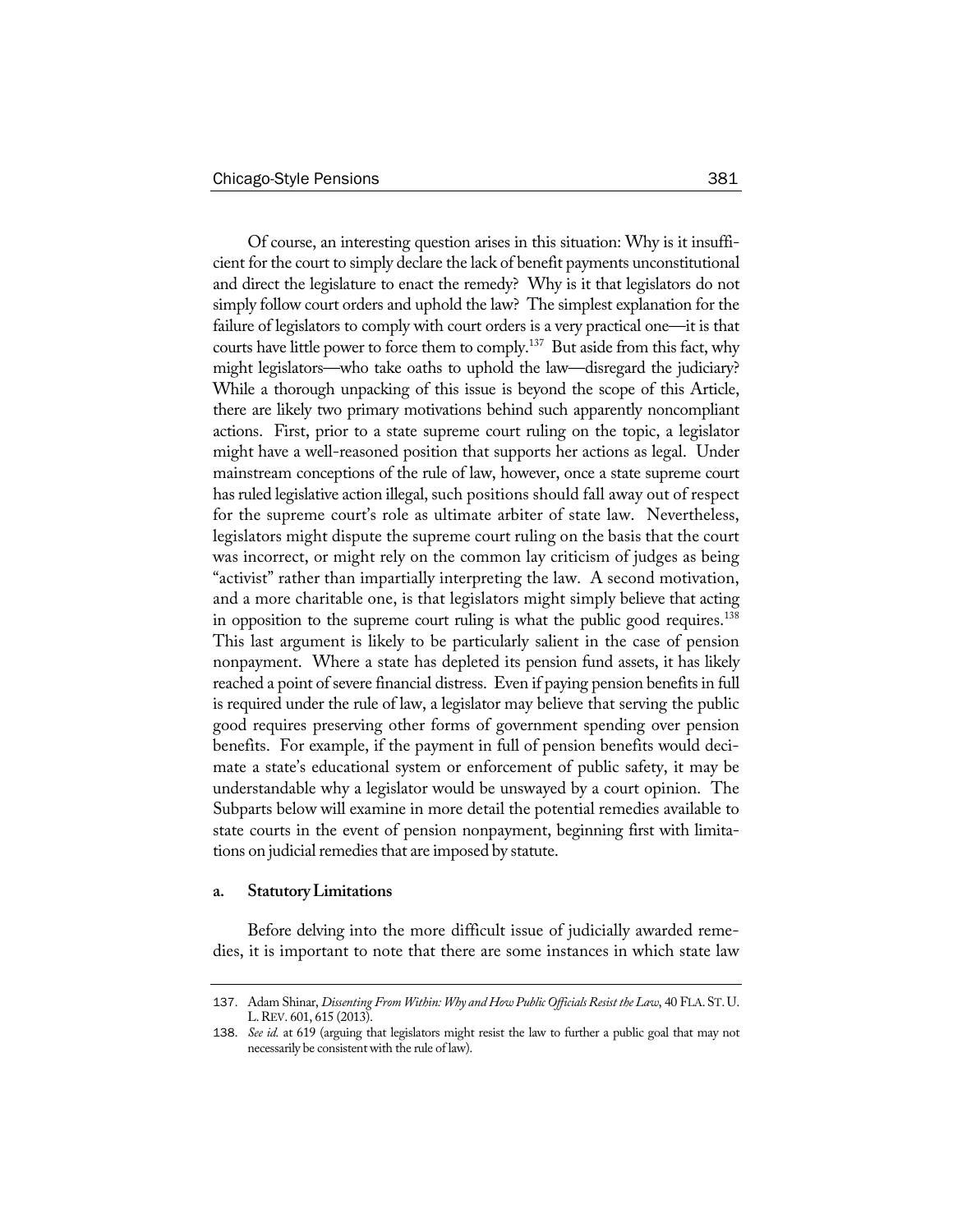will effectively foreclose legal remedies for plan participants. First, some state statutes explicitly provide that a participant's only recourse is against trust fund assets, and that no recourse is available against the state.<sup>139</sup> For example, an Illinois statute provides:

> Any pension payable under [state statute] shall not be construed to be a legal obligation or debt of the State, or of any county, city, town, municipal corporation or body politic and corporate located in the State, other than the pension fund concerned, butshall be held to be solely an obligation of such pension fund, unless otherwise specifically provided in the lawcreating such fund. 140

Where such statutory provisions are in place, it is highly unlikely that a court will ignore that language and hold the state liable.<sup>141</sup>

Another type of statutory limitation applies in those states that do not allow contract claims against the state to proceed through the state court system, but instead require claimants to utilize a quasi-judicial tribunal. The statutes establishing those systems typically limit, to a significant degree, the power of the tribunal to make awards. In most cases, the tribunals are explicitly dependent on the legislature voluntarily appropriating the necessary amount to satisfy an award, and they have no independent authority to order the transfer of funds.<sup>142</sup> Pension claimants who find themselves in this situation will not receive their owed benefits absent a cooperative legislature.

## **b. OrderingAppropriations**

At the core of any pension claim is a desire for the full payment of earned benefits. In the context of a judicial challenge, the most direct relief would be for the court to order the payment of benefits. Yet as this Subpart will explore, courts do not hold the power of the purse, and are therefore unable to directly order the payment of benefits. At best, a court could order the legislature to appropriate

<sup>139</sup>. *See,e.g.*, 40 ILL.COMP.STAT. 5/22-403 (2015).

<sup>140</sup>. *Id.* As part of 2013 pension reform, Illinois included a change to this language that explicitly made pensions an obligation of the state. That reform was held unconstitutional by the Illinois Supreme Court on other grounds, but was deemed unseverable and therefore struck down in its entirety. *In re* Pension Reform Litig., 32 N.E.3d. 1, 29–30 (Ill. 2015).

<sup>141</sup>. *But see* Jones v. Mun. Emps. Annuity & Benefit Fund, No. 14 CH 20027, 2015 WL 4662009, at \*23–24 (Ill. Cir. Ct. July 24, 2015) (emphasis omitted) (suggesting that the state's constitutional protection of public pension benefits against diminishment or impairment would require the payment of benefits in all circumstances, while also acknowledging that the constitution leaves the "politically sensitive area" of funding benefits to other branches of government), *aff'd*, 50 N.E.3d 596 (Ill. 2016).

<sup>142</sup>. *See,e.g.*, 705 ILL.COMP.STAT. 505/24 (2015); 62 PA.CONS.STAT. § 1726 (2007).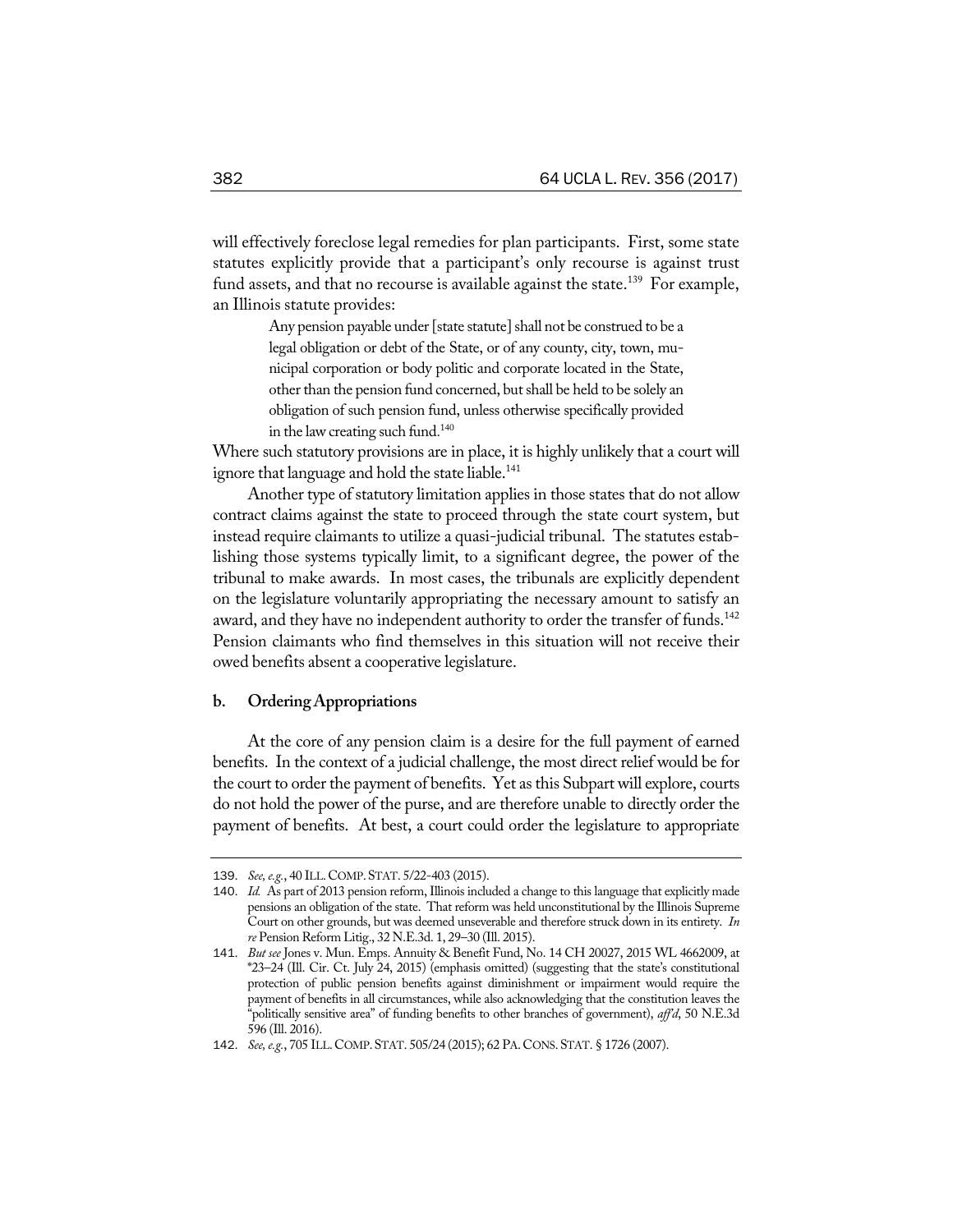the necessary funds and then seek contempt sanctions in the event of noncompliance.<sup>143</sup> In general, problems that require appropriations to solve are problems that courts are ill-equipped to handle.<sup>144</sup> A legislature could, of course, always voluntarily comply with a court order regarding pension appropriations, but in severely distressed states such voluntary actions are likely to be the exception rather than the rule. Presumably if the legislature were inclined to voluntarily pay pension benefits it would have done so absent a court ruling, although a court ruling could perhaps provide the political cover necessary for legislators to take such action.

The first barrier to court-ordered payment of benefits is that state constitutions typically specify that the power and authority to appropriate funds lie exclusively with the legislative branch.<sup>145</sup> Even in the absence of an explicit limitation on the appropriation power, separation of powers principles compel the same conclusion.<sup>146</sup> Allocating funds is a quintessential political and legislative task.<sup>147</sup> As one court explained, "[b]ecause 'the power and authority to appropriate funds lie solely and exclusively with the legislative branch of government, [t]here can be no redress in the courts to overcome either the Legislature's action or refusal to take action pursuant to its constitutional power over state appropriations."<sup>148</sup> This is true even where the legislature violates state law.<sup>149</sup> Elected legislators determine the government's spending priorities and are held accountable by the electorate for their choices.<sup>150</sup> It is not proper to litigate "the propriety of

- 144. *See, e.g.*, Erwin Chemerinsky, *The Essential but Inherently Limited Role of the Courts in Prison Reform*, 13 BERKELEY J. CRIM. L. 307, 307 (2008) (noting that courts are ill-equipped to address prisoners' constitutional claims, given that such claims arise because of "too little money to pay for the needs of too many inmates").
- 145. *See, e.g.*, KY. CONST. § 230 ("No money shall be drawn from the State Treasury, except in pursuance of appropriations made by law . . . ."); N.J.CONST. art. VIII, § 2, para. 2.
- 146. *See, e.g.*, State, Dep't of Health and Rehab. v. Brooke, 573 So. 2d 363, 371 (Fla. Dist. Ct. App. 1991); State *ex rel.* Marshall v. Blaeuer, 709 S.W.2d 111, 112 (Mo. 1986) (en banc).
- 147. *See*Burgos v. State, 118 A.3d 270, 275 (N.J. 2015).
- 148. *Id.* at 290 (alteration in original) (citations omitted) (quoting City of Camden v. Byrne, 411 A.2d 462, 469–70 (N.J. 1980)); *see also* Commonwealth *ex rel.* Armstrong v. Collins, 709 S.W.2d 437, 441 (Ky. 1986) ("It is clear that the power of the dollar—the raising and expenditure of the money necessary to operate state government—is one which is within the authority of the legislative branch of government.").
- 149. Berry v. Crawford, 990 N.E.2d 410, 414 (Ind. 2013).
- 150. *See Burgos*, 118 A.3d at 298 (noting that legislators can be held accountable for their spending decisions in a way that the judiciary typically cannot).

<sup>143</sup>. *See* Jeffrey W. Stempel, *A More Complete Look at Complexity*, 40 ARIZ. L. REV. 781, 832 (1998) (noting that, where courts seek to impose remedies on other political branches, courts will eventually "hit a metaphorical 'wall' in their ability to get results").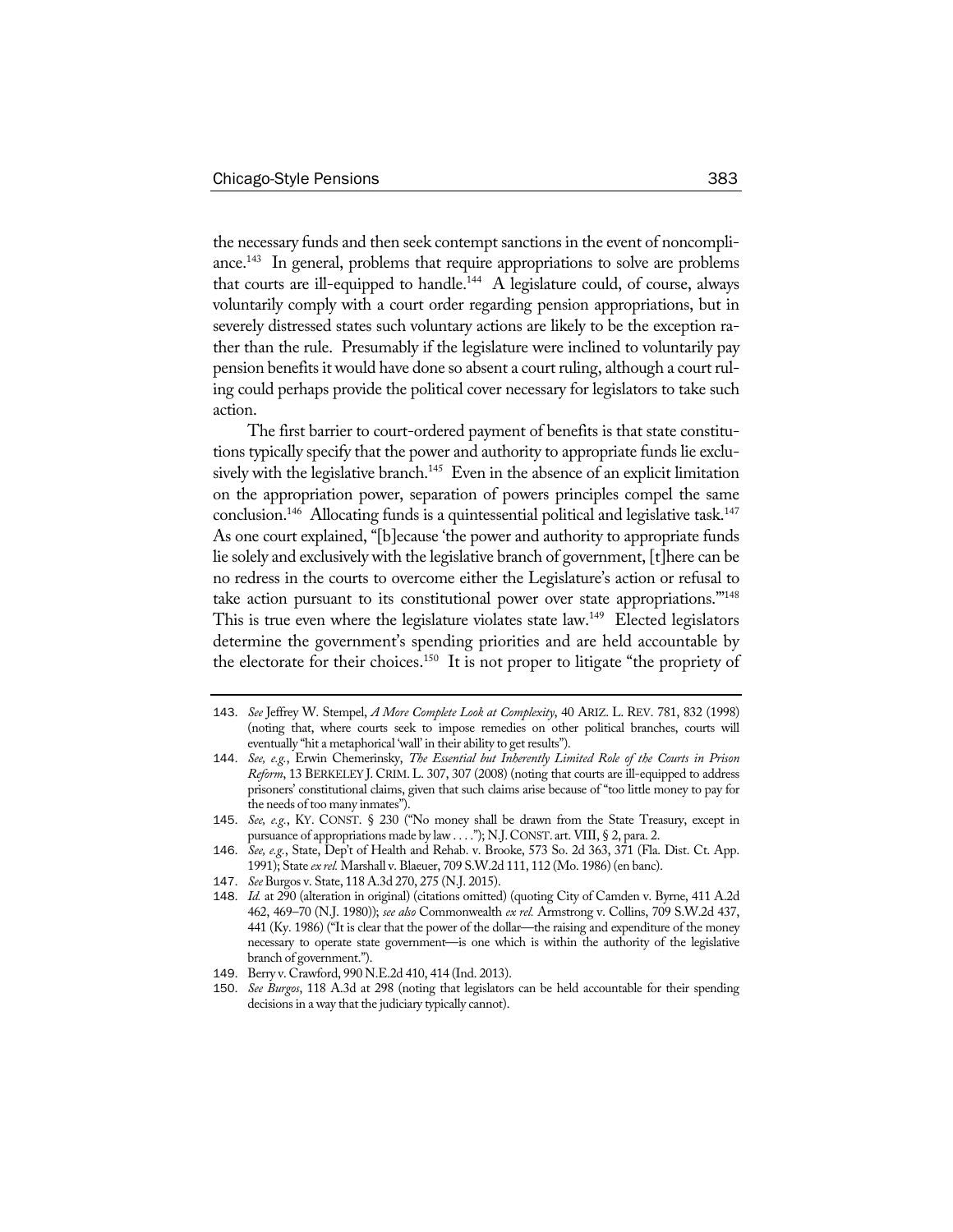the budget priorities of the Legislature and Executive . . . ."151 Allowing the judicial branch to step into this process undermines the core of the political process and as a result is an almost unheard-of remedy.152 As the Supreme Court has explained:

> The legislative department of a State represents its polity and its will, and is called upon by the highest demands of natural and political law to preserve justice and judgment, and to hold inviolate the public obligations. Any departure from this rule, except for reasons most cogent, (of which the legislature, and not the courts, is the judge,) never fails in the end to incur the odium of the world, and to bring lasting injury upon the State itself. But to deprive the legislature of the power of judging what the honor and safety of the State may require, even at the expense of a temporary failure to discharge the public debts, would be attended with greater evils than such failure can cause.<sup>153</sup>

In addition to the significant separation of powers issues that accompany attempts by the judiciary to influence or order appropriations, there are also very practical difficulties that arise. States have highly constrained budget processes. Appropriations are generally made in a single bill, either once a year or once every two years. And all or nearly all estimated revenues for the budgetary period are allocated, with the result that a court attempting to force an allocation would essentially have no choice but to wait for the next budget cycle—which could be asfar off astwo years. Even after waiting for the next budget cycle, any allocation would be constrained by balanced budget requirements and debt limitations.<sup>154</sup> As a result, it seems highly unlikely that a court would attempt to directly order

<sup>151</sup>. *Id.* at 297; *see also* Janice C. Griffith, *Judicial Funding and Taxation Mandates: Will* Missouri v. Jenkins *Survive Under the New Federalism Restraints?*, 61 OHIO ST. L.J. 483, 572 (2000) (noting that state courts are hesitant to interfere in the state legislative process).

<sup>152</sup>. *See, e.g.*, Rose v. Council for Better Educ., Inc., 790 S.W.2d 186, 213–15 (Ky. 1989); McCleary v. State of Washington, No. 84362-7, at \*7–8 (Wash. Aug. 13, 2015) (database); Kirk Johnson, *Washington State Faces \$100,000-a-Day Fine Until Schools Plan Is Reached*, N.Y. TIMES (Aug. 13, 2015), http://www.nytimes.com/2015/08/14/us/washington-state-faces-dollar100000-a-dayfine-until-schools-plan-is-reached.html [https://perma.cc/XQ8G-27MD]; *see also* Griffith, *supra* note 151, at 574 ("State courts have ruled steadfastly that under no circumstances may the judiciary direct the legislative branch to appropriate funds to rectify an adjudicated duty."). *But see* 46th Circuit Trial Ct. v. Cty. of Crawford, 719 N.W.2d 553, 562–63 (Mich. 2006) (appearing willing to order an appropriation where necessary to preserve the independence of the state's judicial branch); Dadisman v. Moore, 384 S.E.2d 816, 832 (W. Va. 1988) (ordering the West Virginia legislature to allocate, in the next budget year, the full pension contributions required by law).

<sup>153</sup>. Hans v. Louisiana, 134 U.S. 1, 21 (1890).

<sup>154</sup>. *See, e.g.*, Isabel Rodriguez-Tejedo & John Joseph Wallis, *Fiscal Institutions and Fiscal Crises*, *in* WHEN STATES GO BROKE: THE ORIGINS, CONTEXT, AND SOLUTIONS FOR THE AMERICAN STATES IN FISCAL CRISIS 9, 19 (Peter Conti-Brown & David A. Skeel, Jr., eds., 2012).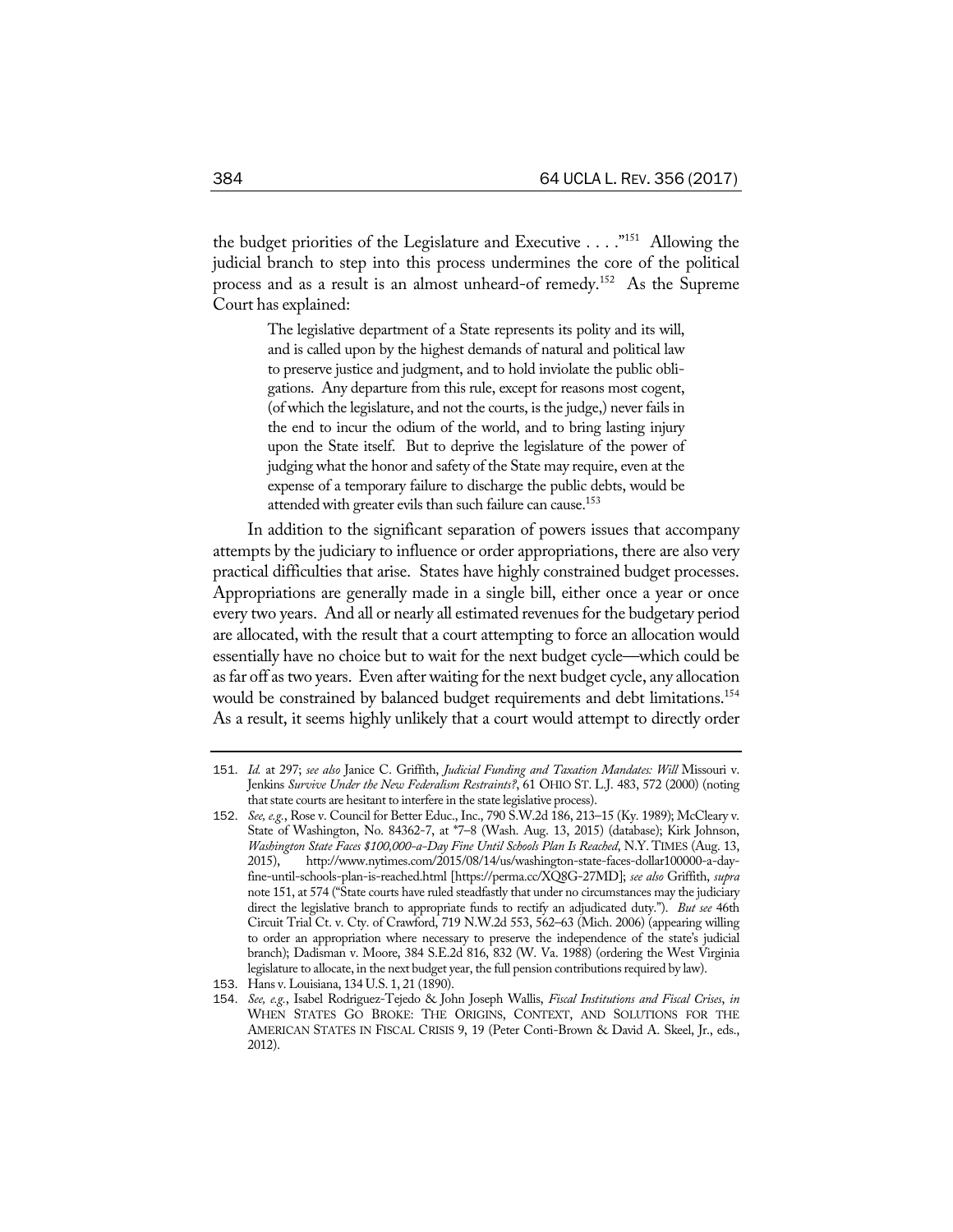an appropriation even if it could overcome separation of powers concerns or constitutional limitations.<sup>155</sup> And even if the legislature desires to voluntarily comply with a court-ordered appropriation, these budget timeframes and limitations may make timely relief for pensioners practically unavailable.

The challenges (and frustrations) for courts attempting to sanction unlawful government behavior that requires revenue allocations to remedy is not unique to pensions. Other examples include attempts to enforce federal fair housing requirements, constitutional education requirements,<sup>156</sup> as well as the rights of prisoners<sup>157</sup> and those receiving public assistance. Courts are understandably frustrated by their inability to remedy certain types of illegal government action. It is not uncommon for a court to declare an act of the legislature to be unconstitutional, yet acknowledge that it lacks the power to order the appropriation to remedy the wrong, hoping that the legislature will take the holding seriously and voluntarily seek to remedy the wrong.<sup>158</sup> In fact, seeking only a declaratory judgment is sometimes part of a litigation strategy that seeks to avoid separation of powers issues.159 This "name and shame" approach is thought to have worked in at least one school finance case.<sup>160</sup> Not only do legislators have a duty to uphold state law (which should by itself spur legislation in the face of a state supreme court ruling), but a court ruling holding a certain action unconstitutional may give legislators political cover to undertake what would otherwise be a politically unpopular action.161 It is not clear that the same pressure would exist in the case of pension debt. The dollar amounts may, in some states, simply be too large for most legislators to voluntarily fund, given the potentially disastrous effects on essential government services and the economy of the state. The "pension envy" that exists in the general population, $162$  along with the political unpopularity of

<sup>155</sup>. Where federal law requires an appropriation, at least one state court has held that the federal law trumps state law limits on appropriations under principles of conflict preemption. Council 13, Am. Fed'n of State, Cty. & Mun. Emps., AFL-CIO *ex rel.* Fillman v. Rendell, 986 A.2d 63, 82 (Pa. 2009). In the case of public pensions, however, state courts are unlikely to be able to utilize the same reasoning to overcome the appropriations limitation.

<sup>156</sup>. *See, e.g.*, Myron Orfield, *The Region and Taxation: School Finance, Cities, and the Hope for Regional Reform*, 55BUFF.L.REV. 91, 104–06 (2007).

<sup>157</sup>. For an overview of the challenges involved in court-ordered prison reform, see generally Chemerinsky, *supra* note 144.

<sup>158</sup>. *See* Griffith, *supra* note 151, at 575–79 (stating that "no other practical remedy exists unless the legislature willingly appropriates funds for payment of the obligation").

<sup>159</sup>. Orfield, *supra* note 156, at 123.

<sup>160</sup>. *Id.*

<sup>161</sup>. *See id.* at 123–24 (explaining that a state court ruling holding the state's educational system unconstitutional provided political cover to the governor and legislature to undertake what would otherwise have been a difficult-to-passtax increase).

<sup>162</sup>. Forman, *supra* note 15, at 857.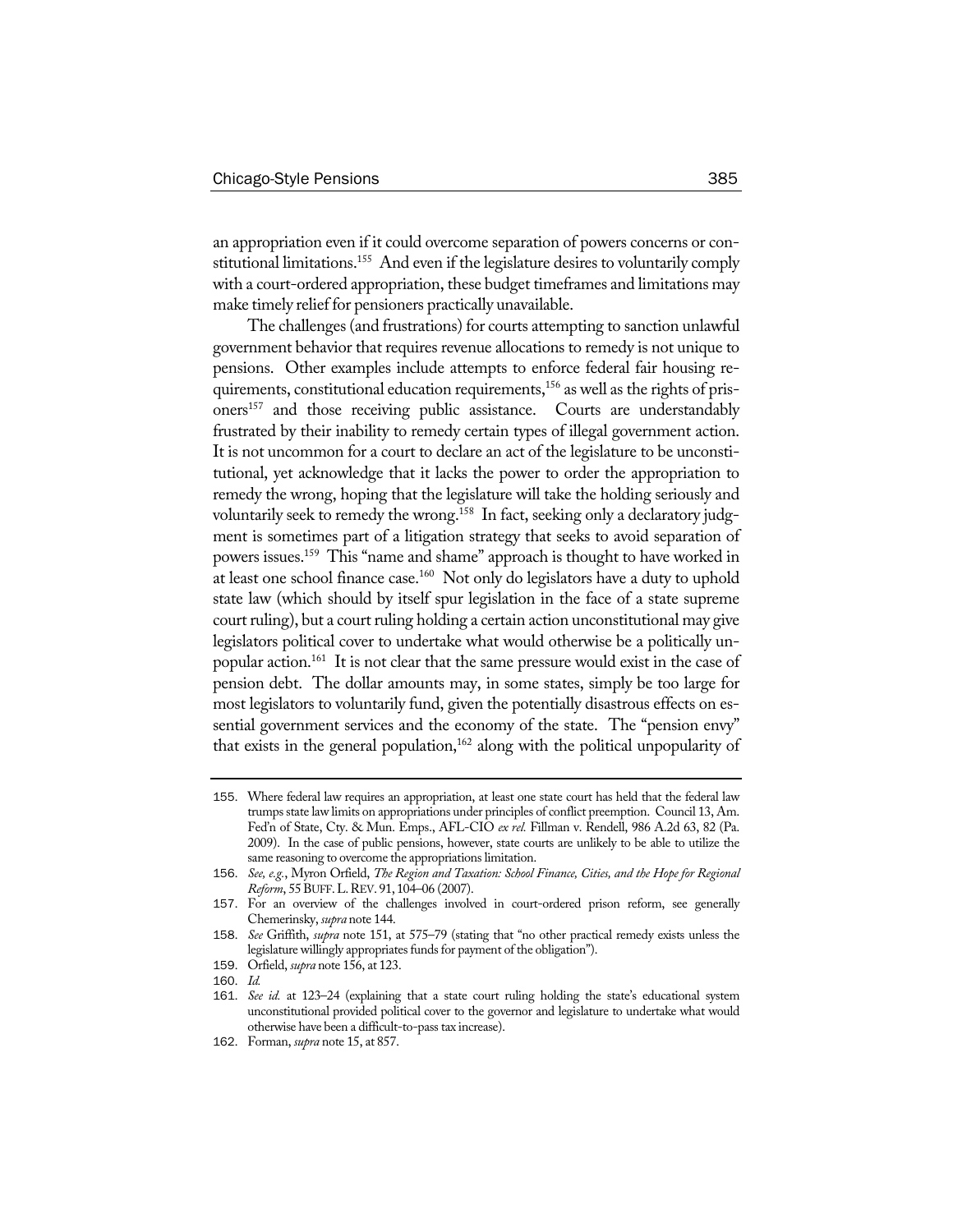public workers in some states,<sup>163</sup> are both likely to hamper judicial efforts to get legislators to voluntarily shift vast amounts of public funds to pay benefits to retired workers.

But in other circumstances, courts are unwilling to simply declare themselves powerless. While it is well established that courts cannot appropriate funds themselves, it is also well established that courts have the power, through the contempt sanction, to enforce their orders. The strongest form of contempt sanction in the context of nonpayment of pension benefits would be to either impose monetary fines on or imprison individual legislators who failed to make the required appropriation. Yet Supreme Court precedent suggests that neither of these sanctions is likely to be readily available to courts.

The Supreme Court explained in *Spallone v. United States*<sup>164</sup> that, although "courts have inherent power to enforce compliance with their lawful orders through civil contempt,"165 they must use the "least possible power adequate to the end proposed."166 In that case, the Court reviewed a contempt sanction that imposed monetary fines on individual council members in the city of Yonkers for failing to enact a public housing ordinance necessary for the city to comply with a consent decree in a civil rights lawsuit. In exploring why sanctions against the individual council members were not the least possible exercise of power, the Court explained why, in general, sanctions should first be imposed against the city itself, rather than individual legislators:

> The imposition of sanctions on individual legislators is designed to cause them to vote, not with a view to the interest of their constituents or of the city, but with a view solely to their own personal interests. . . . Such fines thus encourage legislators, in effect, to declare that they favor an ordinance not in order to avoid bankrupting the city for which they legislate, but in order to avoid bankrupting themselves.

> This sort of individual sanction effects a much greater perversion of the normal legislative process than does the imposition of sanctions on the city for the failure of these same legislators to enact an ordinance.<sup>167</sup>

<sup>163</sup>. *See, e.g.*, James Surowiecki, *State of the Unions*, NEW YORKER: FIN. PAGE (Jan. 17, 2011), http://www.newyorker.com/magazine/2011/01/17/state-of-the-unions [https://perma.cc/8XR7- 8KWN].

<sup>164</sup>. 493 U.S. 265 (1990).

<sup>165</sup>. *Id.* at 276 (quoting Shillitani v. United States, 384 U.S. 364, 370 (1966)).

<sup>166</sup>. *Id.* (quoting United States v. Yonkers, 856 F.2d 444, 454 (2d Cir. 1988)).

<sup>167</sup>. *Id.* at 279–80.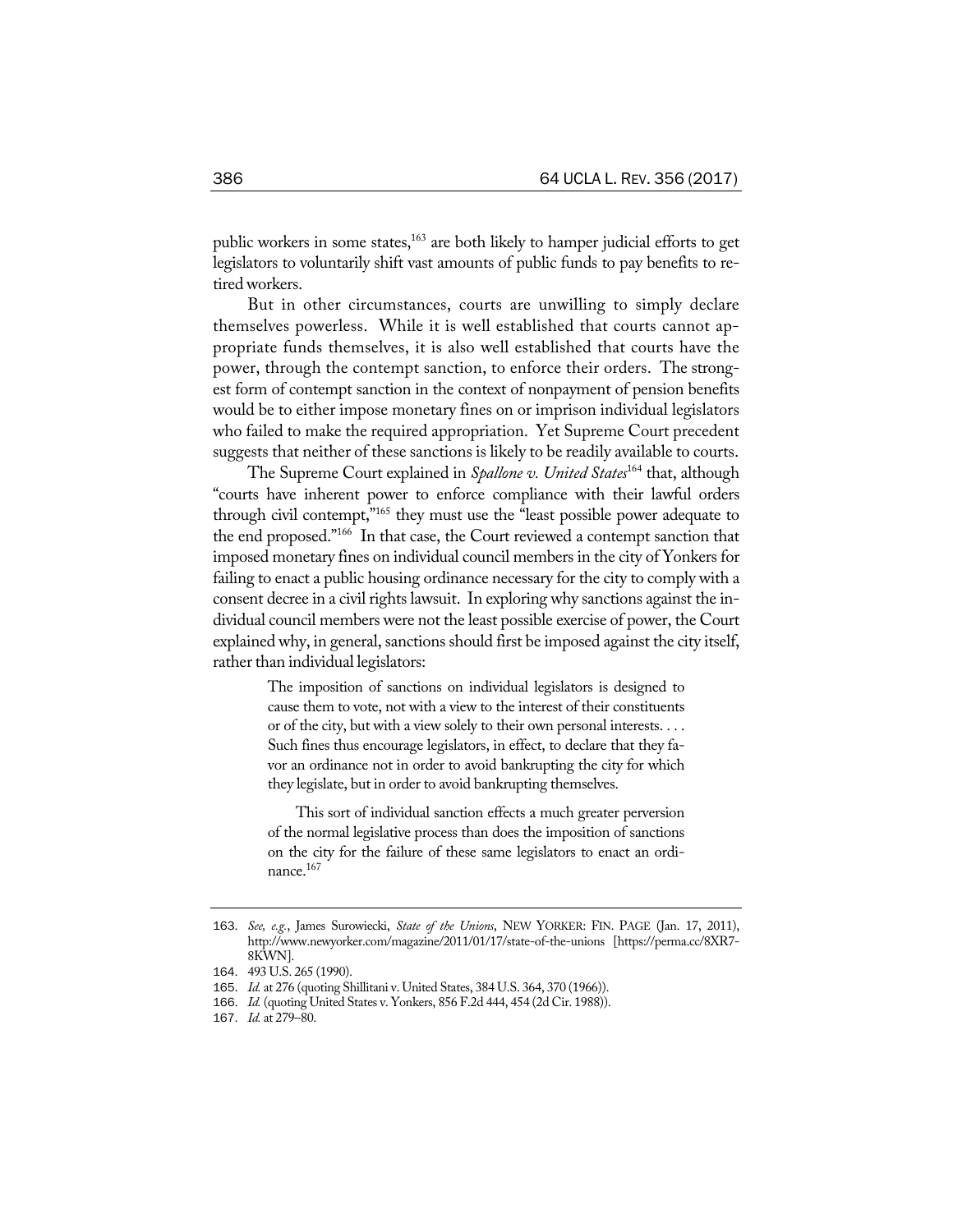The court further explained "that any restriction on a legislator's freedom undermines the 'public good' by interfering with the rights of the people to representation in the democratic process."168

While the *Spallone* decision involved federal court sanctions against local actors, its principles have been adopted by state courts as well. For example, when a trial court ordered township supervisors imprisoned for three to six months on contempt charges stemming from their failure to comply with an order from the state's department of environmental protection, the Pennsylvania Supreme Court overturned the sanction as too severe.<sup>169</sup>

The existing jurisprudence regarding contempt sanctions against legislators, along with the current composition of the Supreme Court, have led a leading constitutional scholar to conclude that it is "highly questionable whether a court could enforce an order requiring . . . expenditure of government funds."170 In one recent and ongoing case in Washington state, the Washington Supreme Court, frustrated by the legislature's lack of progress in remedying an unconstitutional school finance system, recently imposed a \$100,000 per day fine on the state, to continue in effect until a constitutional solution is reached.<sup>171</sup> Fining the state gets around existing precedent that strongly suggests contempt sanctions against individual legislators should be considered only as a last resort, yet for the same reason fining the state is legally permissible, it is likely to be ineffective. The fine is on the state itself, and therefore does not place much pressure on individual lawmakers. And a fine on the state may itself be unenforceable because it would require an appropriation. Even if the fine is a permissible contempt sanction, courts are likely to lack the power to enforce the payment of the fine. At best, a large daily fine may increase the attention paid to the issue by the media and the public, thereby perhaps creating political pressure for the legislature to act.<sup>172</sup>

While the picture is grim for public pension plan participants attempting to use the courts to force pension payments, the allocation issue is just as bad, if not worse, for those pension claimants who are forced to proceed through quasijudicial bodies that hear contract cases against the state as discussed above for Illinois and Pennsylvania. In those states, the statute establishing the quasi-judicial forum usually specifies that any monetary awards depend on

<sup>168</sup>. *Id.* at 279.

<sup>169</sup>. Commonwealth, Dep't of Envtl. Prot. v. Cromwell Twp., 32 A.3d 639, 657 (Pa. 2011).

<sup>170</sup>. Chemerinsky, *supra* note 144, at 314.

<sup>171</sup>. McCleary v. State, No. 84362-7, at \*9–10 (Wash. Aug. 13, 2015).

<sup>172</sup>. *See*Johnson, *supra* note 152.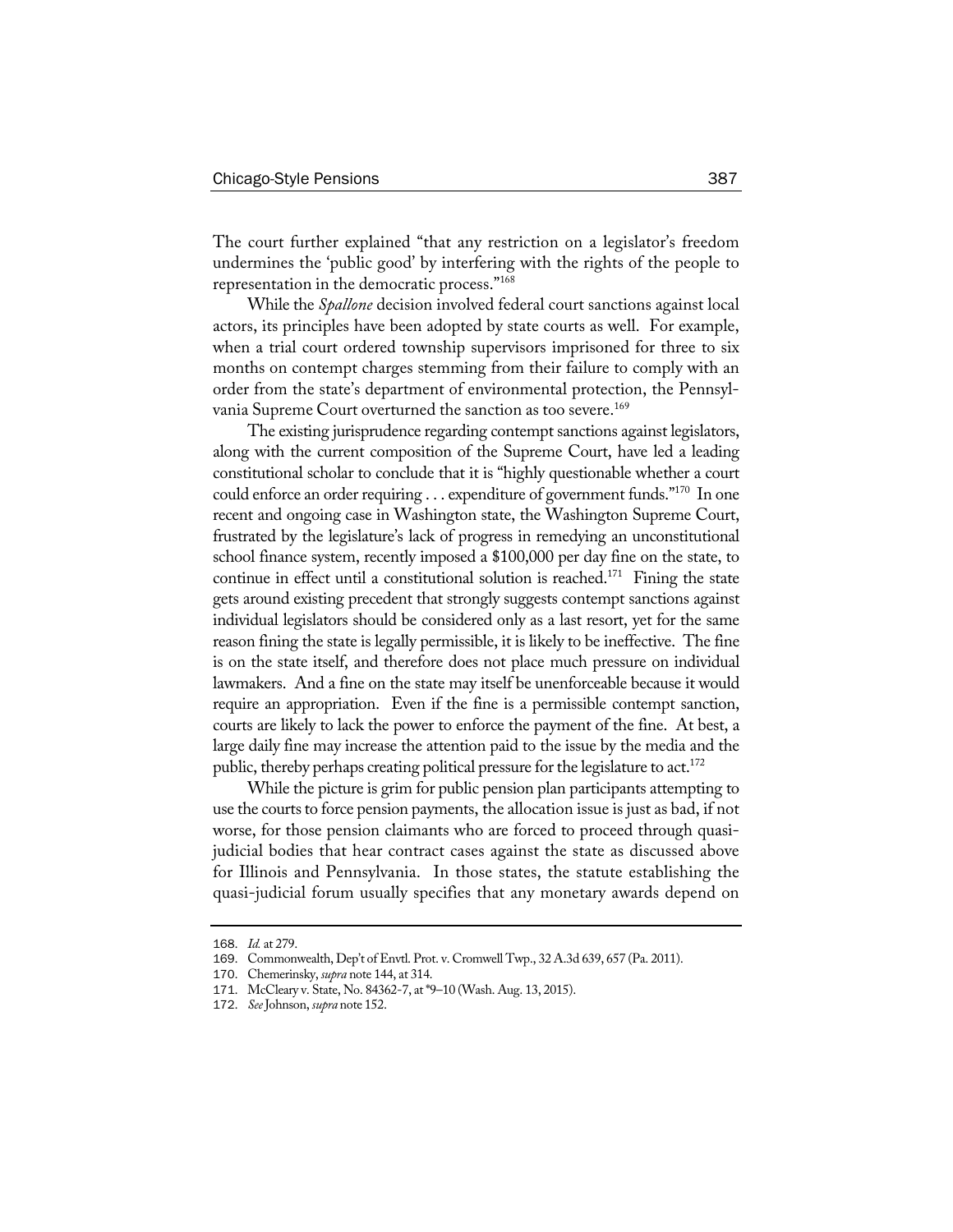corresponding legislative allocations,<sup>173</sup> and provides no method other than voluntary compliance to secure such appropriations.<sup>174</sup>

## **c. RaisingRevenue**

Another potential remedy would be for the court to order taxes raised in order to generate the funds necessary to pay earned benefits. On a practical level, this option is easier than an appropriation to implement because it does not depend on the current availability of funds or the budget cycle. Most states, however, have constitutional limits in place with respect to state taxes that will effectively prevent a court from pursuing this option,  $175$  as courts generally lack the power to impose a remedy that would raise taxation above the limits set by state law.176

In addition to limits on the amount and structure of state taxes, many state constitutions grant the legislature the exclusive power to  $\text{tax.}^{177}$  Even where the constitution does not do so, state courts have had no trouble finding that the power to tax is one that resides exclusively with the legislature.<sup>178</sup> As with appropriations, it therefore seems highly unlikely that a court would directly order taxes to be increased,<sup>179</sup> again relying on voluntary compliance by the legislature to do so.

<sup>173</sup>. 705 ILL.COMP.STAT. 505/24 (2015); 62 PA.CONS.STAT. § 1726 (2007).

<sup>174</sup>. *See, e.g.*, 705 ILL. COMP. STAT. 505/9 (2015) (mentioning the availability of a contempt sanction only in the case of an individual's refusal to comply with a subpoena to testify).

<sup>175</sup>. For example, Illinois is constitutionally limited to a single tax on individual income, and it must be imposed at a flat rate, while maintaining a maximum spread between the individual and corporate income tax. ILL.CONST. art. 9, § 3(a). In addition, statewide ad valorem property taxes have been constitutionally abolished in Illinois. *Id.* § 5(b).

<sup>176</sup>. Griffith, *supra* note 151, at 580.

<sup>177</sup>. *See, e.g.*, ILL. CONST. art. 9, § 1; KY. CONST. § 171 (stating that an annual tax shall be provided "by law"); *id.* § 175 (declaring that the power to tax shall not be surrendered by contract); N.J. CONST. art. 4, § 6, para. 1 (stating that all revenue bills must originate in the General Assembly); *see also* People *ex rel.* Brittain v. Outwater, 196 N.E. 835, 836 (Ill. 1935) ("The power to . . . impose tax burdens and raise money may be exercised only by or under the authority of the Legislature."); Praxair Tech., Inc. v. Dir., Div. of Taxation, 988 A.2d 92, 100 (N.J. 2009) (referring to the New Jersey legislature's power to tax as"exclusive").

<sup>178</sup>. *See, e.g.*, Commonwealth v. Dauphin Cty., 6 A.2d 870, 871 (Pa. 1939) ("[T]he power to tax vests exclusively in the legislature."); Appeal of Harrisburg Sch. Dist., 417 A.2d 848, 850 (Pa. Commw. Ct. 1980) ("[T]he power of taxation lies solely with the General Assembly of the Commonwealth.").

<sup>179</sup>. *See* Chemerinsky, *supra* note 144, at 314–15 (noting that the author is "dubious" that courts could directly impose a tax increase to address unconstitutional legislative actions). Further, my own research in preparing this Article did not reveal a single case where a state court has ordered a tax increase.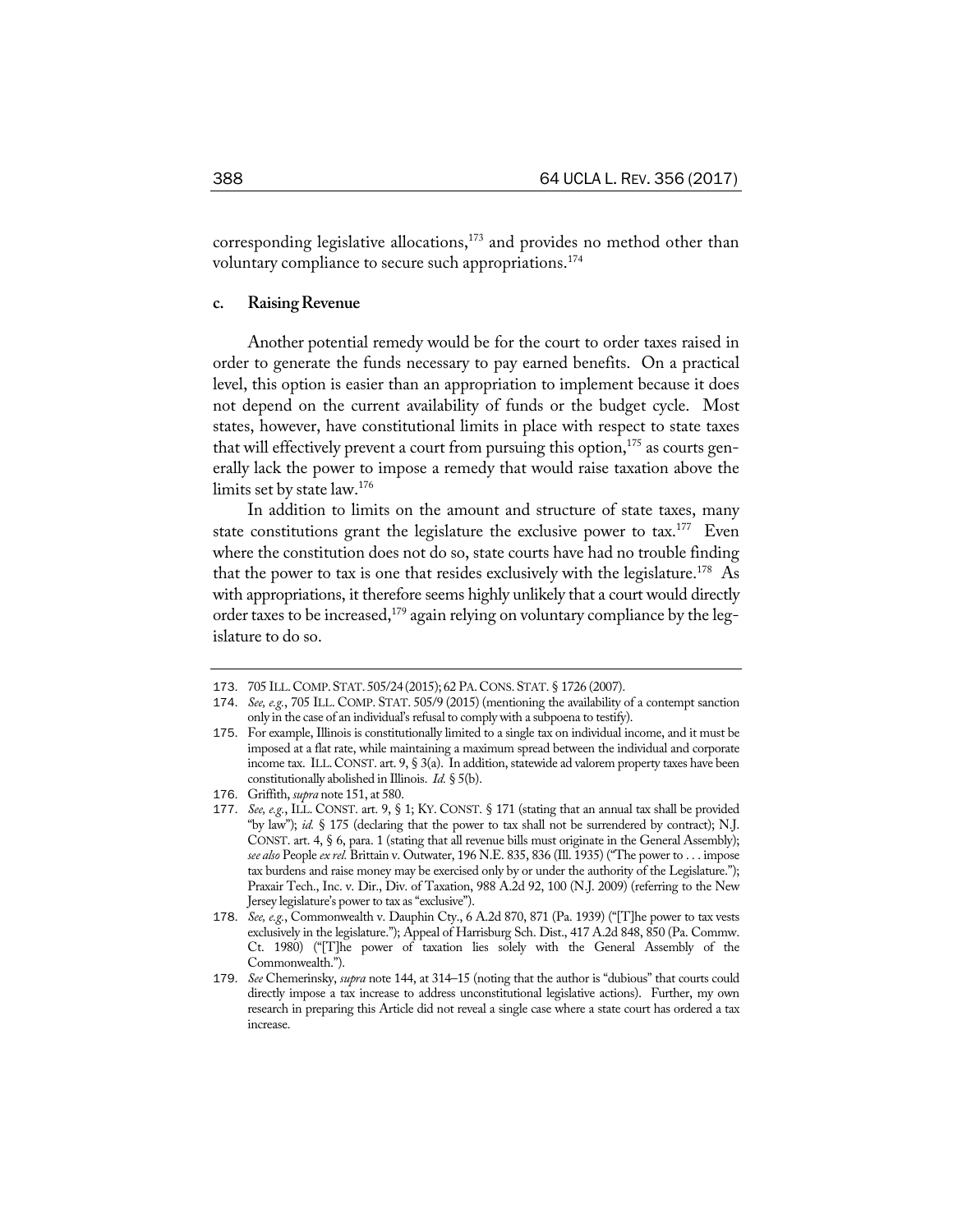The other method commonly used by state and local governments to raise revenue is through the issuance of debt. As a result, it may be possible for the court to order the state to issue bonds. In some respects, issuing debt may be an attractive solution to crippling pension debt, in that it allows the debt to be paid off over a potentially long time horizon, thereby avoiding financial shock to the government and the accompanying undesired consequences that would result from an order for immediate payment. But judicially ordered bond issuance is unlikely to occur. First and foremost, as with raising taxes, most state constitutions contain limitations on the ability to incur debt.<sup>180</sup> Generally speaking, debt that exceeds certain limits must be approved by public vote.<sup>181</sup> There are no reported cases where a court has circumvented this voting requirement with respect to bond issuance.<sup>182</sup> It may be possible, however, to structure a bond offering to avoid these constitutional debt limitations, for example by issuing an annual appropriation bond.<sup>183</sup> It remains unclear whether a court might avail itself of such options in order to incur debt without violating the state constitution.

Even if the public vote requirement could either be met or judicially ignored, however, there would need to be buyers for the debt at issue. While issuing pension obligation bonds would not change the underlying amount of debt,184 a state or municipality that has completely depleted its pension funds may already suffer from a poor credit rating. Where that is the case, any bond issuance may entail very high credit costs—something a court may be unwilling to impose.

A final option to raise the money necessary to pay pension benefits is to use the approach commonly used by courts to provide relief to those owed money judgments—to execute on property held by the debtor. In the case of state debtors, however, it is highly unlikely that a court would seize or order the sale of government property.<sup>185</sup> Courts routinely hold that public policy

<sup>180</sup>. *See* D. Roderick Kiewiet & Kristin Szakaly, *Constitutional Limitations on Borrowing: An Analysis of State Bonded Indebtedness*, 12 J.L. ECON. & ORG. 62, 67 tbl.1 (1996) (finding only five states lacked some form of constitutional prohibition on debt).

<sup>181</sup>. *Seeid.*

<sup>182</sup>. Glenn E. Deegan, *Judicial Enforcementof State and Municipal Compliance With the Clean Water Act: Can theCourts Succeed?*, 19 B.C.ENVTL.AFF.L.REV. 765, 800 (1992).

<sup>183</sup>. For an overview of the types of bonds generally used to finance pension obligations and a discussion of whether they are subject to constitutional debt limitations, see ROGER L. DAVIS, AN INTRODUCTION TO PENSION OBLIGATION BONDS AND OTHER POST-EMPLOYMENT BENEFITS 11–12 (3d ed. 2006).

<sup>184</sup>. *Seeid.* at 13–14.

<sup>185</sup>. *See generally* 10 EUGENE MCQUILLIN,THE LAWOFMUNICIPALCORPORATIONS § 28:73 (3d ed. 2009).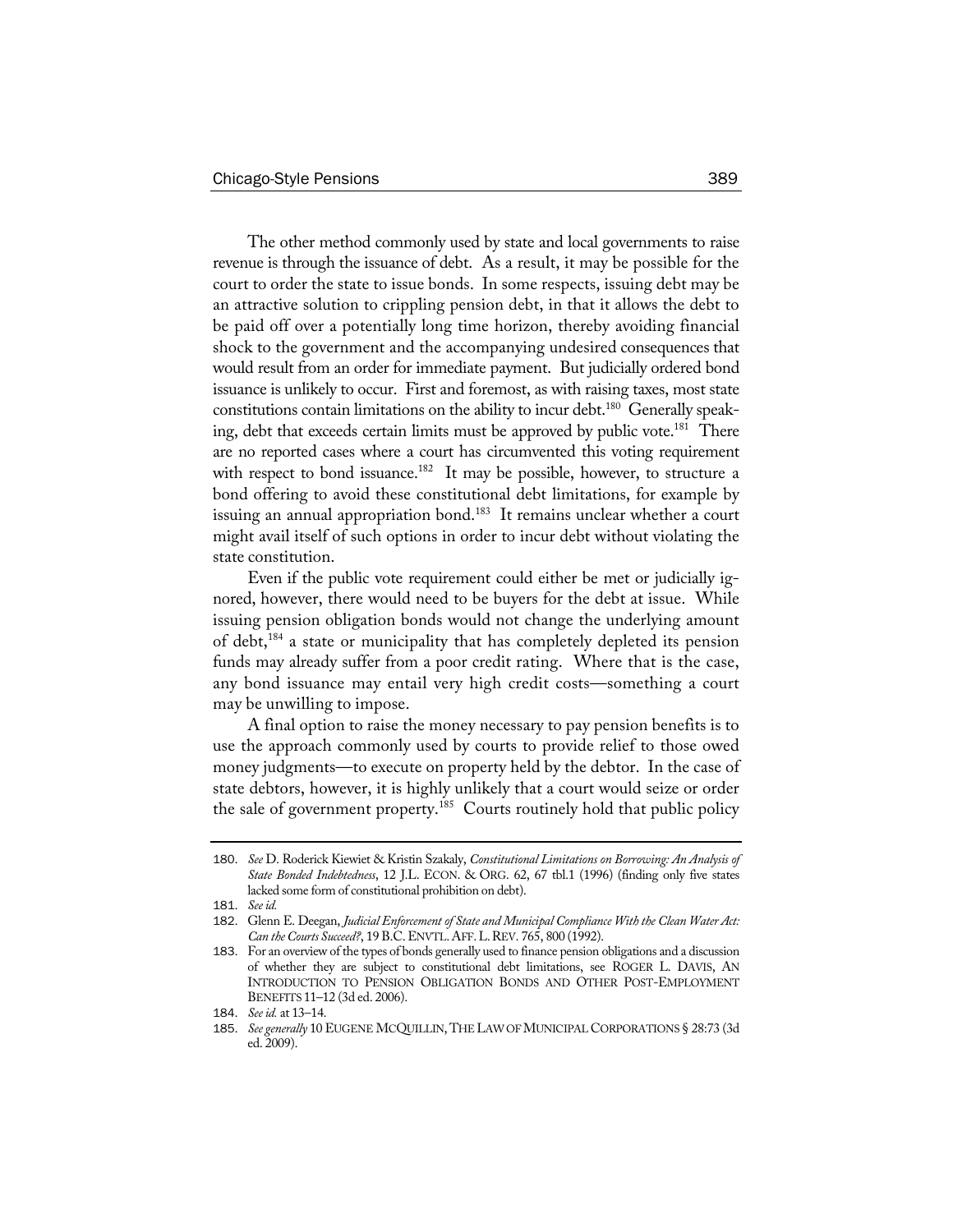forbids execution against public property.<sup>186</sup> As a result, public property will not likely be available to satisfy pension debt. A different result might be reached for property held by the government for quasi-private purposes, $187$  but it is relatively unlikely that a state would hold sufficient amounts of property for quasiprivate purposes to satisfy the relevant pension debt.

# **d. GettingCreative:TheSequestrationRemedy**

Courts do not appear to have many attractive options for assuring that pensioners are paid their earned benefits, given that the power to award relief is largely within the hands of the legislature. But frustrated state courts have been known to turn to creative approaches when necessary to uphold state law. The most commonly litigated scenario in which state courts attempt to force a legislature (against its will) to make appropriations is in the context of state constitutional rights to education. When brought in state court, these cases seeking to enforce the state constitutional right to a quality education face the same remedial challenges as those that apply to pension debt. The remedy involves money, which is very difficult to secure against contrary legislative will. The New Jersey Supreme Court tried to solve that problem through what is known as sequestration of other funds by enjoining all educational expenditures until the state came up with a solution that satisfied state constitutional requirements.<sup>188</sup> The idea behind sequestration is that it is a valid exercise of a court's equitable powers that does not violate separation of powers, in that it does not give the judiciary the legislative powers of appropriation or taxation but simply enjoins unconstitutional conduct by the legislature.<sup>189</sup> In the New Jersey case, the pressure this created to either have no educational system or a compliant one—was enough to force the legislature's hand.<sup>190</sup> The Supreme Court of Kansas recently issued a similar ultimatum, which would have enjoined all educational spending if the legislature failed to appropriate educational funds in a manner consistent with the state

<sup>186</sup>. *See* Consol. Constr. Co. v. Malan Constr. Corp., 192 N.E.2d 263, 266 (Ill. App. Ct. 1963) ("Liens cannot be enforced against public buildings, improvements or property, as public policy forbids execution upon such property."); *see also* 17 EUGENE MCQUILLIN, THE LAW OF MUNICIPAL CORPORATIONS § 49:45, at 445–46 (3d ed. 2014). *But see* City of Bradenton v. Fusillo, 184 So. 234, 236 (Fla. 1938) (providing that municipal property unconnected with any public purpose may be sold under execution).

<sup>187</sup>. *See* 10 MCQUILLIN § 28:73, *supra* note 185, at 292 (providing an example of a court executing on shares of stock held by a municipality, because such stock was not held for a public purpose).

<sup>188</sup>. *See*Robinson v. Cahill, 358 A.2d 457, 459 (N.J. 1976).

<sup>189</sup>. For a more detailed discussion of the court's authority to sequester funds, see Gannon v. State, 368 P.3d 1024, 1059–63 (Kan. 2016).

<sup>190</sup>. *See* Griffith, *supra* note 151, at 575–79.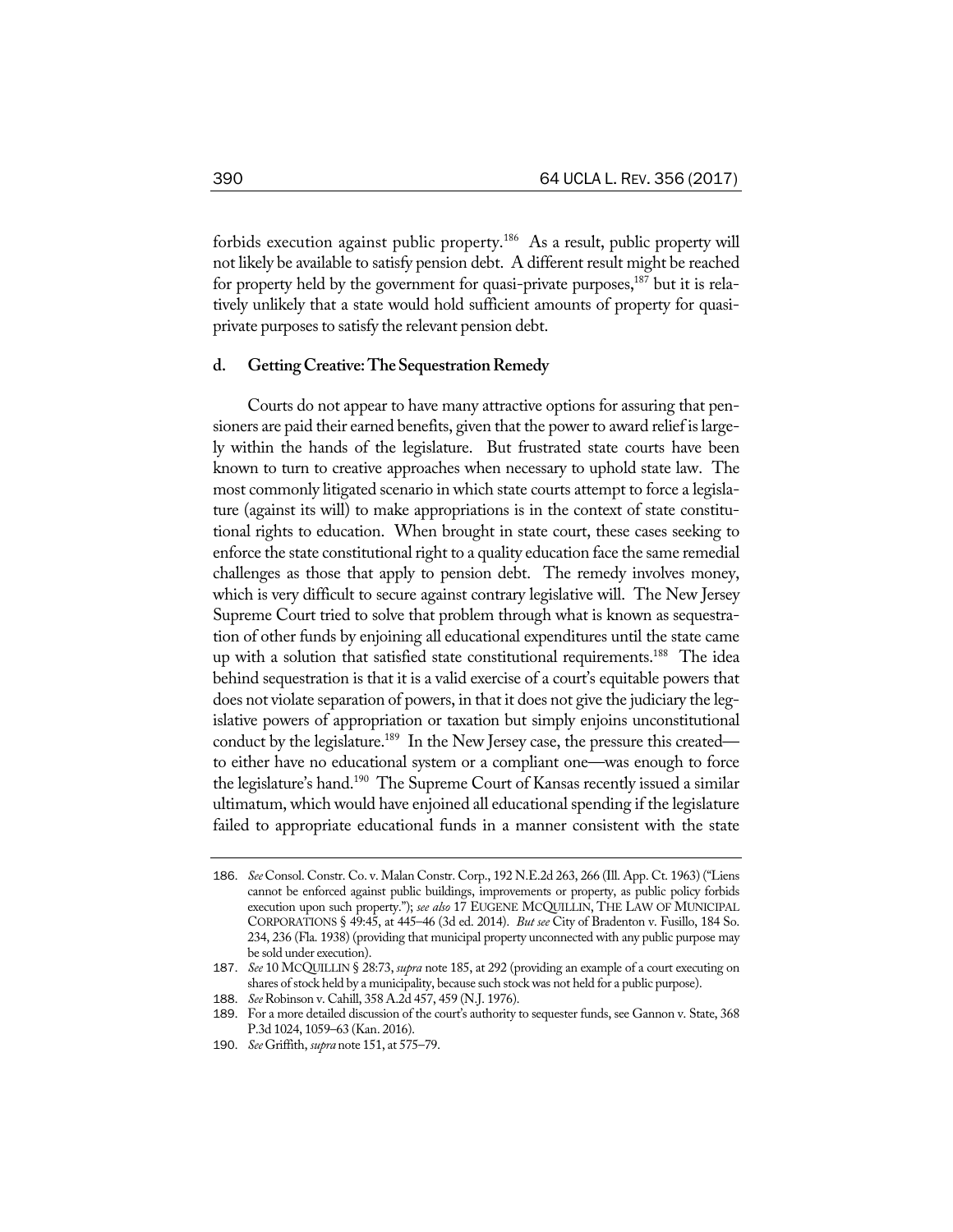constitution by the end of the current fiscal year on June 30, 2016.<sup>191</sup> The Kansas legislature then acted in special session to appropriate \$38 million to address inequities between poorer and richer school districts in order to keep schools open for another year.<sup>192</sup> Similarly, a federal court upheld the sequestration of Pennsylvania's federal highway funds in response to the state's lack of compliance with the federal Clean Air Act.<sup>193</sup> Another court, however, denied sequestration where there was an insufficient connection between the sequestered funds and the legal violation.<sup>194</sup> In the case of pensions, it may be difficult to find funds sufficiently related to pensions to sequester that would not also bring about such severe collateral harm that a court would be unwilling to impose the sanction.<sup>195</sup> For example, salaries of current public employees might be considered sufficiently related to pension benefits to sequester, but courts may be unwilling to order the sanction given the significant harm that may result to current employees. The bottom line for pension participants in a state plan with a depleted trust fund is that, regardless of their rights to benefit payment, it may be difficult or impossible to use law to enforce such rights.

#### **B. Enforcement ofCityPromises**

While cities and other municipalities are considered political subdivisions of the state, there are important legal differences between cities and states that affect both the protections of sovereign immunity and the availability of remedies. The Subparts below investigate the extent to which cities are protected by sovereign immunity against pension nonpayment lawsuits and examine the availability of judicial remedies available against cities.

<sup>191</sup>. *See* Gannon v. State, 368 P.3d 1024, 1061–62 (Kan. 2016); *see also* Gannon v. State, 372 P.3d 1181 (Kan. 2016) (holding that legislature's first attempt to comply with constitutional education requirements following the earlier Kansas Supreme Court ruling was insufficient, but allowing legislature until the end of the current fiscal year to pass a compliant appropriation before enjoining all educational spending).

<sup>192</sup>. Hunter Woodall, *Kansas Ends Fiscal Year With More Bad Budget News*, KAN. CITY STAR (July 1, 2016, 6:34 PM), http://www.kansascity.com/news/politics-government/article87282457.html [https://perma.cc/ME57-BPLS].

<sup>193</sup>. Delaware Valley Citizens' Council v. Pennsylvania, 678 F.2d 470, 479 (3d Cir. 1982).

<sup>194</sup>. Gautreaux v. Romney, 457 F.2d 124, 127 (7th Cir. 1972).

<sup>195</sup>. *See* Deegan, *supra* note 182, at 783–84 (suggesting that collateral harm of sequestration might prevent courts from ordering the sanction).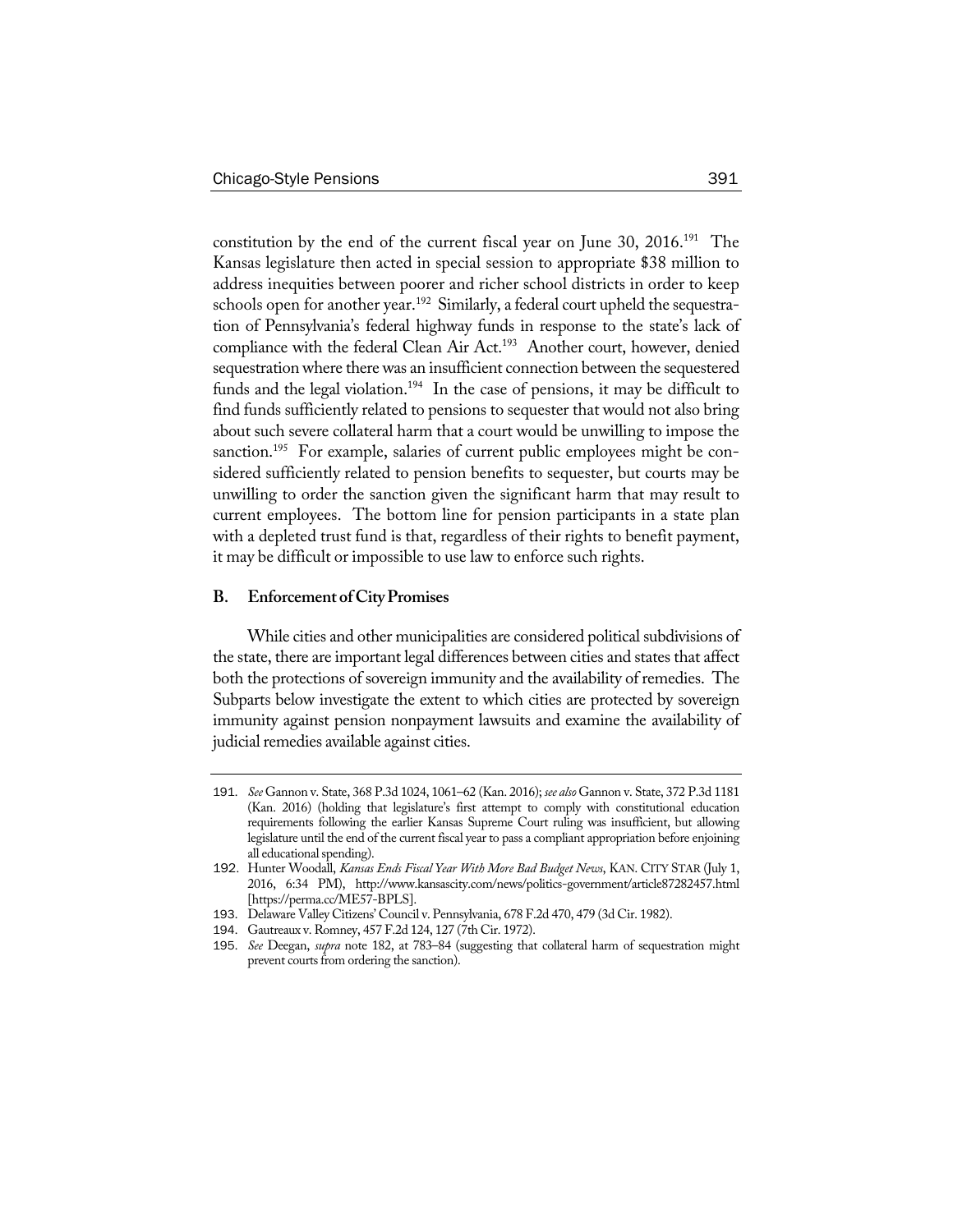#### 1. Sovereign Immunity in State Court

A city is a form of municipal corporation that derives its authority from the state.<sup>196</sup> Cities are typically found to be political subdivisions of the state,<sup>197</sup> yet they are not necessarily treated as substitutes for the state when it comes to immunity.198

In Illinois, while cities and other local governmental entities enjoy sovereign immunity related to "liability arising from the operation of government,"<sup>199</sup> such immunity does not extend to liability of a local government entity arising from contract.<sup>200</sup> Because the Illinois Constitution specifically treats pensions as contractual, it seems near certain that Illinois would allow pension lawsuits to proceed against cities.<sup>201</sup> Interestingly, while contract claims against the state may only be heard by the quasi-judicial Court of Claims, contract actions against cities may proceed through the Illinois state court system.<sup>202</sup>

In Kentucky, counties benefit from sovereign immunity, $2^{03}$  but cities generally do not.204 Cities, however, cannot be held liable for legislative or judicial functions.205 Because pension claims are contractual in nature, it seems likely that no sovereign immunity defense would be available to Kentucky cities with respect to unpaid pension benefits. New Jersey also allows contract-based lawsuits against cities (as well as other public entities) to proceed.<sup>206</sup>

<sup>196</sup>. *See*Richard Briffault, *Our Localism: PartI—The Structureof Local Government Law*, 90 COLUM.L. REV. 1, 73 (1990).

<sup>197</sup>. *See, e.g.*, City of Tucson v. Fleischman, 731 P.2d 634, 637 (Ariz. Ct. App. 1986); Boh Bros. Constr. Co.,Inc. v. City of New Orleans, 499 So. 2d 385, 386 (La. Ct. App. 1986).

<sup>198</sup>. *See*Jack M. Beermann, *The Public PensionCrisis*, 70 WASH.&LEEL.REV. 3, 77 (2013).

<sup>199</sup>. 745 ILL.COMP.STAT. 10/1-101.1 (2015).

<sup>200</sup>. *See* 745 ILL.COMP.STAT. 10/2-101 (2015).

<sup>201</sup>. In the recent case involving changes to Chicago's pension plans, the plaintiffs sued the plan itself and the city intervened in the action. *See* Jones v. Mun. Emps. Annuity & Benefit Fund, No. 14 CH 20027, 2015WL 4662009 (Ill. Cir. Ct. July 24, 2015).

<sup>202</sup>. While there are no rulings that specifically state that contract actions against a city are not considered contract actions against the state for purposes of Court of Claims jurisdiction, there are many cases on record where breach of contract actions have been pursued against Illinois cities where the city has not challenged circuit court jurisdiction. *See* Bernard v. City of Chicago, No. 1- 13-0425, 2014 WL 1207801 (Ill. App. Ct. Mar. 21, 2014); United Airlines, Inc. v. City of Chicago, 954 N.E.2d 710 (Ill. App. Ct. 2011); Torres v. City of Chicago, 632 N.E.2d 54 (Ill. App. Ct. 1994); Papas v. City of Chicago, 554 N.E.2d 607 (Ill. App. Ct. 1990).

<sup>203</sup>. Lexington-Fayette Urban Cty. Gov't v. Smolcic, 142 S.W.3d 128, 132 (Ky. 2004).

<sup>204</sup>. Bolden v. City of Covington, 803 S.W.2d 577, 579 (Ky. 1991).

<sup>205</sup>. *Id.* at 580.

<sup>206</sup>. N.J. STAT. ANN. § 59:1–4 (West 2006); *see also* Christy v. City of Newark, 510 A.2d 22 (N.J. 1986).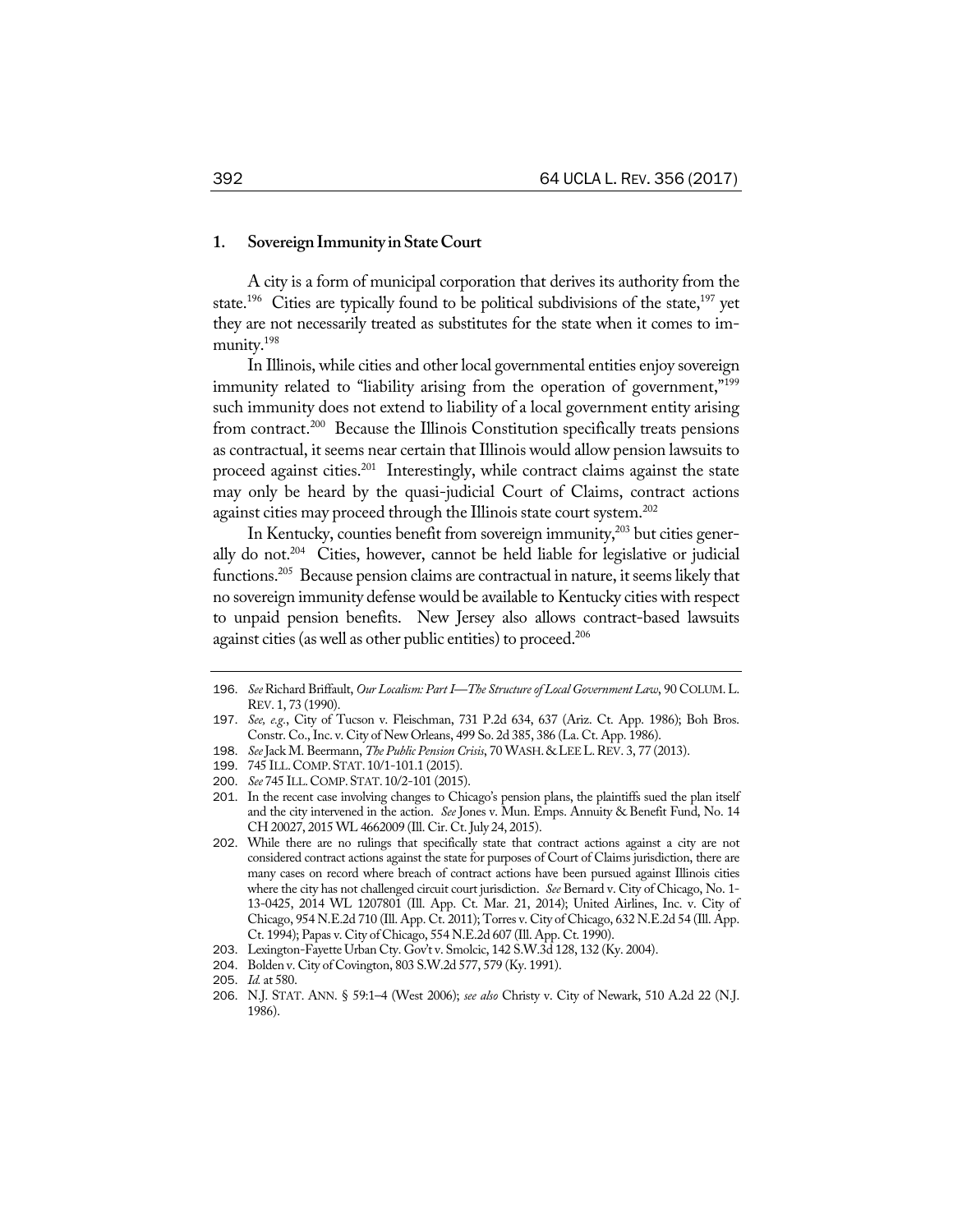In Pennsylvania, the legislature has the authority to determine the scope of municipal immunity,<sup>207</sup> but the governmental immunity statute is silent with respect to contract-based claims.<sup>208</sup> Nevertheless, Pennsylvania courts have held that sovereign immunity does not apply where a claim against a city is contractbased.209 As a result, participants in Pennsylvania city pension plans are unlikely to have legal action related to the nonpayment of benefits barred by sovereign immunity. Like Illinois, breach of contract actions against Pennsylvania cities may be brought in the regular court system, and do not need to be heard by the quasi-judicial Board of Claims.<sup>210</sup>

City pension participants, like state plan participants, should therefore be able to have claims for unpaid pension benefits successfully heard in state court. In some states, city pension participants may even have greater judicial rights than state plan claimants, given that, in those states with courts of claim, city claimants are not subject to quasi-judicial tribunal jurisdiction but rather have full recourse to state courts.

#### **2. SovereignImmunity inFederalCourts**

Unlike state plan participants, city pension plan participants will not be prevented by sovereign immunity from filing suit against the city in federal court. While cities are considered subdivisions of the state, the U.S. Supreme Court has always distinguished between the state and its subdivisions when it comes to sovereign immunity.<sup>211</sup> The relevant test for whether immunity applies is whether

<sup>207</sup>. *See* City of Phila., Police Dep't v. Gray, 633 A.2d. 1090, 1093 (Pa. 1993). This type of immunity is often referred to as governmental immunity.

<sup>208</sup>. *See* 42 PA.CONS.STAT.§ 8541 (2011).

<sup>209</sup>. *See* McShea v. City of Philadelphia, 995 A.2d 334, 341 (Pa. 2010) (noting the clear legislative intent to "immunize political subdivisions from tort—not contract—liability"); Commonwealth Dep't of Transp. v. Mun. Auth., 919 A.2d 343, 347 (Pa. Commw. Ct. 2007). *But see* Davino v. Tyrone Twp., 50 Pa. D. & C.3d 115, 121 (1988) ("Nowhere in the statutory provisions for governmental immunity is there an exception for contract actions and nowhere does the statute state that its provisions were intended to deal strictly with tort claims.").

<sup>210</sup>. There are no reported rulings directly stating that cities are not considered instrumentalities of the Commonwealth for purposes of Board of Claims jurisdiction, but many breach of contract actions brought against Pennsylvania cities raise no jurisdictional issues. *See, e.g.*, A. Scott Enters., Inc. v. City of Allentown, 102 A.3d 1060 (Pa. Commw. Ct. 2014); Logan v. Borough of Dickson City, No. 1147 C.D.2012, 2013 WL 3973800 (Pa. Commw. Ct. Apr. 4, 2013); Holman v. City of Pittsburgh, No. 2149 C.D.2010, 2011 WL 10858114 (Pa. Commw. Ct. Aug. 5, 2011).

<sup>211</sup>. For a detailed history of the state subdivision distinction and its historical roots, see William A. Fletcher, *A Historical Interpretation of the Eleventh Amendment: A Narrow Construction of an Affirmative Grant of Jurisdiction Rather Than a Prohibition Against Jurisdiction*, 35 STAN. L. REV. 1033, 1099–1107 (1983).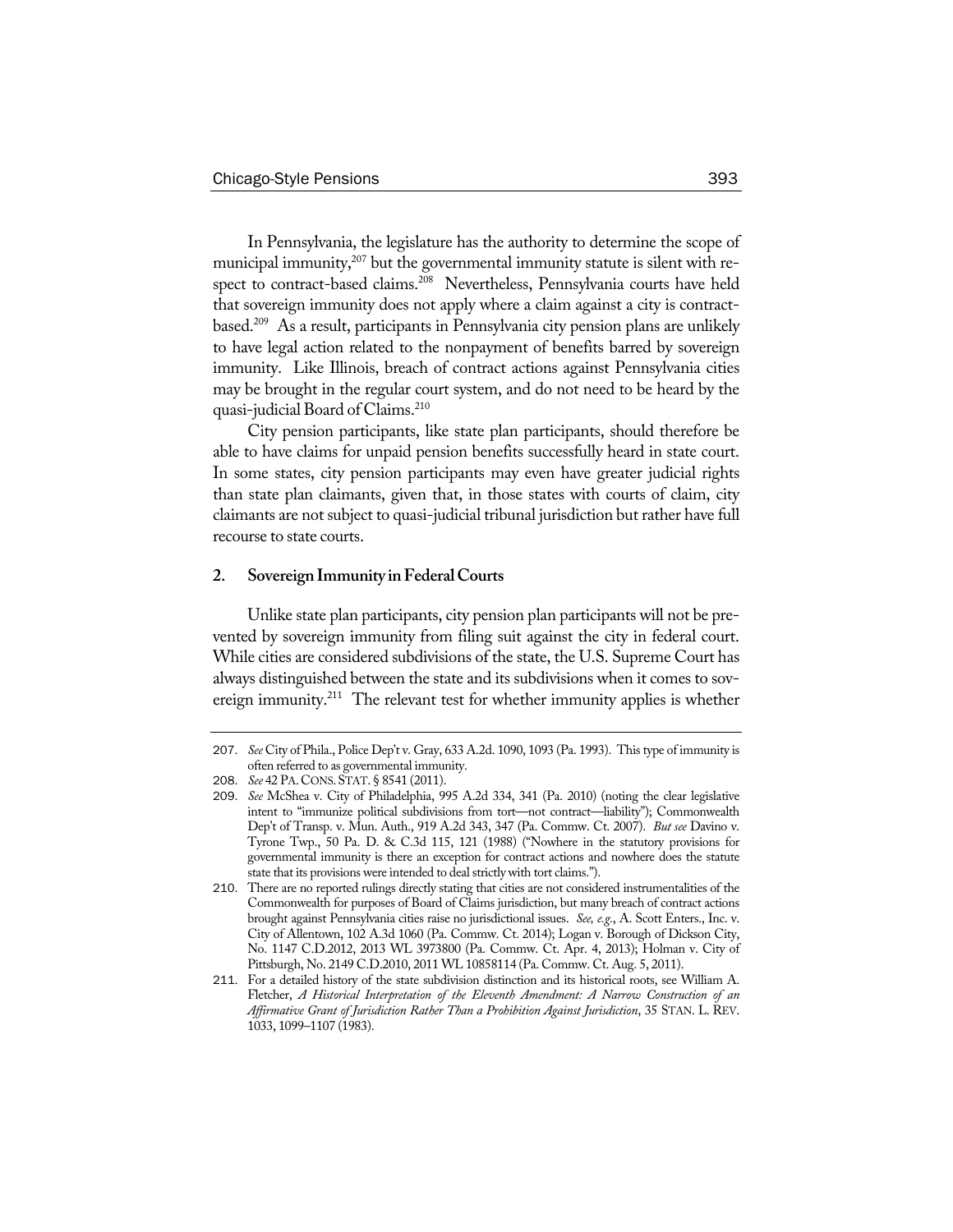the entity at issue is the state or an "arm of the state,"212 and the Supreme Court has never found a municipality to be an "arm of the state" for purposes of sovereign immunity. As a result, cities do not enjoy immunity in federal court actions.<sup>213</sup>

But overcoming sovereign immunity is only the first hurdle for city pension participants suing in federal court. Such participants must also be able to state a federal cause of action. The only likely federal cause of action would be a claim that the city violated the Contracts Clause of the U.S. Constitution.<sup>214</sup> As discussed earlier, retired pension plan participants in all likelihood have a contractual right to their benefits. Nevertheless, for the claim to survive in federal court, they must allege that the city took legislative action that substantially impairs that contractual right, given that the Contracts Clause only prohibits states from passing a "law" that impairs the obligation of contracts. $215$  Legislative actions have been defined as "[t]he process of making or enacting positive law in written form, according to some type of formal procedure, by a branch of government constituted to perform this process."<sup>216</sup> City actions relevant to nonpayment or underpayment of benefits are unlikely to be considered legislative in nature, $217$  as they are unlikely to involve any affirmative action by the city, let alone action that constitutes a legislative action. And even where a federal court finds the action complained of to be legislative, it may still remand any state law issues to state court.<sup>218</sup> In the end, while sovereign immunity may not bar federal court lawsuits by city pension participants, the lack of a federal claim may prevent a federal court from deciding such claims.

<sup>212</sup>. N.Ins. Co. of N.Y. v. Chatham Cty., 547 U.S. 189, 194 (2006).

<sup>213</sup>. *See generally* Underwood v. City of Chicago, 779 F.3d 461, 463 (7th Cir. 2015); Taylor v. City of Gadsden, 767 F.3d 1124 (11th Cir. 2014); Cheek v. City of Greensboro, Nos. 1:12-CV-981, 1:12-CV-1110, 1:12-CV-1311, 1:12-CV-888, 2015 WL 4393067 (M.D.N.C. July 15, 2015).

<sup>214</sup>. Pension participants might also claim a violation of the Takings Clause of the Fifth Amendment, but federal courts appear unwilling to find a taking based on a failure to pay money due under a statutory entitlement. *Seesupra* note 133 and accompanying text.

<sup>215</sup>. *See Taylor*, 767 F.3d at 1132–33 (explaining why a city ordinance was not considered legislative for purposes of a Contracts Clause action); Cherry v. Mayor and City Council of Balt. City, 762 F.3d 366, 372 (4th Cir. 2014) (denying federal Contracts Clause action where action was merely a breach of contract and not a legislative impairment that took away state law remedies); Horwitz-Matthews, Inc. v. City of Chicago, 78 F.3d 1248, 1250 (7th Cir. 1996) (explaining that Contracts Clause actions only exist in specific instances of legislative action, and stating that "[i]t would be absurd to turn every breach of contract by a . . . municipality into a violation of the federal Constitution").

<sup>216</sup>. *Taylor*, 767 F.3d at 1132 (quoting *Legislation*, BLACK'SLAWDICTIONARY (9th ed. 2009)).

<sup>217</sup>. *Id.* at 1136 (explaining why a city ordinance was not considered legislative for purposes of a Contracts Clause action).

<sup>218</sup>. *See, e.g.*, Underwood v. City of Chicago, 779 F.3d 461, 463 (7th Cir. 2015) (remanding to state court the issue of which benefits were protected by alleged contract).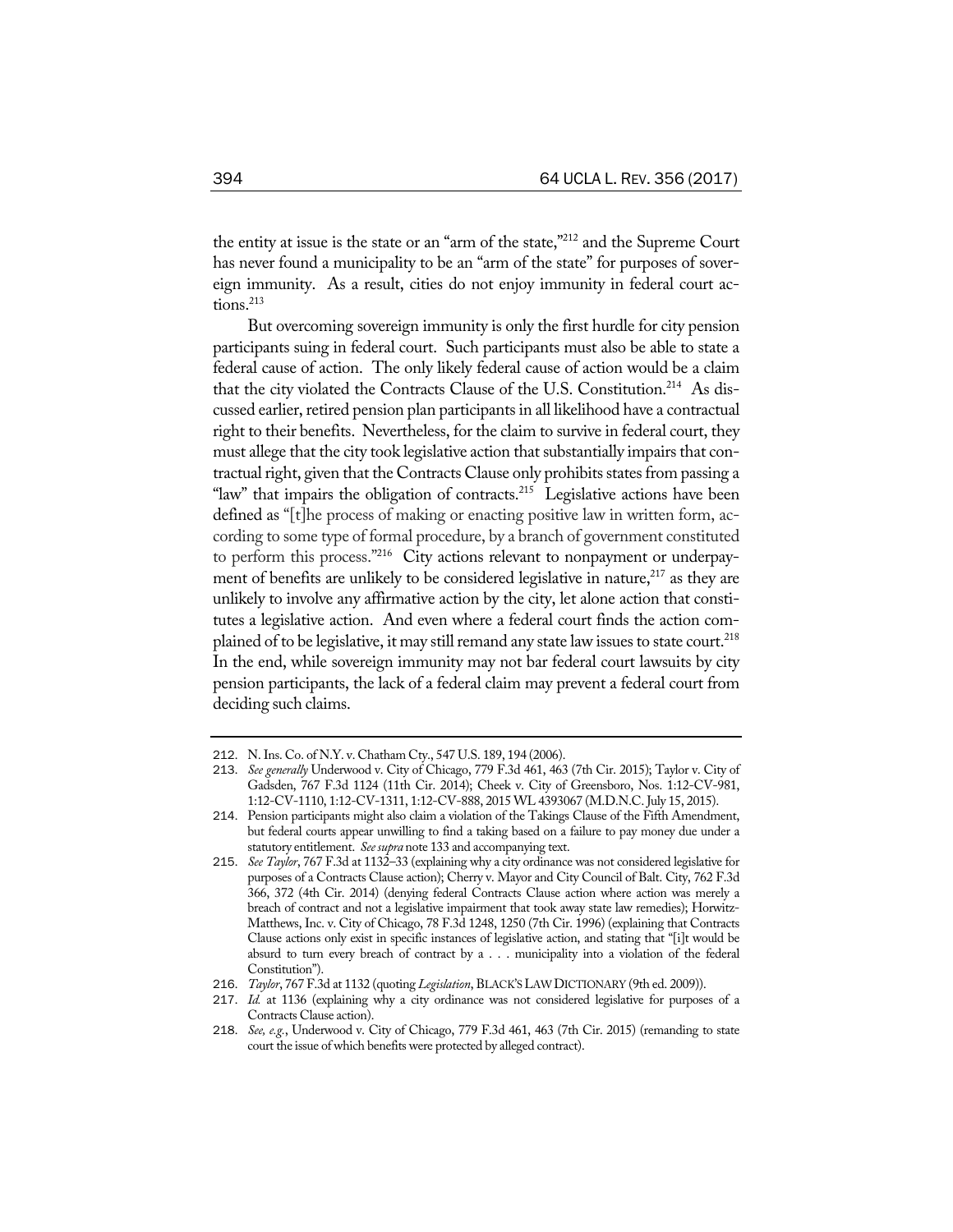## **3. RemediesAgainst aCity**

Assuming that a city pension participant is able to bring a legal action regarding pension nonpayment, and succeeds on the merits of such claim, the next hurdle will be the availability of a meaningful judicial remedy. Attempting to impose remedies against a city involves many of the same difficulties present in the state context. City pensions may be subject to statutory provisions that limit recourse to the fund itself. And courts are unlikely to order city appropriations, given the same separation of powers concerns that are present in all judicially mandated appropriation attempts. It is commonly held, however, that money judgments against cities may be enforced if the city has available funds on hand, without any of the constitutional or practical issues that confront state creditors seeking appropriations.<sup>219</sup> But cities facing a depleted pension fund are unlikely to have sufficient funds on hand. As a result, in all likelihood, city pension creditors will face the same inability to secure payment of benefits directly through judicial order. Courts could, however, attempt to hold the city itself (and, eventually, its legislators) in contempt if it fails to voluntarily comply with a court ruling holding the nonpayment of pension benefits unconstitutional.

City pensioners will also face difficulty in seeking judicially ordered tax increases. Cities are often subject to the same or similar restrictions on tax increases that we see at the state level. In addition, the power of taxation is considered a legislative power, not a judicial one. Depending on the relevant facts and legal limitations, however, it is possible that a state court would order a city to levy a tax in order to satisfy pension debt, as state courts have done on multiple occasions to satisfy bond debt.<sup>220</sup> This result is not certain, however. In the case of bonds, the terms of the bonds often speak directly to the municipality's duty to levy taxes if necessary to retire the bond.<sup>221</sup> No such specification exists in the case of public pension debt, and it is unknown whether courts would nevertheless issue a writ of mandamus requiring the city to levy additional taxes.

Despite such restrictions on state and local taxation, the U.S. Supreme Court has upheld a federal district court order that required a city to raise its property taxes (even where doing so violated state law limiting taxation), although that decision involved enforcing federal civil rights law to remedy past

<sup>219</sup>. *See* 17 MCQUILLIN,*supra* note 186.

<sup>220</sup>. *Id.* § 51:41.

<sup>221</sup>. Even where the terms of the bond expressly authorize a tax levy, the remedy can be difficult to enforce. *See* O'Reilly, *supra* note 49, at 209 (noting that attempts to compel tax increases in order to cover bond defaults have not been particularly successful recently).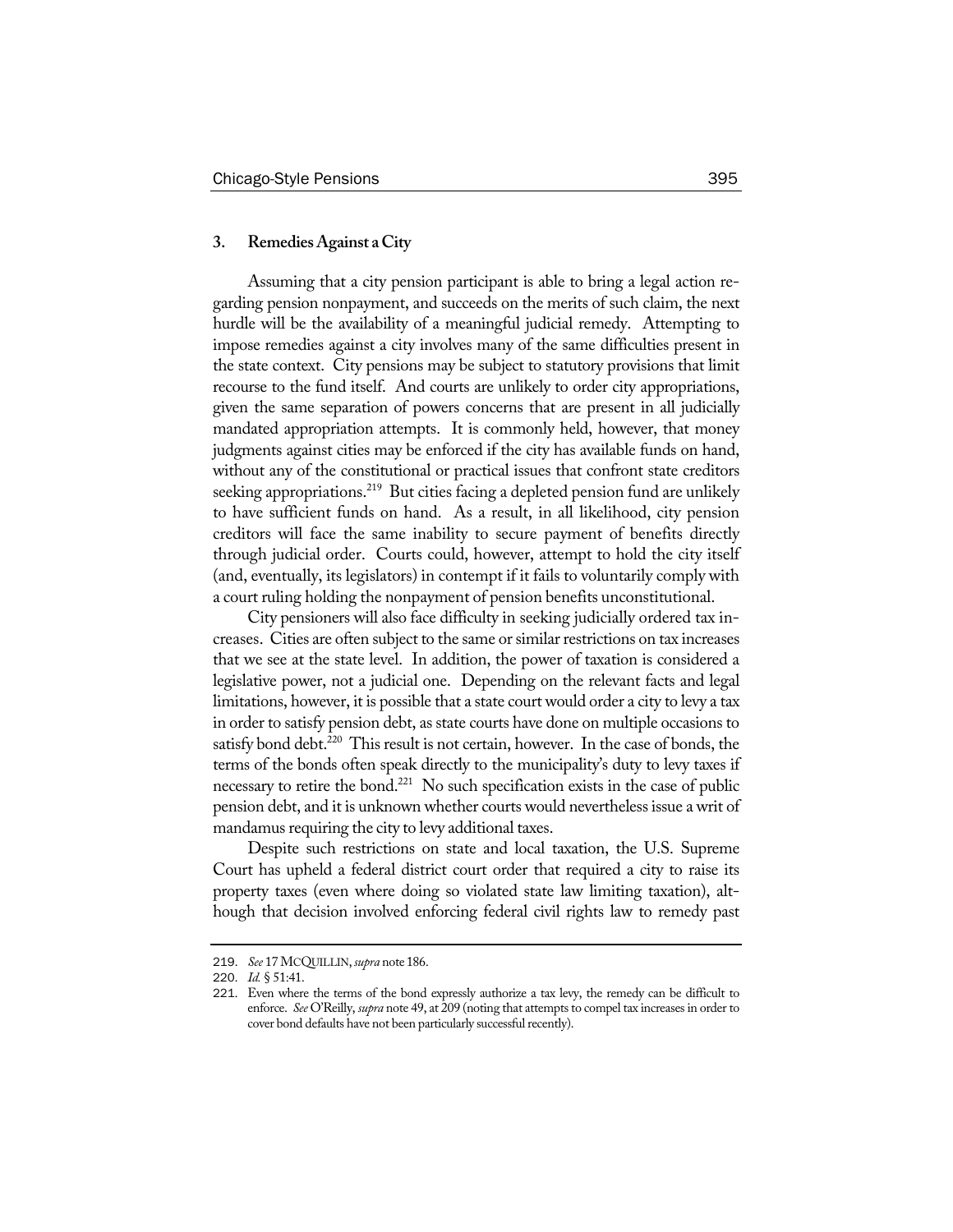school segregation.<sup>222</sup> It is unlikely that, even if a federal court agreed to hear a public pension default case against a city, it would sanction such an extraordinary remedy.

The remaining remedies are as problematic for cities as they are for states. Courts are unlikely to be willing and able to order a city to issue bonds to cover pension payments, and will only execute on city assets that are not held for a public purpose. Sequestration remains an option, but only if a court can find city funds that are substantially related to pension benefits that will not cause undue harm if withheld.

## **4. APotentialTrumpCard forCities:TheBankruptcyRemedy**

Cities have an important judicial tool available to them that states lack. Cities can, with the state's consent, declare Chapter 9 bankruptcy.<sup>223</sup> Currently, just over half of all states have statutes enabling municipalities to file for bankruptcy.224 Municipal bankruptcy varies from corporate or individual bankruptcy in many ways, but a key distinguishing factor is that a court cannot force a bankruptcy plan on a municipality; the municipality itself must propose a plan. If there are creditors who object to the plan, it can nevertheless be approved by a court if at least one class of creditors accepts it and the court determines that it is fair, equitable, and in the best interest of the creditors.<sup>225</sup>

One open question in recent municipal bankruptcies was whether municipal pension liabilities were even subject to adjustment in bankruptcy. Thus far, however, courts have taken the position that pension contracts are no different from any other contracts for purposes of bankruptcy and are therefore subject to adjustment. In the Vallejo, California bankruptcy, arguably the first to consider the pension issue, the court held that collective bargaining agreements (in which pension benefits were negotiated) could be rejected in bankruptcy.<sup>226</sup> Until the Detroit, Michigan bankruptcy, however, there was not a direct, written opinion regarding public pension benefits in municipal bankruptcy. In that case, the court directly addressed this issue and held that pension rights, even those specifically protected in the state constitution, could be modified in bankruptcy.<sup>227</sup> The

<sup>222</sup>. *See*Missouri v. Jenkins, 495 U.S. 33 (1990).

<sup>223</sup>. *See generally* 11 U.S.C.§ 901 (2012).

<sup>224</sup>. *See* Juliet M. Moringiello, *Goals and Governance in Municipal Bankruptcy*, 71 WASH. & LEE L. REV. 403, 461 (2014).

<sup>225</sup>. *See* 11 U.S.C. § 901 (2012) (incorporating the cramdown provisions of 11 U.S.C. §§ 1129(b)(1), 1129(b)(2)(A), and 1129(b)(2)(B)).

<sup>226</sup>. *In re* City of Vallejo, 432 B.R. 262, 275 (E.D. Cal. 2010).

<sup>227</sup>. *In re* City of Detroit, 504 B.R. 97, 149–54 (Bankr. E.D. Mich. 2013).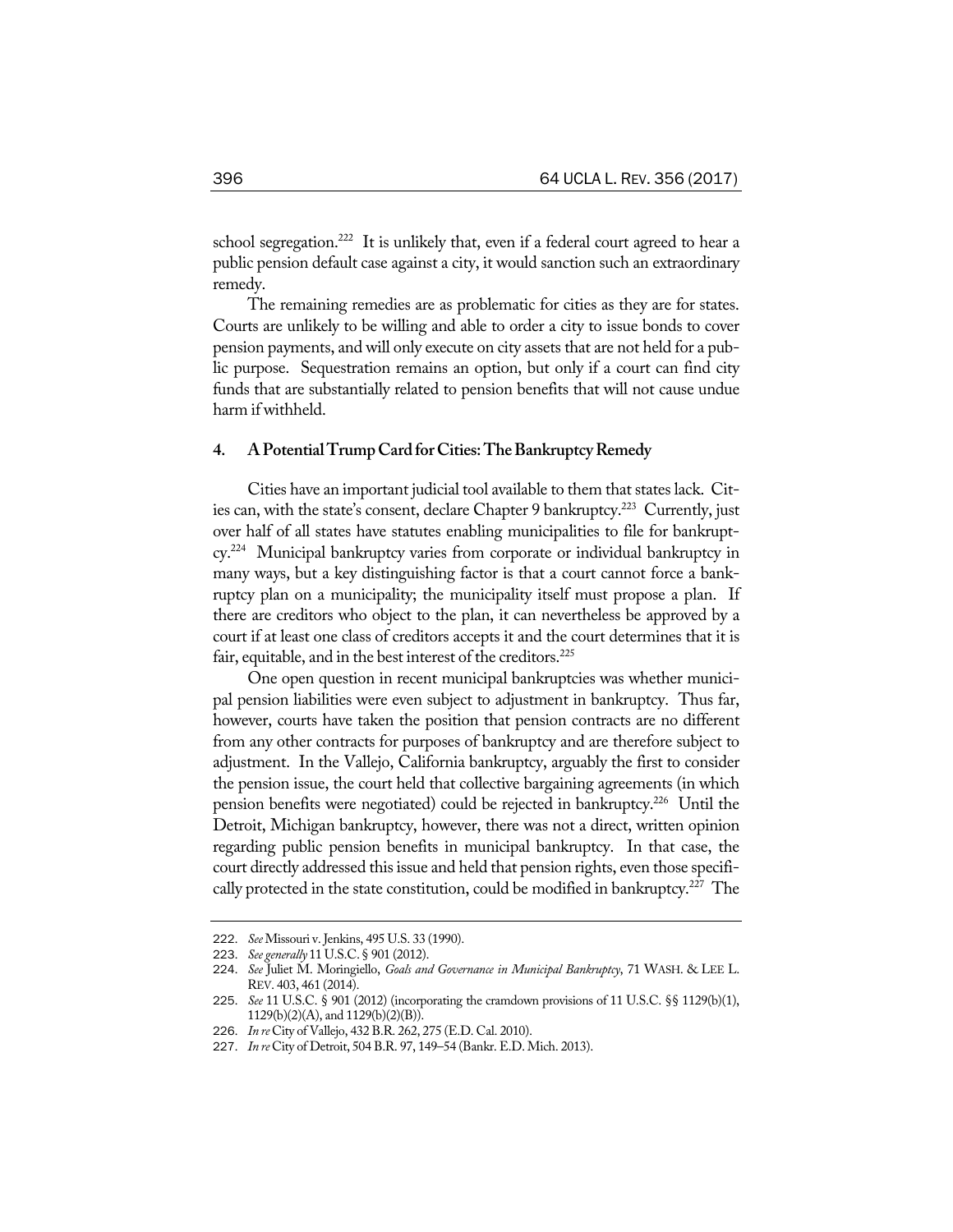judge in the Stockton, California bankruptcy case reached the same conclusion.<sup>228</sup> As a result, it seems clear at this point that federal bankruptcy courts are amenable to modifying pension debt in bankruptcy.

These bankruptcy holdings deserve attention from public pension stakeholders. Although cities are in some ways easier to sue and easier to be sanctioned than states, cities have an available method to avoid pension debt entirely, thereby mooting the previous discussion regarding remedies and sovereign immunity—a distinction that should be of clear concern to public pensioners. But there are two factors that might somewhat temper that alarm. First, cities can only declare bankruptcy if they are insolvent and have been given the consent of the state.<sup>229</sup> A state might choose to protect pension participants by withholding that consent.<sup>230</sup> Second, in the major municipal bankruptcies cited above, cities have not, in the end, drastically reduced pension benefits. In each of the cases, the cities had sizable pension debt, and initial discussions or even proposed workouts called for significant cuts to pension benefits.231 Nevertheless, as each bankruptcy was negotiated, pension benefits were largely protected, even in the face of challenges from other unsecured creditors.<sup>232</sup> In Detroit, the solution that was crafted to protect pensioners involved complex negotiations to sell the city-owned art museum to the nonprofit that was already running the museum, with the \$816 million sale price earmarked to help fund pension benefits.233 Several foundations, private donors, and the state of Michigan came together to fund the museum purchase.<sup>234</sup>

<sup>228</sup>. *In re* City of Stockton, 526 B.R. 35, 60 (Bankr. E.D. Cal. 2015).

<sup>229</sup>. 11 U.S.C. §109(c) (2012). As a result of the insolvency requirement, a city could not declare bankruptcy solely on the basis of an underfunded pension. Instead, the city must be able to establish that it is not paying its debts as they become due. *See* 11 U.S.C. § 101(32)(C) (2012).

<sup>230</sup>. Even where a state has an existing statute authorizing municipal bankruptcy, it can repeal that statute prior to a filing and thereby revoke the necessary consent.

<sup>231</sup>. Monica Davey, *Pension Deal Edges Detroit a Step Closer to Recovery*, N.Y. TIMES (Apr. 15, 2014), http://www.nytimes.com/2014/04/16/us/a-deal-on-pensions-lifts-hopes-in-detroit.html?\_r=1 [https://perma.cc/8GNE-BLRA] (noting that an initial bankruptcy proposal would have cut pension benefits by 26 percent); Mary Williams Walsh, *Bankruptcy Judge in California Challenges Sanctity of Pensions*, N.Y. TIMES: DEALBOOK (Oct. 1, 2014, 9:15 PM), http://deal book.nytimes.com/2014/10/01/judge-rules-that-bankruptcy-invalidates-calpers-lien-againststockton-calif/?\_r=0 [https://perma.cc/RX83-THR2] (noting that a Stockton creditor challenged the lack of pension cuts in Stockton, arguing that a bankruptcy plan that left pensions untouched would be unfair to creditors); Jonathan Weber, *For Vallejo, Bankruptcy Isn't Exactly a Fresh Start*, N.Y. TIMES (Jan. 22, 2011), http://www.nytimes.com/2011/01/23/us/23bcweber.html [https://perma.cc/4YBP-EE5T] (noting that despite large pension debt, the city of Vallejo chose not to adjust such debt as part of its bankruptcy plan).

<sup>232</sup>. *Seesupra* notes 226–228 and accompanying text.

<sup>233</sup>. Matthew Dolan, *In Detroit Bankruptcy, Art Was Key to the Deal*, WALL ST. J. (Nov. 7, 2014, 7:09 PM), http://www.wsj.com/articles/in-detroit-bankruptcy-art-was-key-to-the-deal-1415384308.

<sup>234</sup>. *Id.*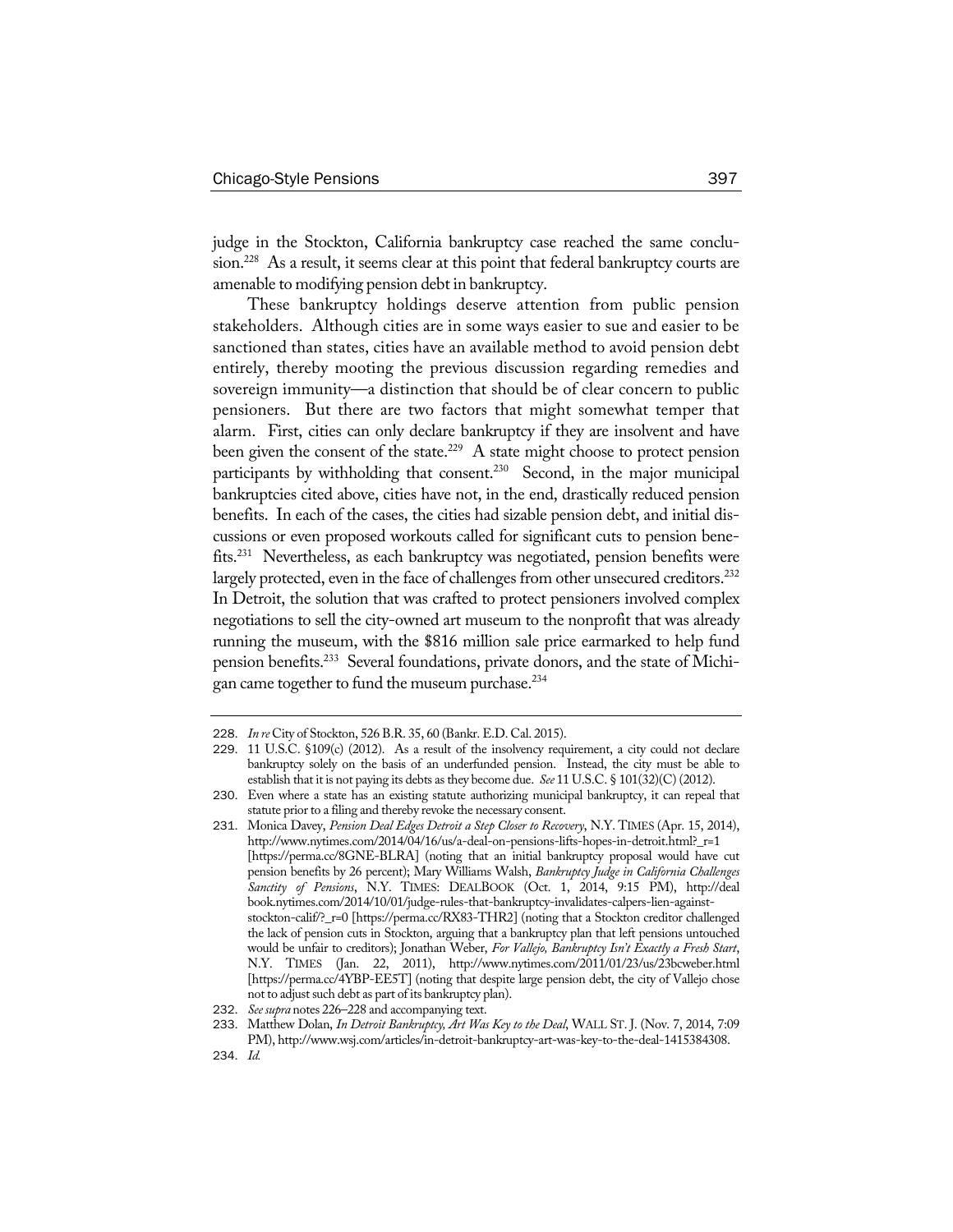These bankruptcy cases illustrate that even though cities have the legal ability to shed pension debt, they may choose not to for political or practical reasons. For example, it may be politically unpopular to treat debts owed to public workers in the same manner as sophisticated commercial lenders, or it may be difficult to continue the essential work of the city if employees feel that their employer's promises cannot be trusted. What is unknown is whether this calculus will continue to hold for all severely distressed municipalities.

# **C. HowDoesPensionDebtCompare toMunicipalBondDebt?**

The Subparts above have presented a rather bleak picture with respect to the likelihood that public pension participants will be able to successfully use courts to ensure their full benefits are paid. Given that states and cities routinely incur debt for both short-term cash flow needs and long-term capital investments, it is worth examining whether the lack of legal recourse is shared by other, nonpension creditors.

In general, all state and city creditors would be constrained by the courts' limited remedial powers. There are, however, some important differences between typical creditors and public employee creditors. First, the most common lending scenario involving state and local governments is through the issuance of bonds. Most state and local governments depend on a variety of bonds to both create necessary cash flow and to finance various capital-intensive projects. Because state and local governments are generally highly dependent on the bond market for their day-to-day functioning, they tend to voluntarily repay such debt, even if they could repudiate the debt without legal consequence.<sup>235</sup> If a state or local government were to default on a debt, they would find it both more difficult and more costly to borrow money through the bond market in the future. As a result, bond repayment rates are very high even without a threat of court-ordered repayment.<sup>236</sup> As an example of how much states care about the bond market, Rhode Island passed a law in 2011 giving general obligation bondholders a first lien on all municipal revenues in order to ensure that

<sup>235</sup>. *Cf.* Johnson & Young, *supra* note 24, at 124. *But see* William B. English, *Understanding theCostsof Sovereign Default: American State Debts in the 1840's*, 86 AM.ECON.REV. 259, 261 (1996) (noting two state court cases where states were ordered by courts to repay bonds, but where creditors were in the end unable to collect on the judgment).

<sup>236</sup>. MERXE TUDELA ET AL., MOODY'S INV. SERV., SPECIAL COMMENT: U.S. MUNICIPAL BOND DEFAULTS AND RECOVERIES, 1970–2011 2, 11 (2012), http://www.nhhefa.com/ documents/moodysMunicipalDefaultStudy1970-2011.pdf (noting that municipal bonds had a lower default rate than global corporate issuers, with a cumulative default rate of 0.13 percent).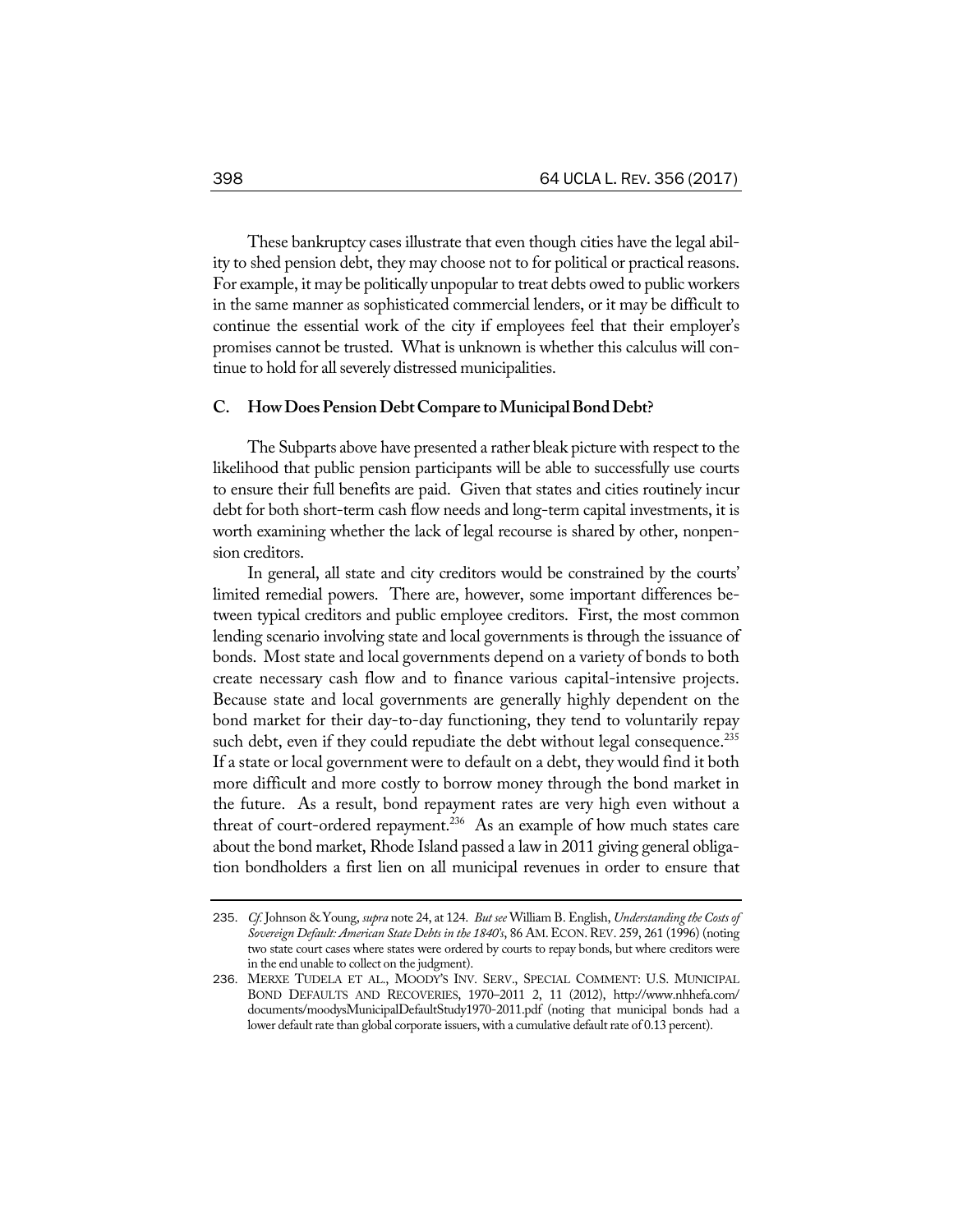Rhode Island remained an attractive bond issuer in the face of the state's fiscal difficulties.<sup>237</sup>

Second, the terms of many bonds explicitly spell out the obligations of the governmental issuer in the event of default. For example, some municipal bonds will explicitly require the municipality to levy taxes if necessary for repayment. Courts generally uphold these types of contractually agreed remedies as applied to city bonds. Courts in several cases have ordered localities to levy taxes in order to retire bonds issued or guaranteed by them, and the U.S. Supreme Court has upheld this tax-based remedy.<sup>238</sup> In each of these cases, however, the terms of the bond required the locality to levy taxes if necessary to retire the bond; the court was therefore enforcing contractual terms rather than fashioning its own remedy.239 In addition, in each of the bond cases, the taxation ordered by the court was authorized under state or local law.240

With respect to a pension debt default, the creditors adversely impacted are former workers. Viewed through this narrow lens, earning the distrust of former workers may not create a significant incentive to avoid default. States, however, are likely to also feel the effects of such a default in the distrust of current workers. A state worker who witnesses a pension default that affects other workers is unlikely to give much weight to the state's pension promise and, in return, is likely to either seek work elsewhere or demand higher wages to compensate for the perceived risk of default (just as capital markets demand risk premiums).<sup>241</sup> Counterpressure, however, is likely to come from the general public, at least to the extent pension debt threatens highly visible public services. As a result, it is unknown whether governments would voluntarily satisfy pension debt in the absence of legal compulsion.<sup>242</sup>

- 240. *Id.* at 550–51, 551 n.362.
- 241. *See* Johnson & Young, *supra* note 24, at 124–25 (briefly discussing the likely repercussions of a pension default).

<sup>237</sup>. 12 R.I. GEN. LAWS § 45-12-1(a) (Supp. 2015). For a detailed discussion of Rhode Island's statutory provision, see David A. Skeel, Jr., *What Is a Lien? Lessons From Municipal Bankruptcy*, 2015 U.ILL.L.REV. 675, 687–92 (2015).

<sup>238</sup>. *See,e.g.*, Louisiana *ex rel.* Hubert v. City of New Orleans, 215 U.S. 170 (1909); Graham v. Folsom, 200 U.S. 248 (1906); Wolff v. City of New Orleans, 103 U.S. 358 (1880); United States v. City of New Orleans, 98 U.S. 381 (1878); City of Galena v. Amy, 72 U.S. (5 Wall.) 705 (1866); Von Hoffman v. City of Quincy, 71 U.S. (4 Wall.) 535 (1866); Bd. of Comm'rs v. Aspinwall, 65 U.S. (24 How.) 376 (1860).

<sup>239</sup>. Griffith, *supra* note 151, at 548.

<sup>242</sup>. "It is not hard to imagine a scenario in which the states cannot meet their financial obligations, cannot raise revenue, and no bailout is forthcoming. . . . [I]t would be a mistake to dismiss the possibility of default entirely." *Id.* at 148–49.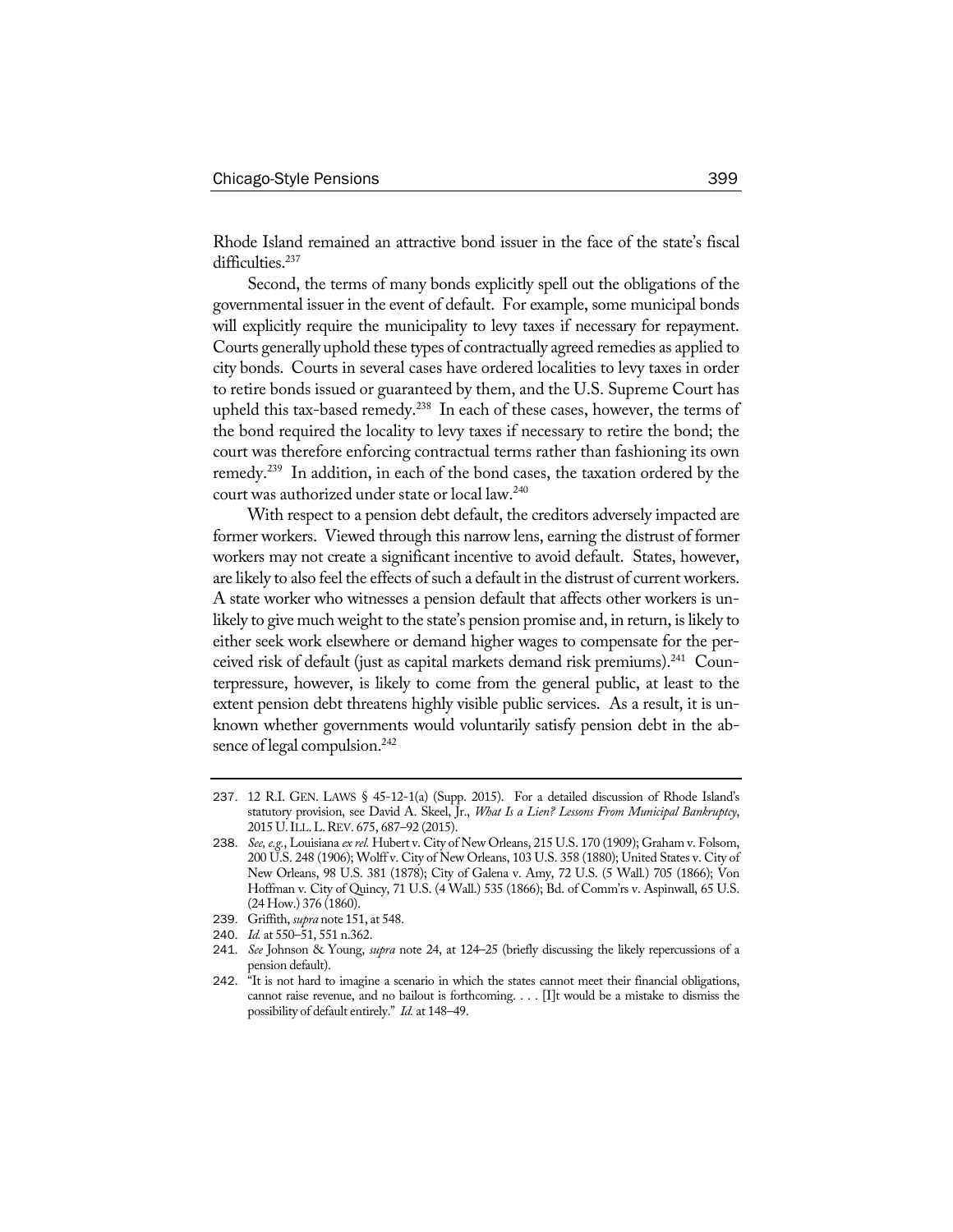#### **D. ThePossibility of aBailout orOtherFederalInterventions**

Given that enforcing sovereign promises appears difficult, at best, in either state or federal court, there may be pressure on the federal government to bail out states or cities that have defaulted on their promises to workers. Nevertheless, there are many reasons to believe that the federal government will strongly resist any suggestion of a bailout. The federal government is likely to be concerned that a bailout will result in moral hazard—states taking less care with their fiscal health if they believe that a bailout will be forthcoming. Additionally, several scholars have made the argument that resisting federal government bailouts of subnational governments is critical to maintaining a federal system. $^{243}$ 

But the federal government might take steps other than a bailout to help mitigate the effect of a pension default on workers. For example, the federal government might offer to lend money to defaulting states and cities on favorable terms, provided the funds are used to satisfy pension obligations. While this does not completely eliminate the moral hazard and federalism concerns that arise in the context of a traditional bailout, it may be more palatable to the federal government than an outright transfer of funds.

Second, the federal government might establish some type of state bankruptcy-like system for a distressed state to resolve its debts in an orderly manner.<sup>244</sup> Clearly, this is not an ideal solution from the perspective of the workers, but it may be preferable to address all state debt in a systematic manner, rather than an unstructured process that may result in both unsustainable actions and distributions that depend largely on the influence of the particular creditor. Bankruptcy and similar solutions, however, raise complicated legal issues that are outside the scope of this Article.<sup>245</sup>

If the federal government were to take any of these actions, it would likely do so in exchange for some type of concession by the state and local governments. For example, one could imagine the federal government imposing actual funding

<sup>243</sup>. *See* JONATHAN A. RODDEN, HAMILTON'S PARADOX: THE PROMISE AND PERIL OF FISCAL FEDERALISM (2006); Paul E. Peterson & Daniel Nadler, *Freedom toFail:TheKeystoneof American Federalism*, 79 U. CHI. L. REV. 251 (2012). *But see* Terrance O'Reilly, *A Public Pensions Bailout: Economics and Law*, 48 U. MICH. J.L. REFORM 183, 187 (2014) (arguing that a federal bailout of public pension plans is likely).

<sup>244</sup>. It is unclear whether such federal involvement in state debt work-out would be permissible under the U.S. Constitution. See sources cited *infra* note 245 for a more detailed look at the legal issues involved in state bankruptcy-like solutions.

<sup>245</sup>. For a detailed look at the possibility of state bankruptcy, see generally Anna Gelpern, *Bankruptcy, Backwards: The Problem of Quasi-Sovereign Debt*, 121 YALE L.J. 888 (2012); Richard M. Hynes, *State Default and Synthetic Bankruptcy*, 87 WASH.L.REV. 657 (2012); David A. Skeel, Jr., *Statesof Bankruptcy*, 79U.CHI.L.REV. 677 (2012).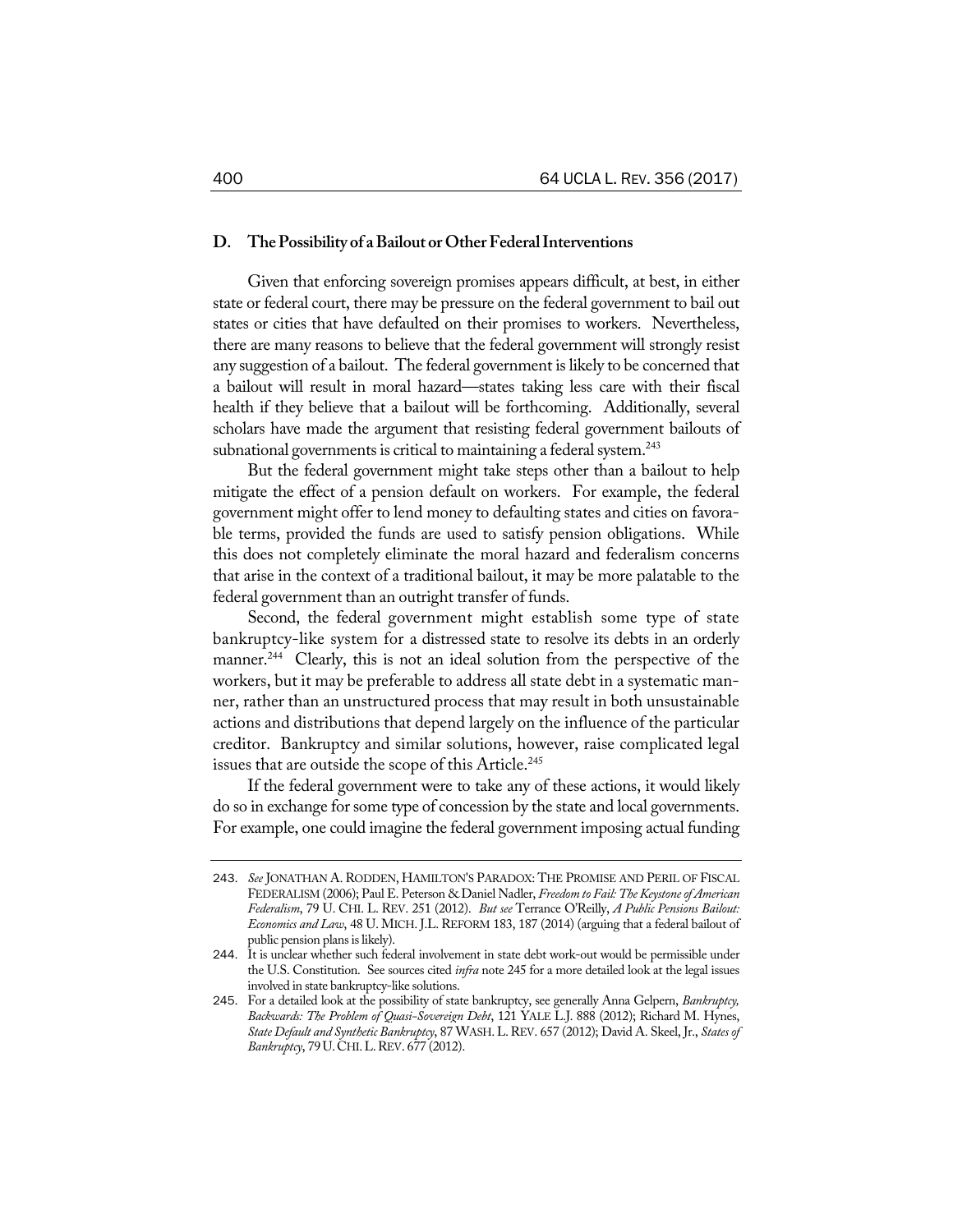standards on public pension plans in exchange for providing a solution to their unfunded liability.246

# **III. HOWLAWALLOWS PENSION DEBTTO ACCUMULATE AND PREVENTSFULLFUNDINGCOMMITMENTS**

Part II presented a harsh reality for pension plan participants. If their pension trust runs out of funds to pay benefits, it is highly unlikely that they will have legal recourse to full benefit payments. If nothing else, this should motivate pension participants to ensure that their plan enjoys a healthy funding level. For as long as there are assets held in the trust, participants will be able to secure benefit payments. This Part examines how law actually works against this goal—in both permitting enormous amounts of pension debt to lawfully accumulate and in preventing efforts to force adequate annual funding.

# **A. WhyPensionDebtIs NotDebt**

Nearly every state has a constitutional balanced budget requirement<sup>247</sup> and a limitation on the state's ability to incur debt.<sup>248</sup> Yet despite these requirements and prohibitions, states have accumulated trillions of dollars in unfunded pension liabilities.<sup>249</sup> As the Subparts below will explain, balanced budget requirements in no way ensure that adequate pension contributions are made, and debt limitations have been interpreted consistently to exclude pension debt from their reach.

## **1.** Balanced Budget Requirements

The specifics of balanced budget requirements vary among the states, $^{250}$ but for our purposes it is sufficient to note that forty-nine states have some type

<sup>246</sup>. Such requirements could be relatively easily adopted through the tax code requirements that current apply to qualified retirement plans. All public plans are typically tax qualified, and the federal government could easily condition this tax benefit on the satisfaction of specific funding requirements, just as it does for private-employer retirement plans.

<sup>247</sup>. *See* Steven M. Sheffrin, *State Budget Deficit Dynamics and the California Debacle*, 18 J. ECON. PERSP. 205, 206 (2004) (noting that every state except Vermont has some type of balanced budget requirement).

<sup>248</sup>. *See* Kiewiet & Szakaly, *supra* note 180, at 67 (noting that only five states lack some type of constitutional limitation on debt).

<sup>249</sup>. MUNNELL&AUBRY, *supra* note 3, at 4.

<sup>250</sup>. *See* Yilin Hou & Daniel L. Smith, *A Framework for Understanding State Balanced Budget Requirement Systems: Reexamining Distinctive Features and an Operational Definition*, 26 PUB. BUDGETING & FIN. 22, 22 (2006). Constitutional requirements are often thought of in five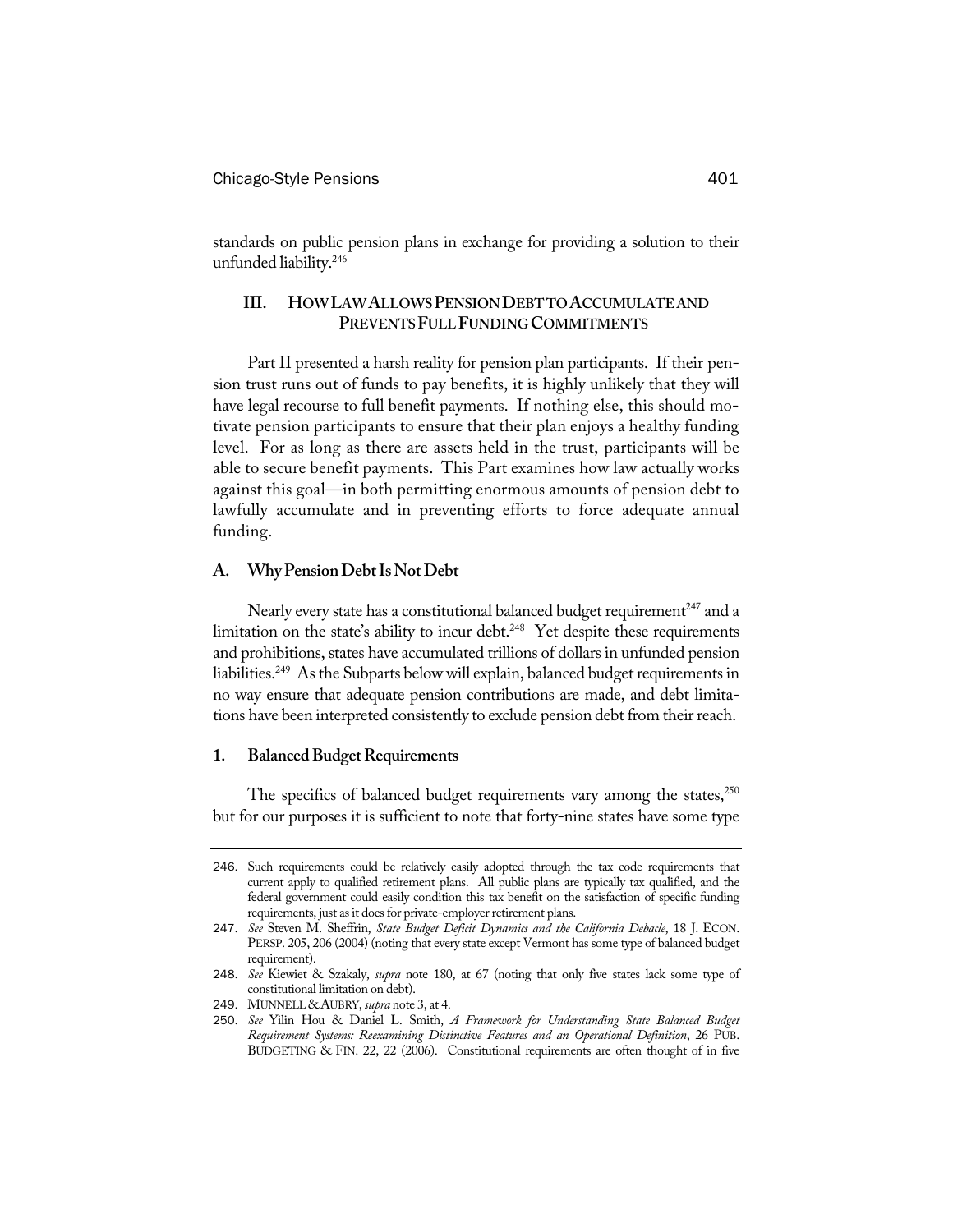of requirement to submit or pass a balanced budget.<sup>251</sup> Each of the distressed states mentioned in Part II—Illinois, Kentucky, New Jersey, and Pennsylvania—in fact have fairly stringent balanced budget requirements, with each requiring the governor to both propose and sign a balanced budget.<sup>252</sup> None of the distressed states is permitted to carry over a deficit to the next budgetary period.<sup>253</sup>

Yet despite the fact that these states have stringent balanced budget requirements, we also know that each of these states carries significant debt in the form of unfunded pension liabilities. Balanced budget requirements do not in any way prevent pension underfunding. Arguably, such requirements actually contribute to the incentives to underfund pensions because they significantly constrain appropriations, and pension contributions are costs that are easy to push into the future.<sup>254</sup> Balanced budget requirements are structured to ensure that expenditures within a budgetary period match revenue inflows during that same period. They do not require any specific appropriations to be made, nor do they prevent all sorts of game playing, such as shifting the payment of certain expenses forward a few days to push them into the next budget, or attempting to speed up the collection of revenue to artificially boost revenue estimates for a given budget year. The only pension expense taken into account for purposes of balanced budget amendments is the actual appropriation that is made in the budget bill. It is therefore simple to control the expense for balanced budget purposes simply by allocating a lower contribution. Finally, balanced budget requirements do not, by themselves, prohibit the state from using debt to balance its budget.

different categories: (1) the governor must submit a balanced budget; (2) the legislature must pass a balanced budget; (3) the state may carry over a deficit, but it must be corrected in the next fiscal year; (4) the state may not carry a deficit to the next biennium; and (5) the state may not carry a deficit over to the next fiscal year. *Cf.* ADVISORY COMM'N ON INTERGOVERNMENTAL RELATIONS, FISCAL DISCIPLINE IN THE FEDERAL SYSTEM: NATIONAL REFORM AND THE EXPERIENCE OF THE STATES 37-38 (1987).

<sup>251</sup>. *See* Sheffrin, *supra* note 247, at 206. Vermont, the only state without a balanced budget requirement, still behaves as though it is subject to such a requirement. *Id.* 

<sup>252</sup>. ILL.CONST. art. VIII, § 2; KY. CONST. § 171; N.J. CONST. art. VIII, § 2; PA.CONST. art. VIII, §§ 12, 13.

<sup>253.</sup> *See* NAT'L ASS'N OF STATE BUDGET OFFICERS, BUDGET PROCESSES IN THE STATES 52 tbl.9 (2015).

<sup>254</sup>. *See,e.g.*, Monahan, *supra* note 16, at 128–29.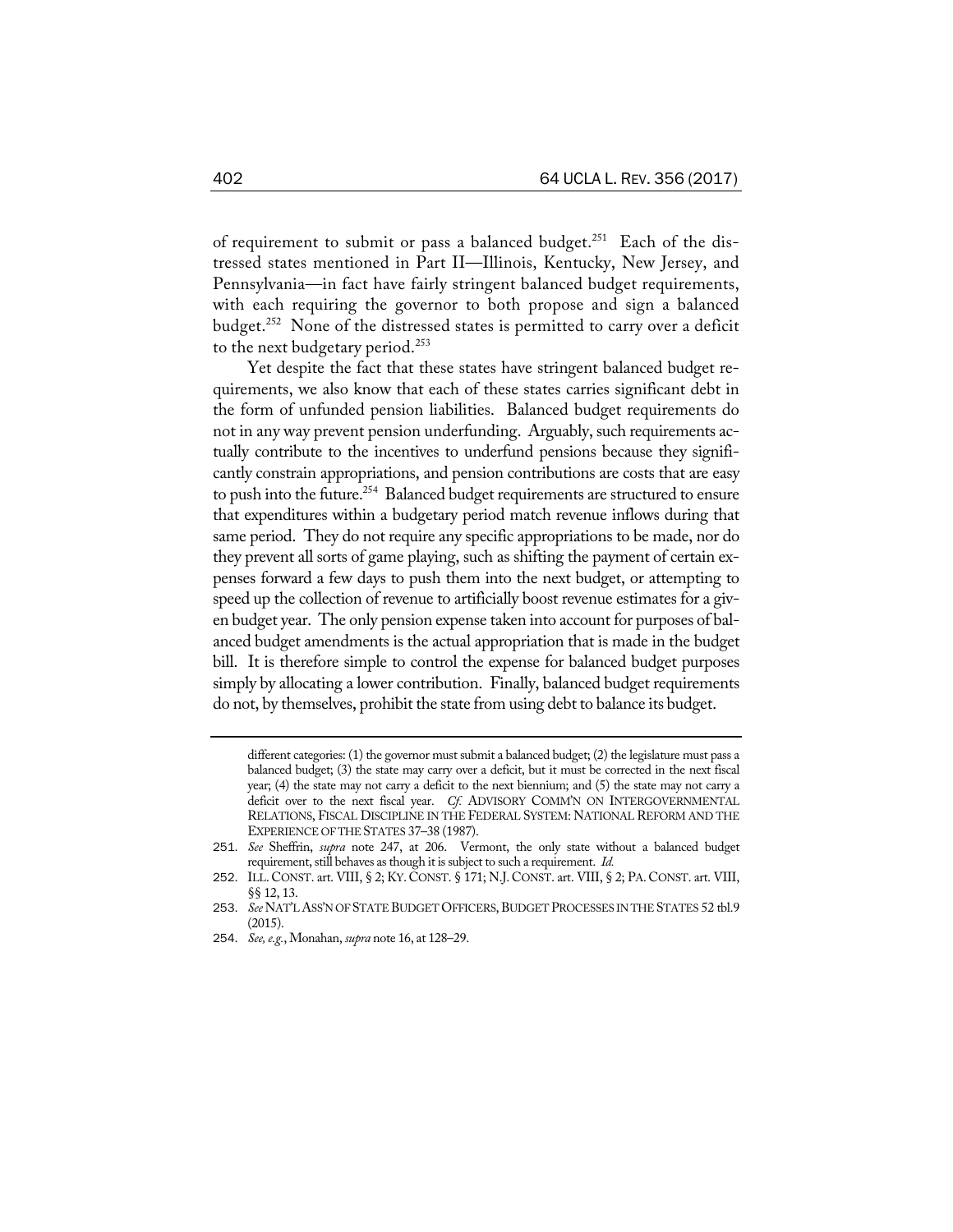# **2. DebtLimitations**

# **a. InGeneral**

Most state constitutions do, however, contain significant limitations on the state's ability to incur debt.<sup>255</sup> Such provisions were included in state constitutions in response to reckless borrowing by state legislatures in the nineteenth century, often to finance canals and railroads, which subsequently left many states in financial distress.<sup>256</sup> Several states, in fact, repudiated their debts.<sup>257</sup> The problem was not limited to state-level borrowing. As difficulties with municipal debt became obvious, most state constitutions included similar debt limitations on municipalities.258

In large part, debt limitations were (and are) thought of as necessary because of the nature of legislative bodies.<sup>259</sup> Politicians who desire to be reelected have an incentive to borrow money to spend on current constituents and push repayment obligations onto future legislatures.<sup>260</sup> Extra money to spend on constituents is always good, but raising taxes is not. It is better for politicians to debt-finance those expenditures in order to make a future generation pay for them. And while we normally rely on electoral politics to act as a check on legislative behavior, current voters have no reason to vote debt-incurring legislators out of office because voters are not visibly or presently harmed by the debt.<sup>261</sup> As one New York judge said, "Now, as then, great expenditures may be lightly authorized if payment is postponed. To place the burden upon our children is easy. Nor do we scrutinize so closely the expenditures to be made if that be done."262 Constitutional debt limitations, then, are meant to address "a perceived institutional defect of legislatures: the inability to account for the future costs of present decisions to incur debt."263

While the language varies among states, state constitutions generally prohibit a state from incurring debt in excess of a specified amount, absent voter

<sup>255</sup>. Kiewiet & Szakaly, *supra* note 180, at 67 (noting that only five states lack some type of constitutional limitation on debt).

<sup>256</sup>. *See* Stewart E. Sterk & Elizabeth S. Goldman, *Controlling Legislative Shortsightedness: The Effectiveness of Constitutional Debt Limitations*, 1991 WIS. L. REV. 1301, 1306–10 (1991) (providing an early history of debt limitations).

<sup>257</sup>. *Id.* at 1308.

<sup>258</sup>. *Id.* at 1313.

<sup>259</sup>. *Seeid.* at 1321–24.

<sup>260</sup>. *Cf. id.* at 1322.

<sup>261</sup>. *Seeid.* at 1321–24.

<sup>262</sup>. People v. Westchester Cty. Nat'l Bank of Peekskill, 132 N.E. 241, 244 (N.Y. 1921).

<sup>263</sup>. Sterk & Goldman, *supra* note 256, at 1323–24.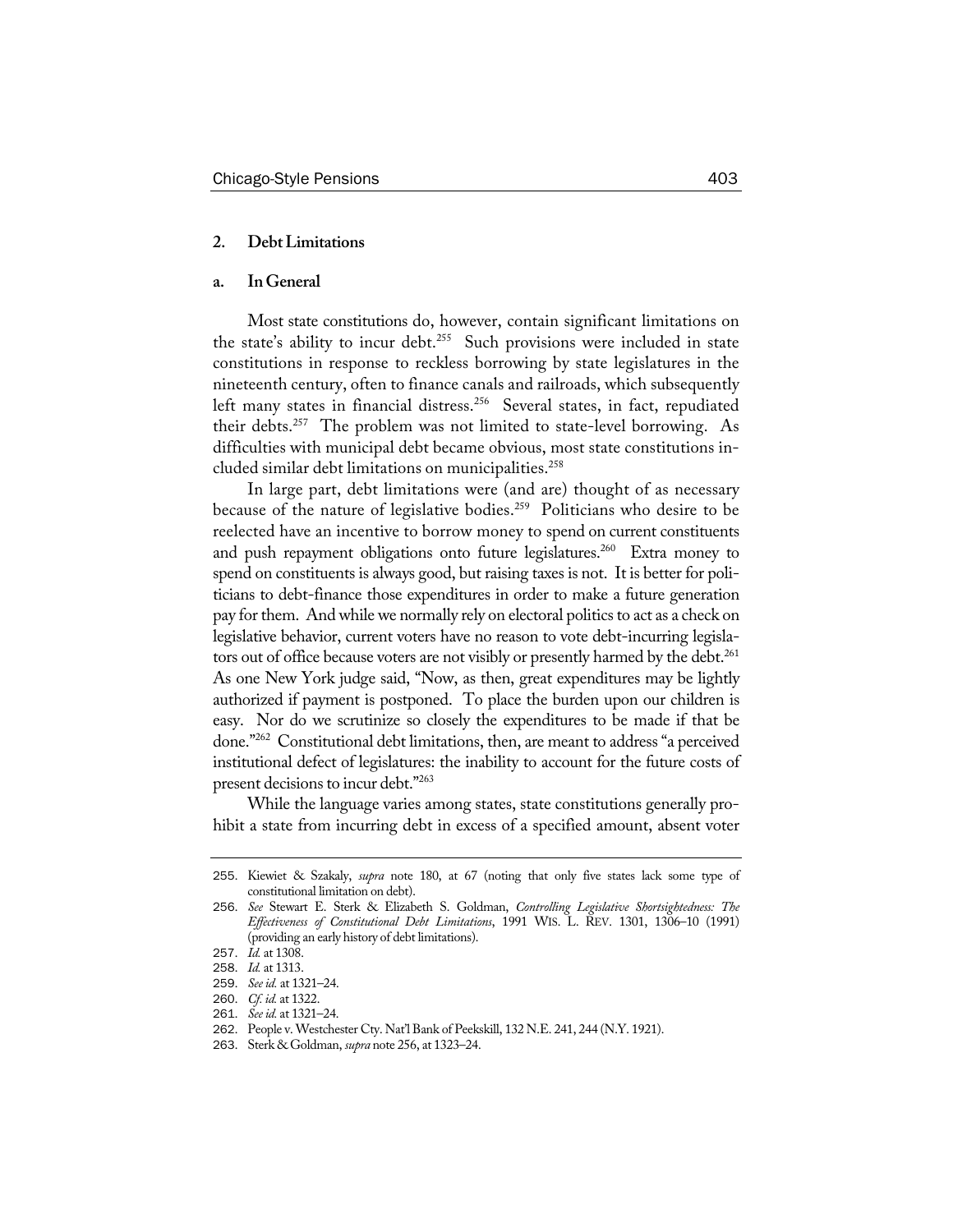approval of such debt.<sup>264</sup> Most states are permitted to engage in short-term borrowing to cover revenue shortfalls,<sup>265</sup> and many also contain provisions allowing indebtedness in order to "repel invasion, suppress insurrection, or . . . provide for the public defense."266 But most state courts describe constitutional debt limitations as at their heart forbidding "one generation from stealing the earnings of another, at least without a vote of the people"<sup>267</sup> because "debt today leads directly to cuts in services tomorrow."268 The purpose of constitutional debt limitations has also been described as to "strictly limit the power of the legislature to financially obligate future legislatures without the permission of the people by means of a direct vote<sup>[1]</sup><sup>269</sup> and further that such limitations are "the keystone" guaranty of the state's fiscal responsibility."270 Each generation, it has been said, should be "left free to make its own tradeswith its own money."271

Of course, a constitutional debt limitation's ability to prevent a current legislature from indebting future generations depends in large part on how debt is defined and how courts interpret such definition. "As commonly . . . understood, a debt includes every obligation by which one person is bound to pay money to another. [But] [w]hen used in the constitutional sense [(referred to, for ease of reference, as "constitutional debt")], it is given a meaning much less broad and comprehensive  $\dots$ ."<sup>272</sup> In Illinois, for example, the constitutional language defines debt as "bonds or other evidences of indebtedness which are secured by the full faith and credit of the State or are required to be repaid, directly or indirectly, from tax revenue and which are incurred by the State . . . ."273 This definition has been interpreted to include only situations in which the state borrows funds through the issuance of bonds or other paper indebtedness.274 As a result, the narrow definition operates to prohibit only

- 269. Hayes v. State Prop. & Bldgs. Comm'n, 731 S.W.2d 797, 802 (Ky. 1987).
- 270. *McGuffey*, 557 S.W.2d at 409.
- 271. *Id.* at 410.

273. ILL.CONST. art.IX, § 9.

<sup>264</sup>. *See, e.g.*, ILL. CONST. art. IX, § 9; KY. CONST. §§ 49, 50; N.J. CONST. art. VIII, § 2, ¶ 3; PA. CONST. art. VIII, § 7.

<sup>265</sup>. *See, e.g.*, PA. CONST. art. VIII, § 7. Such provisions also allow states to budget in anticipation of revenue collection. *See* Sterk & Goldman, *supra* note 256, at 1314.

<sup>266</sup>. KY. CONST. § 49; *see also* WASH. CONST. art. VIII, § 2; N.J. CONST. art. VIII, § 2, ¶ 3; PA. CONST. art. VIII, § 7.

<sup>267</sup>. McGuffey v. Hall, 557 S.W.2d 401, 411 (Ky. 1977).

<sup>268</sup>. Booth v. Sims, 456 S.E.2d 167, 176 (W. Va. 1995).

<sup>272</sup>. Hubbell v. Herring, 249 N.W. 430, 434 (Iowa 1933) (citation omitted).

<sup>274</sup>. Constitutionality of General Assembly Reducing Scheduled State Contributions to the Retirement Systems, Op. Ill. Att'y Gen. No. 05-005, 5 (2005) (citing 3 JOHN W. LEWIS, RECORD OF PROCEEDINGS: SIXTH ILLINOIS CONSTITUTIONAL CONVENTION 1926–34, 2095–2111 (1972); 5 JOHN W. LEWIS, RECORD OF PROCEEDINGS: SIXTH ILLINOIS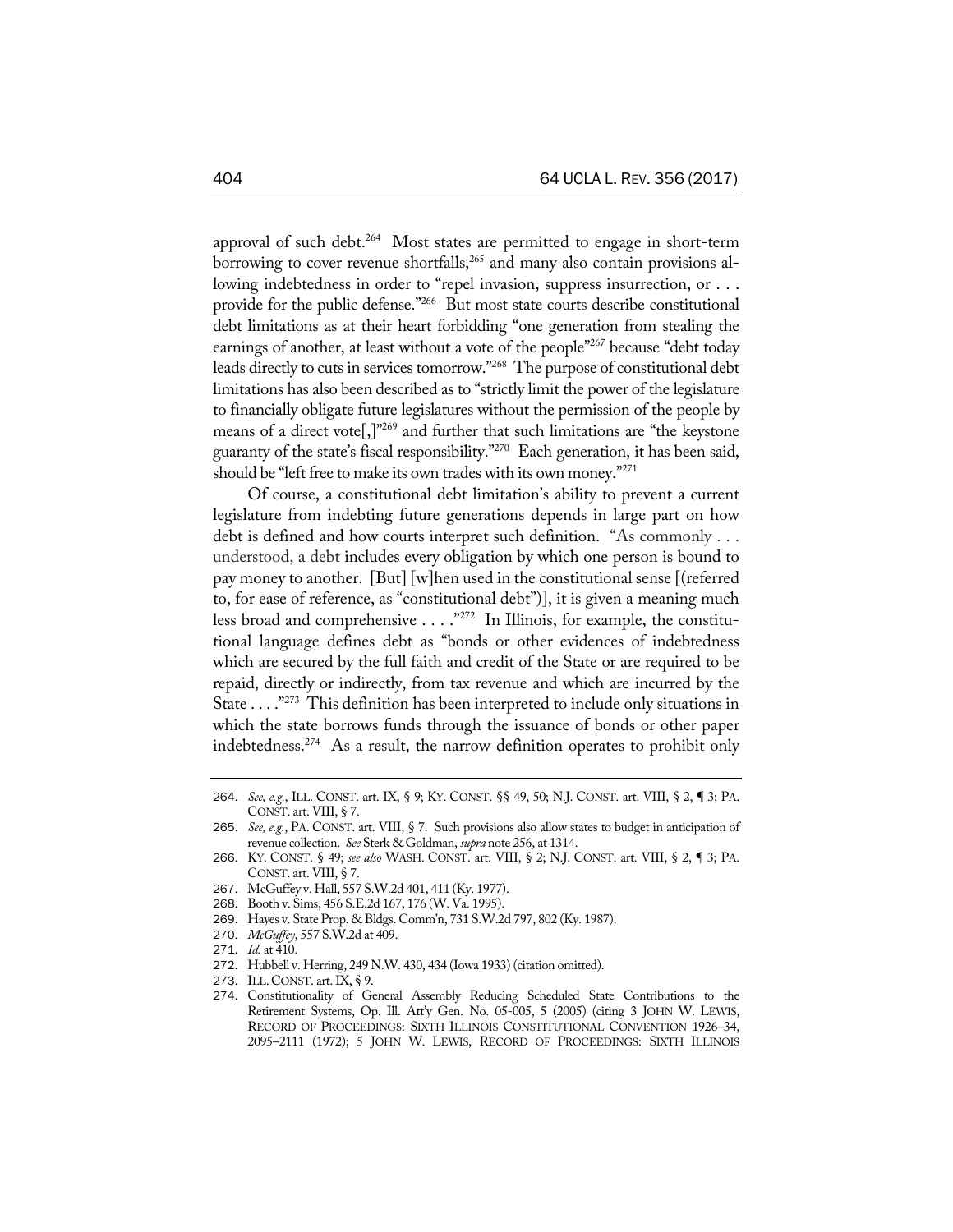situations in which the state enters the marketplace to borrow money, not when it simply incurs a future liability.<sup>275</sup>

A critical requirement for constitutional debt, as interpreted by most courts, is that the obligation to repay be certain and unavoidable. Because debt limitations were intended to prevent the current legislature from financially burdening future taxpayers, many courts focus on whether the liability at issue is absolute in determining whether it constitutes debt under the constitution.<sup>276</sup> A mere possibility that future legislatures will have to appropriate money is insufficient to create a constitutional debt.<sup>277</sup> The obligation must be binding and not contingent, requiring the state to pay it by levy and collection of general taxes.<sup>278</sup> General obligation bonds, which typically involve pledges of the state's "full faith and credit," are treated as absolute liabilities and therefore debt for constitutional purposes.<sup>279</sup> On the other hand, revenue bonds, where bondholders have recourse only to the revenues generated by the project for which the bonds were issued, are typically not considered constitutional debt.<sup>280</sup>

#### **b. AsApplied toPensionLiability**

Despite the fact that the core purpose of debt limitations is to prevent the current legislature from financially binding future generations, unfunded pension liabilities appear to do exactly that. After all, if a pension plan does not hold assets sufficient to cover benefit payments, and those benefits are to be paid, the shortfall must be made up by future legislative appropriations. There are

CONSTITUTIONAL CONVENTION 3848–72, 3896–3907 (1972)). Other states have adopted similar definitions. *See, e.g.*, Vill. of Chefornak v. Hooper Bay Constr. Co., 758 P.2d 1266, 1269– 70 (Alaska 1988); Rochlin v. State, 540 P.2d 643, 647–48 (Ariz. 1975) (en banc); State *ex rel.* Wittler v. Yelle, 399 P.2d 319, 324 (Wash. 1965) (en banc).

<sup>275</sup>. Op.Ill. Att'y Gen. No. 05-005, *supra* note 274, at 5.

<sup>276</sup>. *See, e.g.*, Wilson v. Ky. Transp. Cabinet, 884 S.W.2d 641, 645 (Ky. 1994) (emphasizing that debt is only created where there is a legal obligation that extends beyond the current budget period).

<sup>277</sup>. *Id.*

<sup>278</sup>. *Id.* at 644 (citing State Budget Comm'n v. Lebus, 51 S.W.2d 965 (Ky. 1932)); *see also* Johnson v. Pa. Hous. Fin. Agency, 309 A.2d 528, 536 (Pa. 1973) (holding that there must be a "mandatory obligation" on the legislature in order to be considered constitutional debt).

<sup>279</sup>. *See* Christine Sgarlata Chung, *Government Budgets as the Hunger Games: The Brutal Competition for State and Local Government Resources Given Municipal Securities Debt, Pension and OBEP Obligations, and Taxpayer Needs*, 33 REV.BANKING & FIN.L. 663, 693 (2014) (describing general obligation bonds as involving a pledge of the government's taxing power); *see also* Rivers v. City of Owensboro, 287 S.W.2d 151 (Ky. 1956) (holding that general obligation bonds of a municipality are constitutional debt because they are subject to payment through coercion of general municipal taxes).

<sup>280</sup>. R.T.K., Annotation, *Constitutional or Statutory Requirement of Prior Approval by Electors of Issuance of Bonds or Incurring of Indebtedness, by Municipality, County, or State, as Applicable to Bonds or Other Instruments NotCreating Indebtedness*, 146 A.L.R. 604 (1943).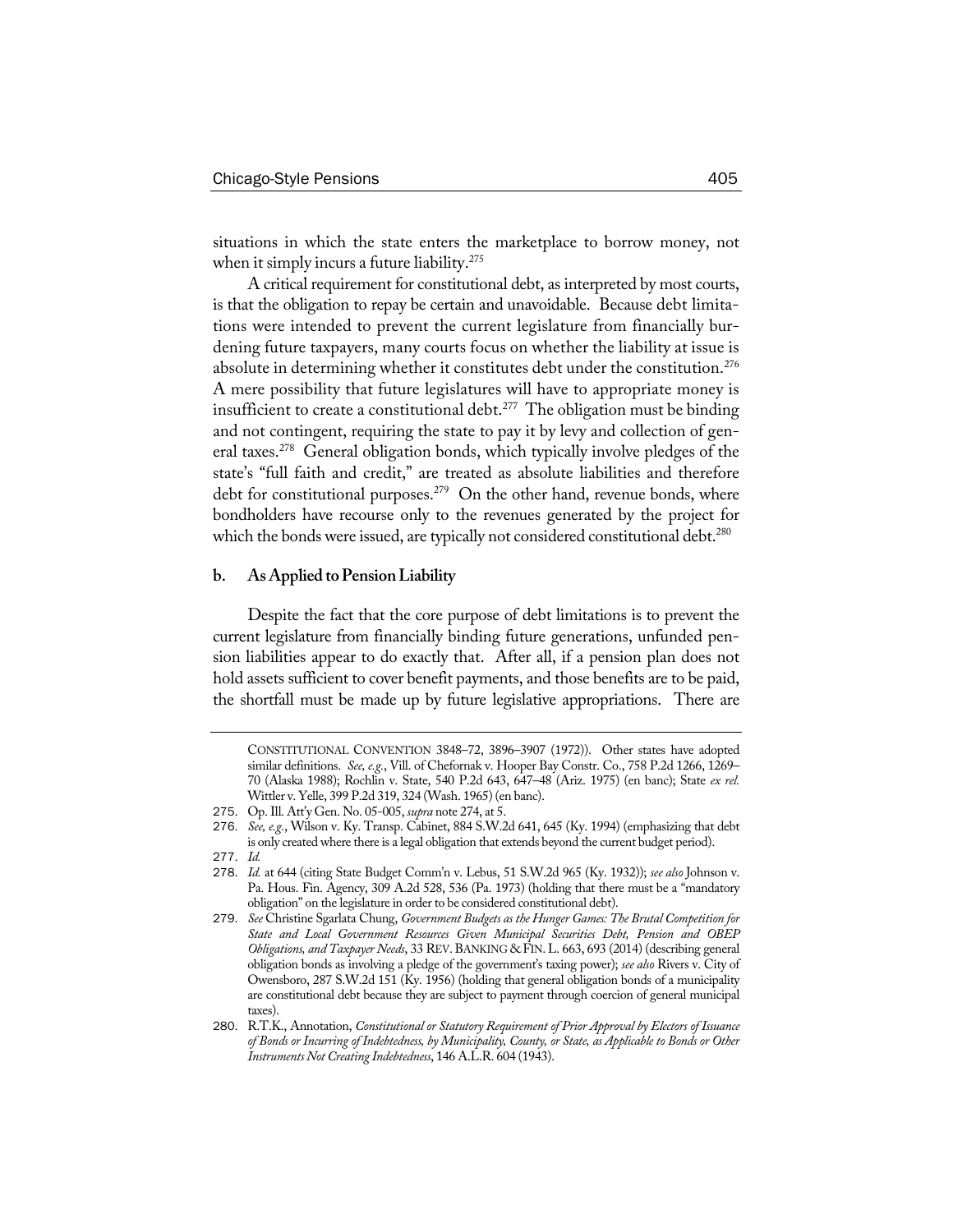multiple explanations for why constitutional debt limitations have failed to prevent such underfunding and have allowed such burdens to be placed on future generations.

First, as noted above, some states have either defined (or interpreted) their debt limitation to encompass only formal marketplace borrowing, where the state seeks to receive cash today in exchange for a promise to repay in the future, secured by some type of paper indebtedness.<sup>281</sup> Because pension liabilities do not involve formal marketplace borrowing, it is not considered constitutional debt under such a definition.<sup>282</sup> For example, Illinois has taken the position that while reducing current contributions to a retirement plan may "necessitate funding increases in later years," such action does not create constitutional debt because the amount of benefits due to participants has not been increased and therefore the state has not "incurred' any additional debt."283

Courts have also suggested that unfunded pension benefit obligations are not debt because they are payable only from a special fund, and debt that is not payable from general revenue (and does not therefore jeopardize the state's fiscal health) is not constitutional debt.<sup>284</sup> In some states, the statute establishing the pension plan explicitly provides that all benefits under the system will be paid from a specific fund or funds, not from general assets, thereby implying that payment is limited to those funds.<sup>285</sup> As a result, if law is explicit that retirement benefits are only payable out of the relevant trust fund, and the state has affirmed the special fund doctrine, pension debt can be disregarded for constitutional purposes.

Another approach taken by courts has been to categorize pension liabilities as "contingent debts" because the exact amount owed by future legislatures cannot be predicted with any certainty.286 Following from the classification of pension liabilities as contingent is a finding that the liability is not constitutional

<sup>281</sup>. *See,e.g.*, *Wilson*, 884 S.W.2d at 645.

<sup>282</sup>. *See, e.g.*, *Rochlin*, 540 P.2d at 647–48; Op. Ill. Att'y Gen. No. S-1265 (July 14, 1977); *Wittler*, 399 P.2d at 324; Op.Ill. Att'y Gen. No. 05-005, *supra* note 274, at 5.

<sup>283</sup>. Op. Ill. Att'y Gen. No. 05-005, *supra* note 274, at 7. Note that this explanation is somewhat curious, as it implies that if benefits were increased it would create debt, and also that the original promise of benefits might be considered debt.

<sup>284</sup>. *See, e.g.*, West v. Trotzier, 196 S.E. 902 (Ga. 1938); State *ex rel.* Wittler v. Yelle, 399 P.2d 319 (Wash. 1965) (en banc); Booth v. Sims, 456 S.E. 2d 167, 176 (W.Va. 1994) ("[P]ension systems are constitutional for the same reasons that special revenue bonds are constitutional."). For a discussion of the principle that debt payable solely from a special fund is not debt, see *Long v. Napolitano*, 53 P.3d 172, 186–87 (Ariz. Ct. App. 2002).

<sup>285</sup>. *See,e.g.*, KY.REV. STAT.ANN. § 161.420 (LexisNexis 2009). *But see* 71 PA.CONS. STAT. § 5951 (2010) (stating that pension benefits"are hereby made obligations of the Commonwealth").

<sup>286</sup>. Columbia Cty. v. Bd. of Trs. of Wis. Ret. Fund, 116 N.W.2d 142, 152 (Wis. 1962).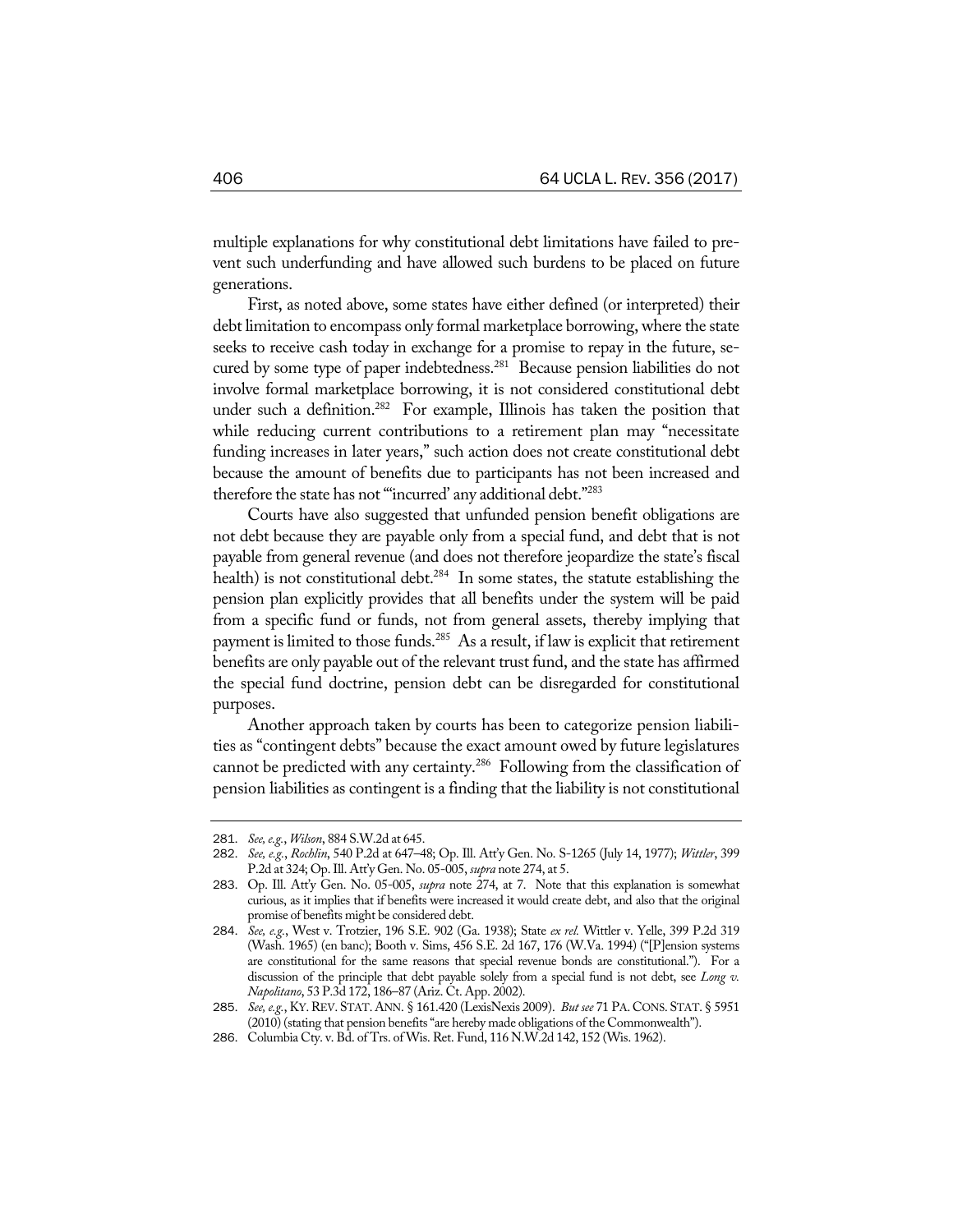debt, for constitutional debt must be of a fixed, certain amount.<sup>287</sup> Essentially, it is only when the contingency occurs that the liability will be considered a debt.<sup>288</sup> In this context, the contingency would lapse only when the pension fund ran out of money to pay benefits. And at that point, the amount owed would be considered constitutional debt, provided the funding situation was such that payments beyond the current legislative budget period were definitively required. Absent a specific exemption, constitutional debt cannot be enforced unless approved by voters. As a result, constitutional debt limitations would seem to reinforce the conclusion of Part II, above, that once the pension trust fund is exhausted, participants will not be able to effectively enforce their rights to benefits. There is an argument, however, that the legislature would never know with certainty the amount of funding that would be due in any future legislative session—even if the plan was wholly unfunded—thereby maintaining pension liability's status as nondebt for purposes of constitutional limitations.

While a variety of rationales have been used, the conclusion has been uniform to date: Amounts owed to pension plan beneficiaries are not a debt of the state, as that term is used in the state's constitution. The result is that current legislatures are permitted to spend future generations' money, in contravention of the express purposes of state debt limitations. We may not know precisely how much future generations will owe because of uncertainty regarding rates of return and participant demographics, but that does not change the fact that a future generation will be responsible for making up the shortfall.

Perhaps, then, state law should be changed to treat pension debt on equal footing with other debt. Such an approach likely would have worked well had it been in place prior to the accumulation of massive pension debt. If constitutional debt limitations had encompassed pension debt from the time public pension plans were created, we could have effectively prevented pension debt. After all, if pension debt were considered constitutional debt, the legislature would be forced to adequately fund pensions on an annual basis or receive voter approval to underfund. If the state were unable to meet the funding obligation or did not receive voter approval for the shortfall, it would need to lower benefits for the year at issue in order to ensure that all promises made were funded. But it is less clear that law reform at this stage would have a positive effect. If tomorrow all state constitutions were amended to clarify that unfunded pension liabilities were considered debt, the effect might be to simply make pension debt explicitly unenforceable. There is, perhaps, an argument for law reform to provide, on a

<sup>287</sup>. *Id.*

<sup>288</sup>. *Id.*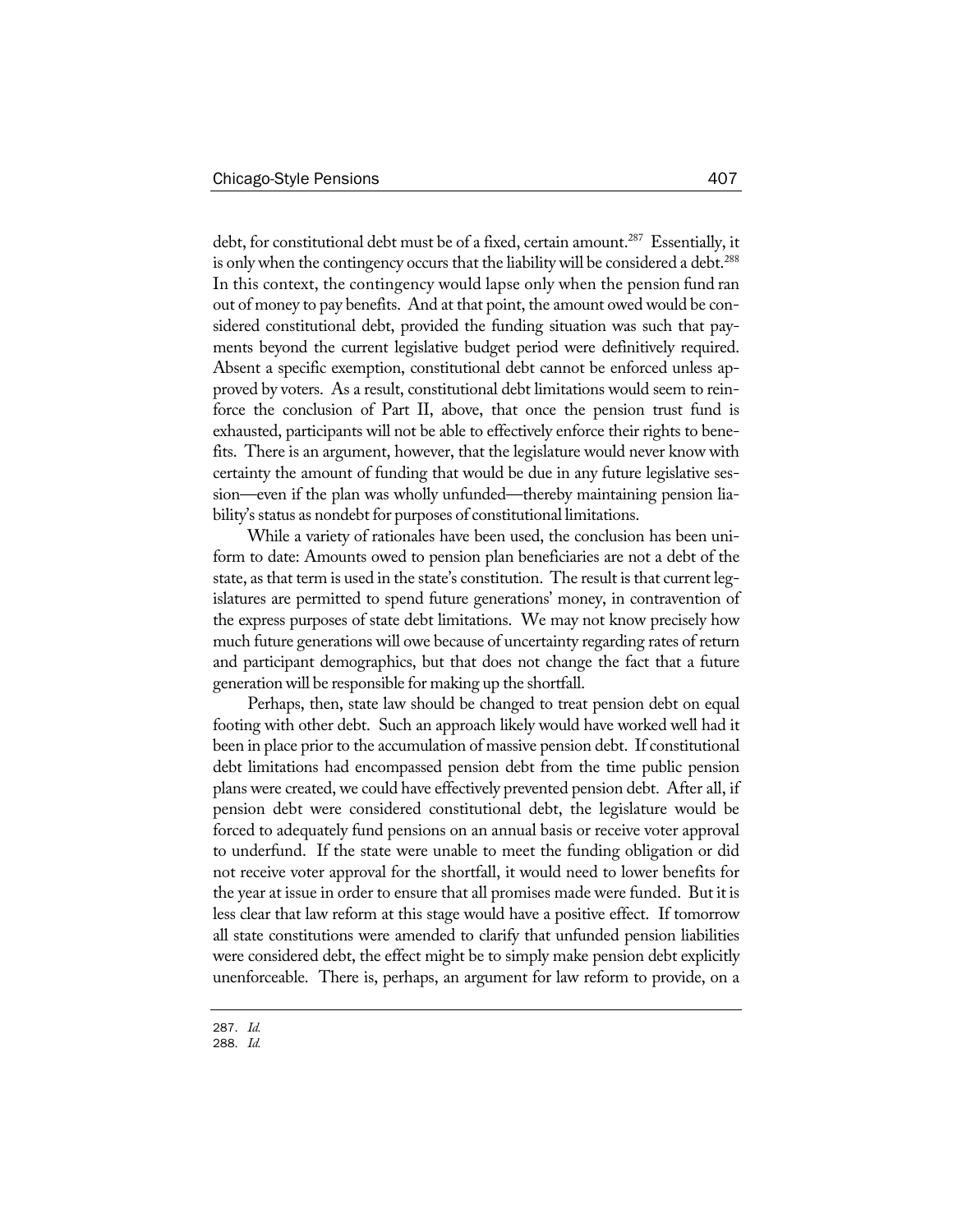prospective basis, that pension debt shall be considered constitutional debt. Doing so should effectively foreclose the ability of a state to underfund its pension. The reality, however, is that pension debt fluctuates based on investment returns and demographics. As a result, constitutional debt limitations might not perfectly achieve funding discipline.

#### **B. The Inability toUseLawtoCreateFundingDiscipline**

Thus far, this Article has argued that: (1) in the event that a pension plan runs out of assets to pay benefits, it is highly unlikely that participants could effectively use the judicial system to secure benefit payments; and (2) that state balanced budget requirements and debt limitations actually contribute to the likelihood that public plans will be underfunded, making a strong case for identifying a method that ensures adequate, annual pension appropriations.

Law may also contribute in other ways to incentivize the underfunding of pensions. In those states that have very strong legal protection of pension benefits, participants may have a false sense of security regarding the likelihood of payment, and therefore fail to monitor or lobby for adequate pension funding. Given these political, legal, and structural incentives to underfund, perhaps law could be modified in order to be used as a form of precommitment device to force legislatures to make the required annual contributions.

I have written elsewhere about some of the many impediments that stand in the way of achieving such funding discipline through the rule of law.289 In order to have any hope of creating a legally enforceable funding requirement, the funding requirement needs to be spelled out in much more detail than is currently the norm.<sup>290</sup> Essentially, the legal requirement would need a high degree of mathematical precision, while also maintaining some degree of flexibility for years of fiscal crisis.291 In addition, a clever enforcement mechanism would be needed given that courts do not hold the power of the purse.<sup>292</sup> One possibility would be to enshrine a self-executing appropriation in the state constitution. But a recent New Jersey Supreme Court decision illustrates yet another obstacle to the use of legal funding standards.

In order to deal with its substantially underfunded pension plans, New Jersey enacted significant pension reform legislation in 2011.<sup>293</sup> While the

<sup>289</sup>. Monahan, *supra* note 16.

<sup>290</sup>. *Id.* at 161–62.

<sup>291</sup>. *Id.* at 161–62, 166–67.

<sup>292</sup>. *Id.* at 164–65.

<sup>293</sup>. Act of June 28, 2011, ch. 78, 2011 N.J. Laws 551.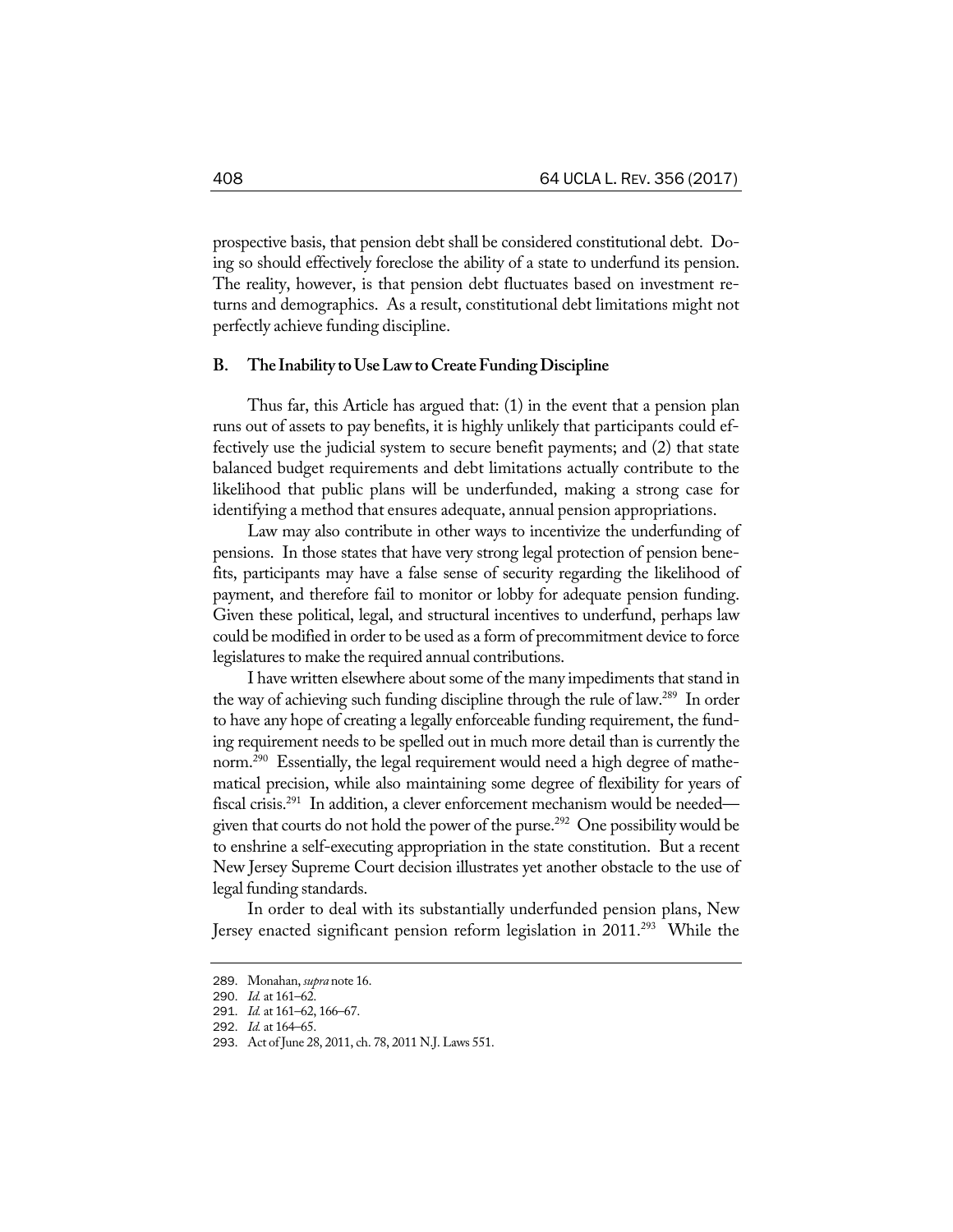legislation reduced benefits for participants, in return it put in place what looked to be a binding, legally enforceable obligation for the state to fund the pension plan annually in order to make up the staggering funding shortfall.<sup>294</sup> Specifically, the law provided that participants had a contractual right to the annually required contribution, and that the failure of the state to make the required contribution "shall be deemed to be an impairment of the contractual right,"<sup>295</sup> thereby making a failure by the state to fund the pension plans unconstitutional under the Contracts Clause.<sup>296</sup>

In the first two fiscal years following enactment, the legislature and governor complied with the pension funding requirement.<sup>297</sup> While the legislature appropriated sufficient funds to comply with the funding requirement in the third fiscal year (2014), the Governor, acting through an executive order shortly before the end of the fiscal year, reduced the pension contribution by \$886 million in order to respond to a "severe and unanticipated revenue shortfall."<sup>298</sup> Participants promptly sued in order to force the pension contribution, but the court held that, given the Governor's responsibility to ensure that appropriations do not exceed revenue in a given fiscal year, shortchanging the pension contribution was within the Governor's emergency powers and also a lawful exercise of the state's police powers under the Contracts Clauses of the New Jersey and U.S. Constitution.<sup>299</sup> There were only a few weeks left until the end of the fiscal year, and the court agreed with the Governor that cutting from elsewhere in the budget at that point in the fiscal year would be more drastic (and detrimental) than a lowered pension contribution.300

<sup>294</sup>. *Id.* at 609–11 (amending N.J. STAT.ANN. 43:3c-9.5(c) (West 2011)).

<sup>295</sup>. *Id.* at 611.

<sup>296</sup>. The Contracts Clause of the United States Constitution provides that states shall not impair the obligation of contracts. New Jersey's state constitution contains substantially similar language. As a result, state legislation that "substantially" impairs a contract is unconstitutional unless it is found to be a valid exercise of the state's police power to protect the health, safety, and welfare of its citizens. States may exercise their police power where "reasonable and necessary" to achieve an important public purpose. In order to be "reasonable," the U.S. Supreme Court has held that it must be the least drastic means of achieving the policy goal. U.S. Tr. Co. of N.Y. v. New Jersey, 431 U.S. 1, 30–31 (1977). As a result, the New Jersey statutory funding provision would require annual contributions to be made to the pension plans unless reducing the contributions was the least drastic means of addressing some type of fiscal situation.

<sup>297</sup>. Burgos v. State, 118 A.3d 270, 277 (N.J. 2015).

<sup>298</sup>. *Id.* at 278.

<sup>299</sup>. Burgos v. State, No. MER-L-1267-14, 2014 N.J. Super. Unpub. LEXIS 3103 (N.J. Super. Ct. Law Div. June 25, 2014),*rev'd*, 118 A.3d 270 (2015).

<sup>300</sup>. *Id.* at 72–74, 76–83.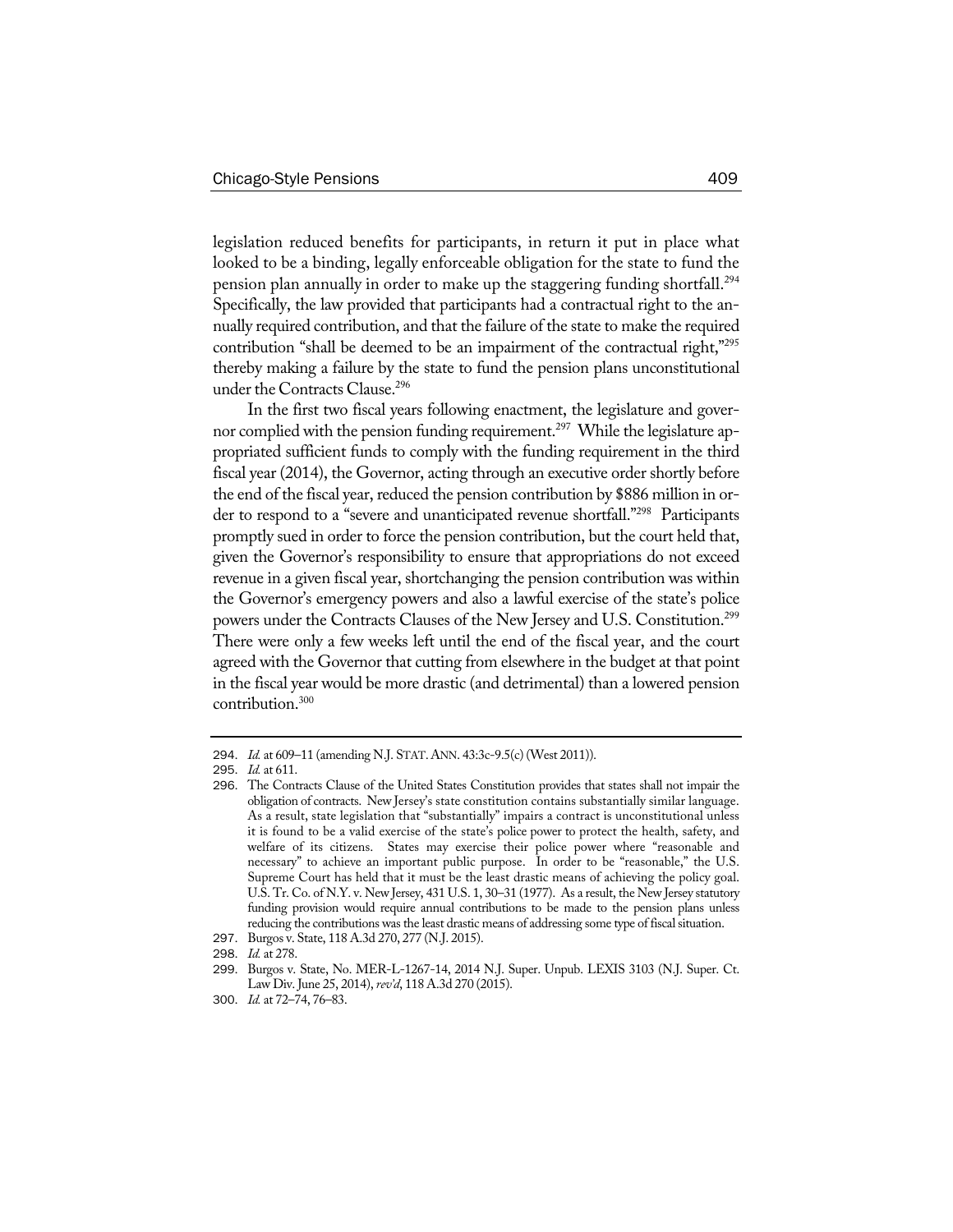In fiscal year 2015, again citing a reduction in projected revenue, the proposed budget was revised to reduce pension contributions by \$1.57 billion.<sup>301</sup> The legislature, however, passed an appropriations bill with the full pension contribution, along with companion bills that established new taxes in order to increase the revenue available for budgeting.<sup>302</sup> The Governor then exercised his line-item veto, deleting \$1.57 billion of the state's required pension payment, and vetoed outright the companion bills establishing the new taxes necessary to pay for the required pension contributions.<sup>303</sup>

The reduced fiscal year 2015 pension contribution was also challenged in court, with the trial court holding that the reduction in funding was an unconstitutional impairment of contract by the state under both the New Jersey and U.S. Constitution.<sup>304</sup> The state appealed to the New Jersey Supreme Court, which held that the statutory funding requirement was unenforceable on the grounds that it *created debt* in violation of the New Jersey Constitution.305

To many, this result will seem to be counterintuitive. After all, the funding requirement was put in place to pay off existing liabilities. Yet from a constitutional perspective, the money owed to pensioners is not constitutional debt for the reasons explained in Part II.B.1—to the extent it is debt, it is debt that is subject to future appropriations. Attempting to fix future appropriations in order to adequately fund the pension plans was itself debt because it was an absolute, fixed liability that would prevent future legislatures from making their own budgetary trades.

The holding of this case is consistent with the core concern of the constitutional debt limitations, which is to prevent current legislatures from binding future legislatures. As the court explained, "the Framers intended to empower the people of the State by giving them the final word in respect of creating financial commitments that might impair the State's fiscal health and have inter-generational repercussions."<sup>306</sup> Because voters had not approved the

<sup>301</sup>. *Burgos*, 118 A.3d at 278–79. The reduction was announced by the State Treasurer.

<sup>302</sup>. Assemb. No. 3484, 217th Leg. (N.J. 2016); Assemb. No. 3485, 216th Leg. (N.J. 2014); *see also Burgos*, 118 A.3d at 278–79. The "new taxes [were] colloquially referred to as a 'corporate business tax surcharge' and a 'millionaire's tax.'" *Burgos*, 118 A.3d at 278 n.2.

<sup>303</sup>. *Burgos*, 118 A.3d at 278–79.

<sup>304</sup>. Burgos v. State, No. MER-L-1267-14, 2015 N.J. Super. Unpub. LEXIS 1786 (N.J. Super. Ct. Law Div. Feb. 23, 2015).

<sup>305</sup>. *Burgos*, 118 A.3d at 292.

<sup>306</sup>. *Id.* at 284.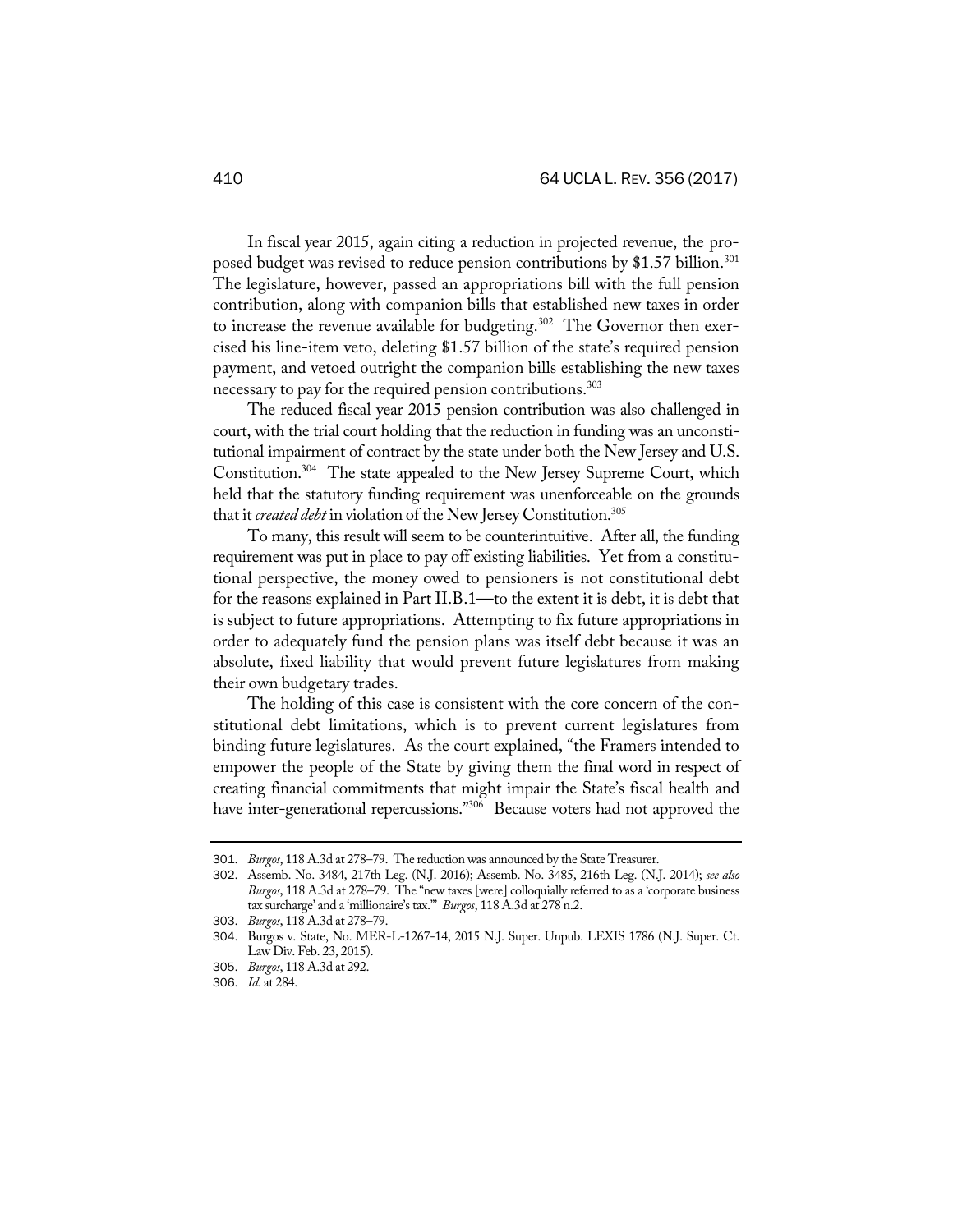pension funding commitments, and because the court found them to require future appropriations, the statute was held to be unconstitutional.<sup>307</sup>

Additionally, the court focused on the broad language in New Jersey's constitution. Recall that many states interpret the debt limitation to apply only to traditional, paper indebtedness. New Jersey's constitution, however, uses encompassing language that covers "debts" or "liabilities" created "in any manner."<sup>308</sup> Under general principles of statutory interpretation, the court disposed of any arguments that only traditional borrowing or debt instruments were covered by the debt limitation.309 The court explicitly stated that the debt prohibition is broad enough to reach "long-term financial obligations addressing so-called operating expenses."310

The troubling outcome for public employees in New Jersey is that while pensioners have a right to their earned benefits, they cannot use law to effectively ensure that such benefits are funded. And given that courts are adamant that appropriations are entirely within the control of the legislative and executive branches, it becomes questionable whether the right to pension benefits is a right at all. As the dissent explained: "The dismal logic of the majority's decision is that the political branches, in accordance with the State Constitution, can let the pension fund run dry and leave public service workers pauperized in their retirement."311

The reasoning of the New Jersey Supreme Court may very well be followed in other states if they enact pension funding requirements. And in such states, using law to impose funding discipline would require either a constitutional amendment to exempt pension funding requirements from debt limitations, or voter approval. In states like Illinois, which limit "debt" to traditional forms of borrowing, there is much less risk that a court would strike down funding requirements as unconstitutional debt. Nevertheless, it will likely remain very difficult to use law to effectively enforce pension funding discipline.

## **CONCLUSION**

The clear takeaway from this Article is that participants in significantly underfunded public pension plans should be very concerned about the security of

<sup>307</sup>. While not at issue in this case, this line of reasoning suggests the possibility that pension promises may themselves be unconstitutional debt. Pension promises likely survive the constitutional debt analysis precisely because they are unenforceable.

<sup>308</sup>. *Burgos*, 118 A.3d at 287.

<sup>309</sup>. *Id.*

<sup>310</sup>. *Id.* at 288.

<sup>311</sup>. *Id.* at 300 (Albin, J., dissenting).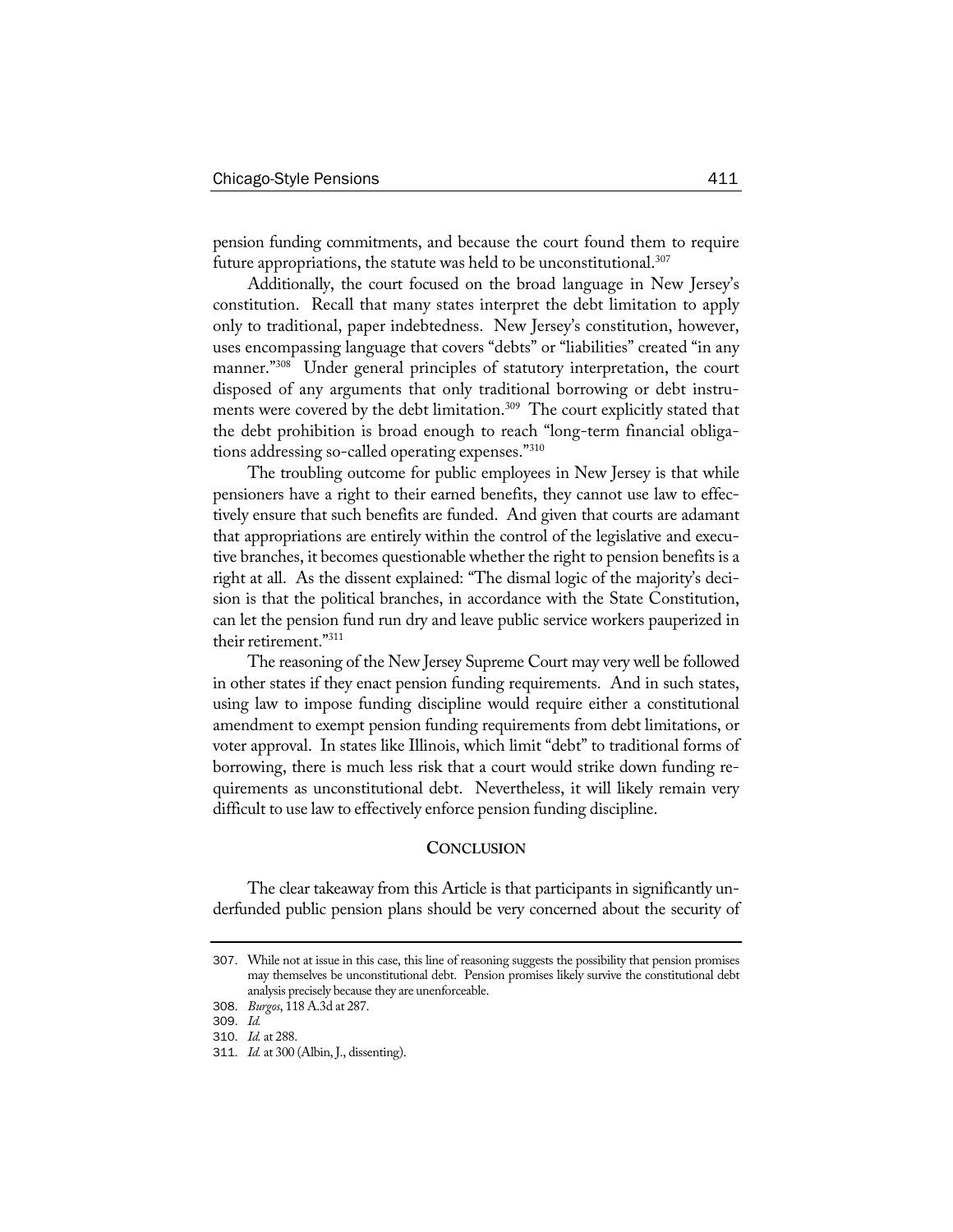their benefits, as it is highly unlikely that legal remedies will be available to compel the payment of benefits once the applicable trust fund is depleted. And this conclusion holds regardless of the strength of the state's legal protection of public pension benefits. The necessary legal remedies to address nonpayment are simply not available. The payment of pension benefits in the event of fund depletion will come down to the political will to pay such benefits. It is therefore worth briefly considering the risk that politicians will allow pension benefits to go unpaid—what I will refer to as the political risk of nonpayment.

Various analogs to the public pension problem exist. In fact, the same issues arise anytime the state promises something in the future that is of value to constituents. Social Security is an obvious example. There is no legal right to Social Security. If the federal government stopped paying benefits, or Congress stopped funding the program, individuals would have no legal recourse. We would have to depend on politicians to continue the program and find the money to pay for it. The political risk of simply abandoning Social Security, however, is probably very low. It is a program that pays benefits to a huge percentage of Americans and enjoys a great deal of popularity among that broad population.<sup>312</sup>

But contrast the political risk of Social Security reductions with the political risk of pension nonpayment. State and local pensions are subject to the same risk that the sovereign will change the terms of the deal. But unlike Social Security, the number of individuals adversely affected by pension nonpayment is a much smaller percentage of the population.<sup>313</sup> In addition, a majority of state and local citizens would benefit from reducing or eliminating public employee pensions, given that the money that would have gone to pensions could go to some other public purpose. Finally, the current political climate in some states and localities disfavors public workers, making cuts an even more attractive political target. The political risk of pension nonpayment thus looks much more significant than similar risks for Social Security.

A better analog to the public pension situation might be welfare programs, which entail significant costs that provide benefits to only a small percentage of the population. These programs, however, are typically structured as joint federal/state programs, which provides an incentive for the

<sup>312</sup>. Craig Copeland, *Social SecurityReform Issues*, 58 WASH.&LEEL.REV. 1203, 1203 (2001).

<sup>313</sup>. States average 237 full-time equivalent state and local employees per 10,000 residents, although this figure does not include teachers. *States With Most Government Employees: Per Capita Rates by Job Type*, GOVERNING: THE STATES & LOCALITIES, http://www.governing.com/govdata/public-workforce-salaries/states-most-government-workers-public-employees-by-jobtype.html[https://perma.cc/2SRA-G3VT].